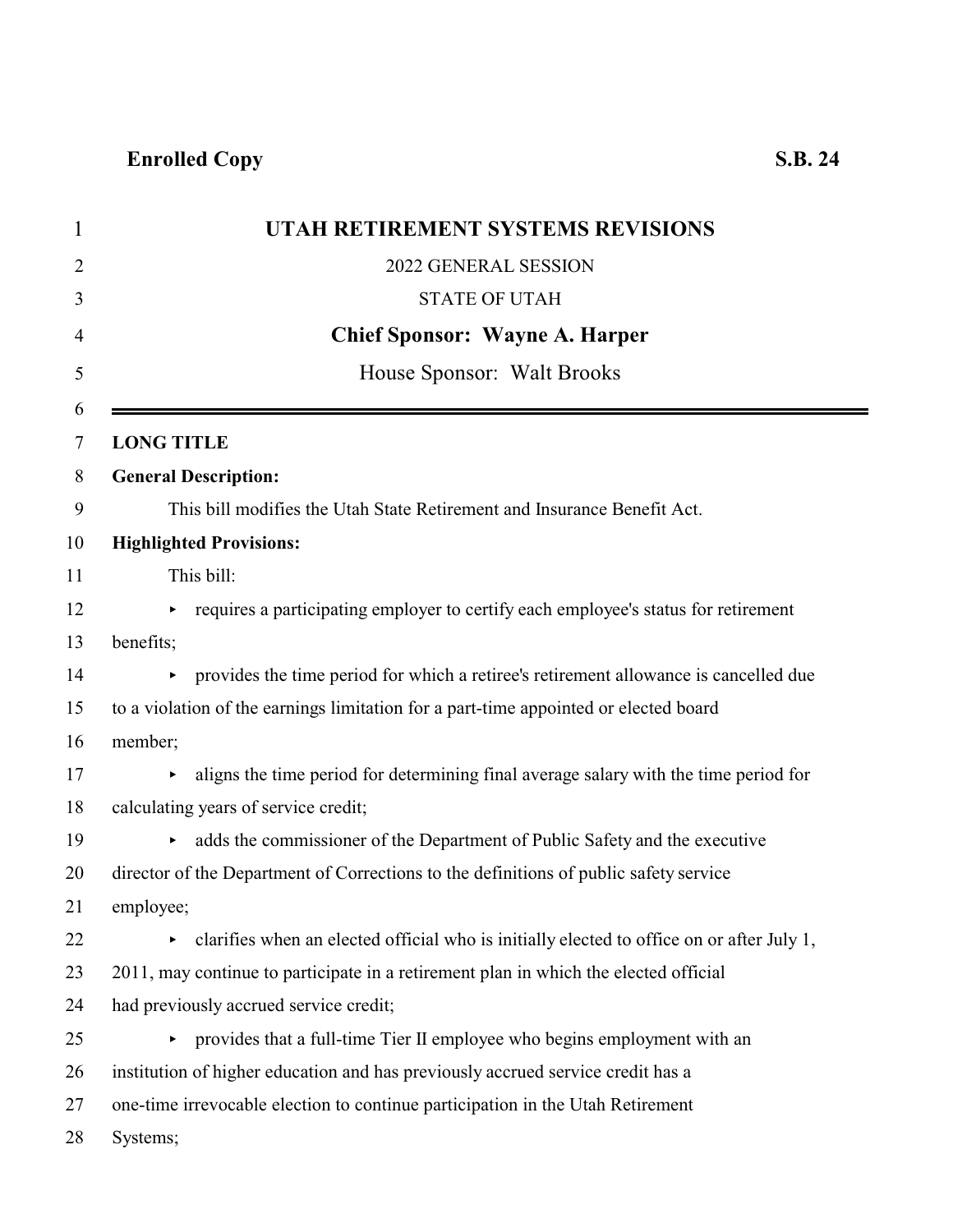| 29 | • provides that a member who exempts from participation in the Utah Retirement         |
|----|----------------------------------------------------------------------------------------|
| 30 | Systems is exempt from earning years of service credit during the period of            |
| 31 | exemption;                                                                             |
| 32 | • permits a public safety service employee who is promoted to certain administrative   |
| 33 | positions to continue participation in a public safety retirement system while the     |
| 34 | employee remains employed with the same department;                                    |
| 35 | permits a fire department chief to exempt from participation in the New Public         |
| 36 | Safety and Firefighters Tier II Contributory Retirement Act;                           |
| 37 | • repeals the New Public Safety and Firefighter Tier II Retirement Benefits Restricted |
| 38 | Account; and                                                                           |
| 39 | makes technical and conforming changes.<br>►                                           |
| 40 | Money Appropriated in this Bill:                                                       |
| 41 | None                                                                                   |
| 42 | <b>Other Special Clauses:</b>                                                          |
| 43 | This bill provides a special effective date.                                           |
| 44 | <b>Utah Code Sections Affected:</b>                                                    |
| 45 | <b>AMENDS:</b>                                                                         |
| 46 | 49-11-603, as last amended by Laws of Utah 2017, Chapter 141                           |
| 47 | 49-11-1207, as last amended by Laws of Utah 2017, Chapter 141                          |
| 48 | 49-12-102, as last amended by Laws of Utah 2018, Chapter 415                           |
| 49 | 49-13-102, as last amended by Laws of Utah 2018, Chapter 415                           |
| 50 | 49-14-102, as last amended by Laws of Utah 2016, Chapter 227                           |
| 51 | 49-14-201, as last amended by Laws of Utah 2021, Chapter 344                           |
| 52 | 49-15-102, as last amended by Laws of Utah 2016, Chapter 227                           |
| 53 | 49-15-201, as last amended by Laws of Utah 2021, Chapter 344                           |
| 54 | 49-16-102, as last amended by Laws of Utah 2019, Chapter 349                           |
| 55 | 49-22-102, as last amended by Laws of Utah 2018, Chapter 415                           |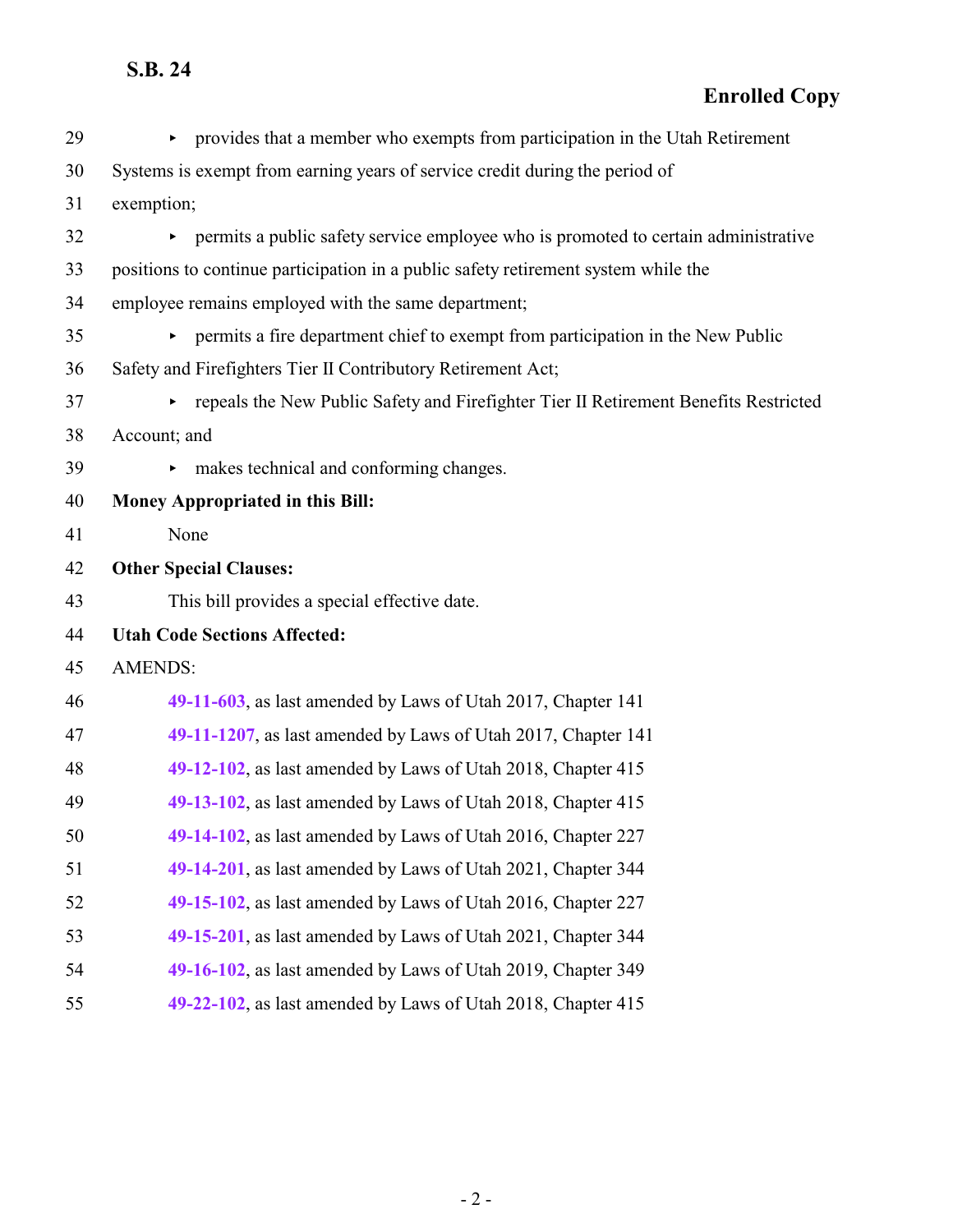<span id="page-2-0"></span>

| 56 | 49-22-201, as last amended by Laws of Utah 2020, Chapter 24                              |
|----|------------------------------------------------------------------------------------------|
| 57 | 49-22-204, as last amended by Laws of Utah 2020, Chapters 24 and 365                     |
| 58 | 49-22-205, as last amended by Laws of Utah 2021, Chapters 64 and 382                     |
| 59 | 49-22-401, as last amended by Laws of Utah 2016, Chapter 227                             |
| 60 | 49-23-102, as last amended by Laws of Utah 2020, Chapter 180                             |
| 61 | 49-23-201, as last amended by Laws of Utah 2015, Chapters 315 and 463                    |
| 62 | 49-23-203, as last amended by Laws of Utah 2020, Chapter 24                              |
| 63 | 49-23-401, as last amended by Laws of Utah 2020, Chapter 437                             |
| 64 | <b>REPEALS:</b>                                                                          |
| 65 | 49-11-904, as enacted by Laws of Utah 2020, Chapter 437                                  |
| 66 |                                                                                          |
| 67 | Be it enacted by the Legislature of the state of Utah:                                   |
| 68 | Section 1. Section 49-11-603 is amended to read:                                         |
| 69 | 49-11-603. Participating employer to report and certify -- Time limit -- Penalties       |
| 70 | for failure to comply.                                                                   |
| 71 | (1) As soon as administratively possible, but in no event later than 30 days after the   |
| 72 | end of each pay period, a participating employer shall report and certify to the office: |
| 73 | (a) the eligibility for service credit accrual of:                                       |
| 74 | (i) each current employee;                                                               |
| 75 | (ii) each new employee as the new employee begins employment; and                        |
| 76 | (iii) any changes to eligibility for service credit accrual of each employee;            |
| 77 | (b) the compensation of each current employee eligible for service credit; and           |
| 78 | (c) other factors relating to the proper administration of this title as required by the |
| 79 | executive director.                                                                      |
| 80 | (2) (a) Each participating employer shall submit the reports required under Subsection   |
| 81 | $(1)$ in a format approved by the office.                                                |
| 82 | (b) Each participating employer shall include in the reports a certification, for each   |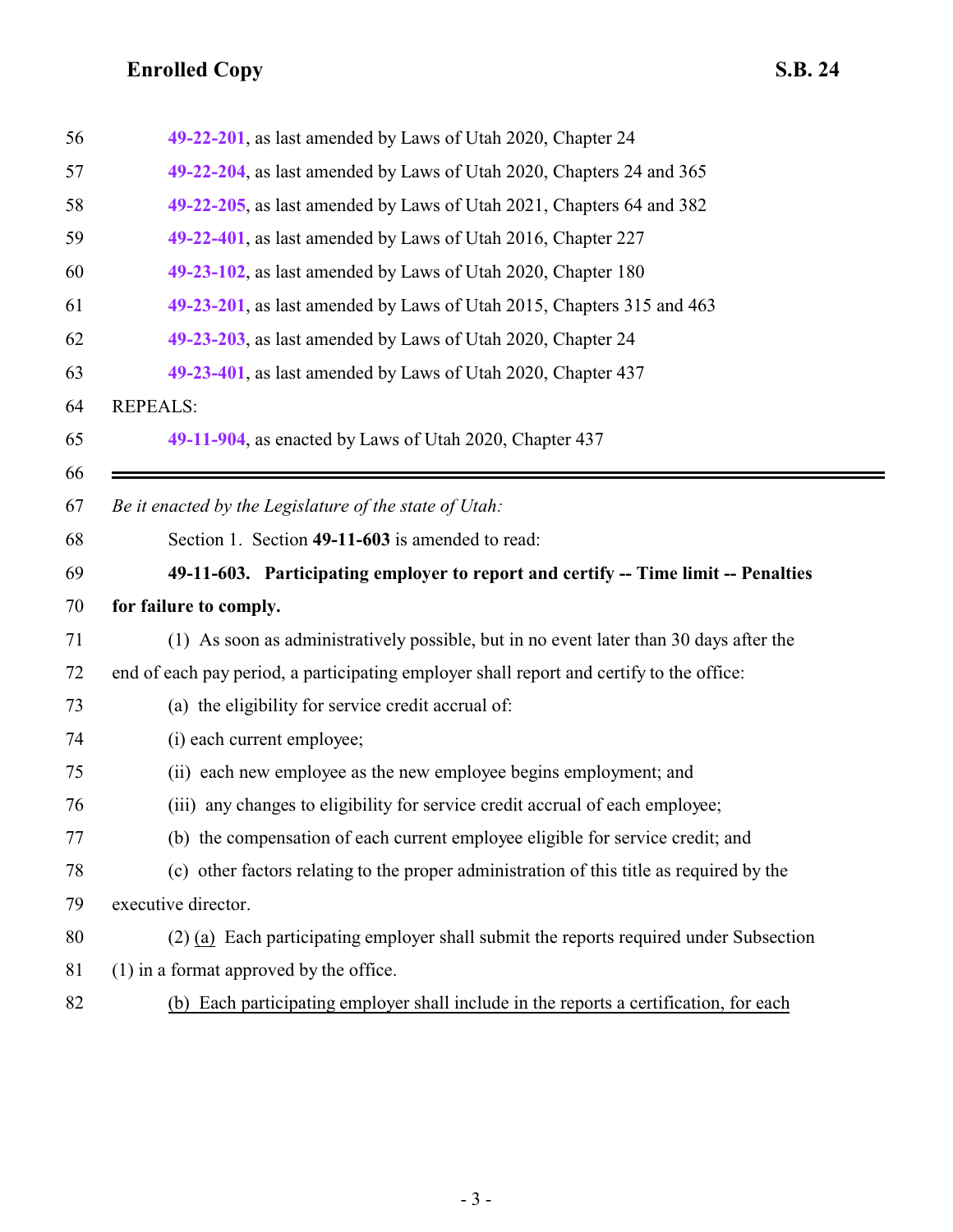### **Enrolled Copy**

| 83  | employee, whether the employee is:                                                                |
|-----|---------------------------------------------------------------------------------------------------|
| 84  | (i) an eligible employee who is accruing service credit;                                          |
| 85  | (ii) an ineligible employee who may not accrue service credit;                                    |
| 86  | (iii) a reemployed retiree; or                                                                    |
| 87  | (iv) an employee who is eligible for employer contributions to a defined contribution             |
| 88  | plan administered under this title.                                                               |
| 89  | (3) A participating employer shall be liable to the office for:                                   |
| 90  | (a) any liabilities and expenses, including administrative expenses and the cost of               |
| 91  | increased benefits to employees, resulting from the participating employer's failure to correctly |
| 92  | report and certify records under this section;                                                    |
| 93  | (b) a penalty equal to the greater of:                                                            |
| 94  | (i) $$250; or$                                                                                    |
| 95  | (ii) 50% of the total contributions for the employees for the period of the reporting             |
| 96  | error; and                                                                                        |
| 97  | (c) attorney fees.                                                                                |
| 98  | (4) The executive director may waive all or any part of the interest, penalties, expenses,        |
| 99  | and fees if the executive director finds there were extenuating circumstances surrounding the     |
| 100 | participating employer's failure to comply with this section.                                     |
| 101 | (5) The office may estimate the length of service, compensation, or age of any                    |
| 102 | employee, if that information is not contained in the records.                                    |
| 103 | Section 2. Section 49-11-1207 is amended to read:                                                 |
| 104 | 49-11-1207. Postretirement reemployment -- Violations -- Penalties.                               |
| 105 | $(1)$ (a) If the office receives notice or learns of the reemployment of a retiree in             |
| 106 | violation of Section $49-11-1204$ or $49-11-1205$ , the office shall:                             |
| 107 | (i) immediately cancel the retiree's retirement allowance;                                        |
| 108 | (ii) keep the retiree's retirement allowance cancelled for the remainder of the calendar          |
|     |                                                                                                   |

<span id="page-3-0"></span>year if the reemployment with a participating employer exceeded the limitation under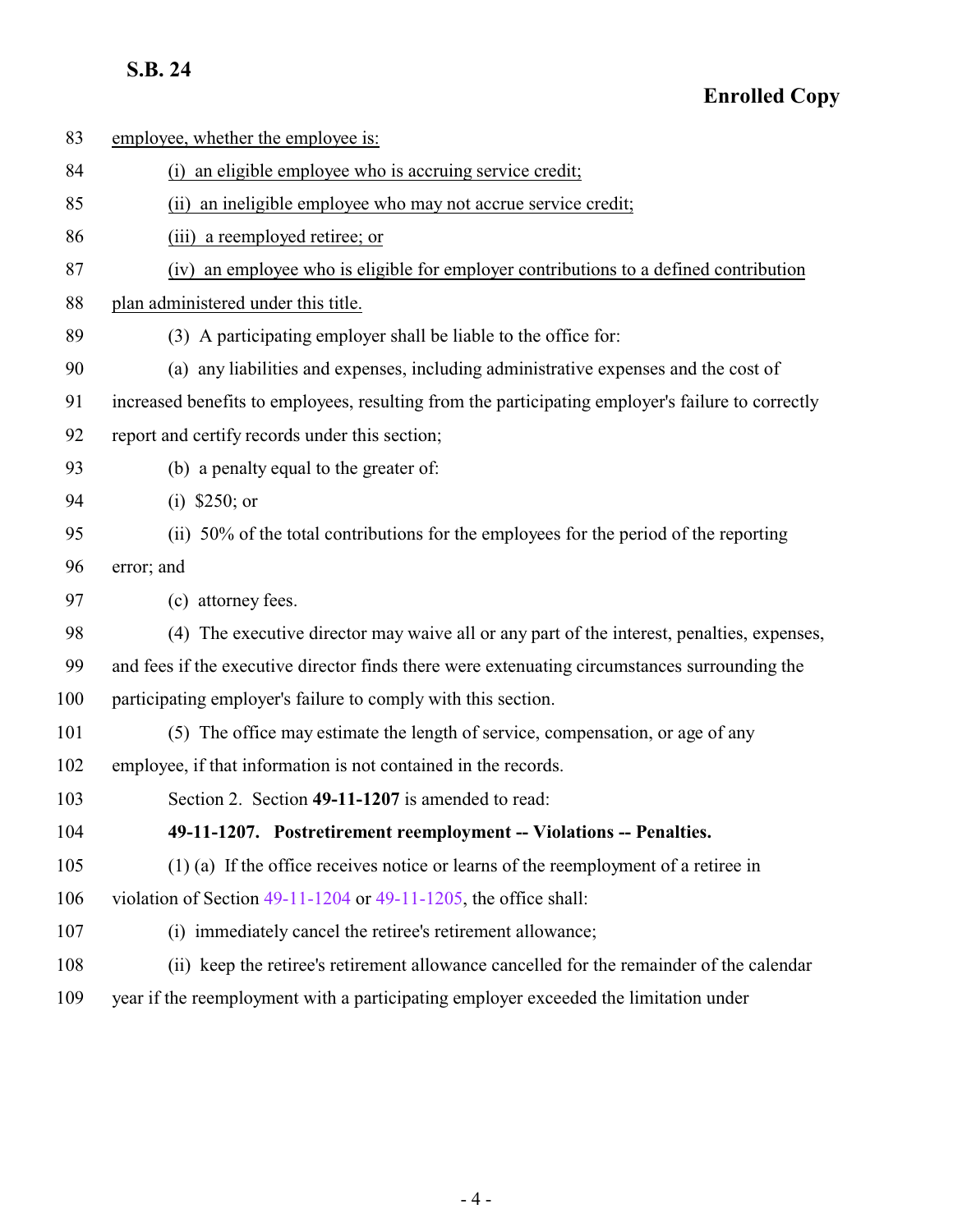<span id="page-4-0"></span>

| 110 | Subsection $49-11-1205(1)(a)(iii)(A)$ [or], (3)(b), or (4)(b); and                                |
|-----|---------------------------------------------------------------------------------------------------|
| 111 | (iii) recover any overpayment resulting from the violation in accordance with the                 |
| 112 | provisions of Section 49-11-607 before the allowance may be reinstated.                           |
| 113 | (b) Reinstatement of an allowance following cancellation for a violation under this               |
| 114 | section is subject to the procedures and provisions under Section 49-11-1204.                     |
| 115 | (2) If a retiree or participating employer failed to report reemployment in violation of          |
| 116 | Section 49-11-1206, the retiree, participating employer, or both, who are found to be             |
| 117 | responsible for the failure to report, are liable to the office for the amount of any overpayment |
| 118 | resulting from the violation.                                                                     |
| 119 | (3) A participating employer is liable to the office for a payment or failure to make a           |
| 120 | payment in violation of this part.                                                                |
| 121 | (4) If a participating employer fails to notify the office in accordance with Section             |
| 122 | 49-11-1206, the participating employer is immediately subject to a compliance audit by the        |
| 123 | office.                                                                                           |
| 124 | Section 3. Section 49-12-102 is amended to read:                                                  |
| 125 | 49-12-102. Definitions.                                                                           |
| 126 | As used in this chapter:                                                                          |
| 127 | (1) (a) "Benefits normally provided"[ $\div$ (a)] means a benefit offered by an employer,         |
| 128 | including:                                                                                        |
| 129 | (i) a leave benefit of any kind;                                                                  |
| 130 | (ii) insurance coverage of any kind if the employer pays some or all of the premium for           |
| 131 | the coverage;                                                                                     |
| 132 | (iii) employer contributions to a health savings account, health reimbursement account,           |
| 133 | health reimbursement arrangement, or medical expense reimbursement plan; and                      |
| 134 | (iv) a retirement benefit of any kind if the employer pays some or all of the cost of the         |
| 135 | benefit $\left[\frac{1}{2}, \frac{1}{2}, \frac{1}{2}\right]$ .                                    |
| 136 | (b) "Benefits normally provided" does not include:                                                |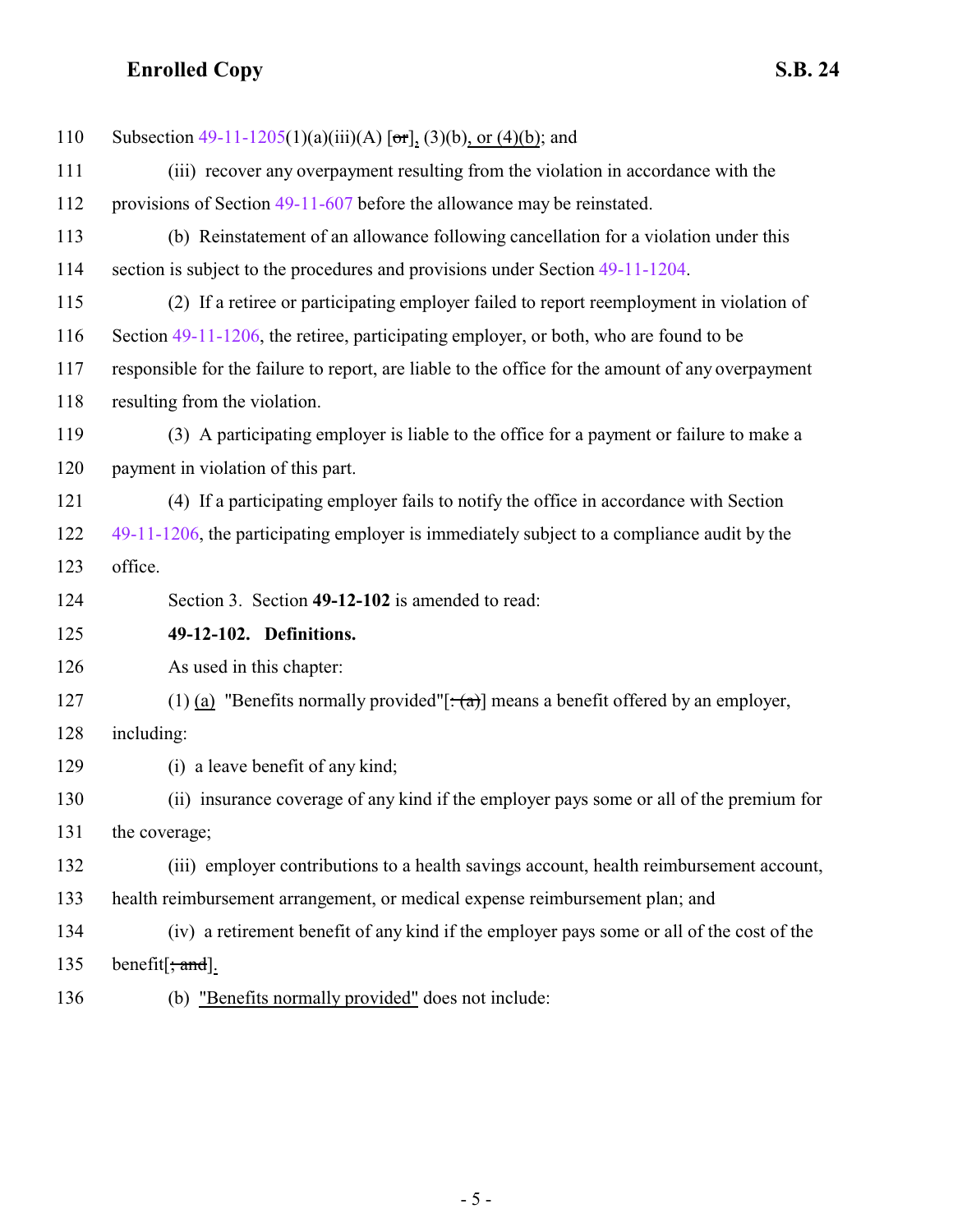**Enrolled Copy**

| 137 | (i) a payment for social security;                                                              |
|-----|-------------------------------------------------------------------------------------------------|
| 138 | (ii) workers' compensation insurance;                                                           |
| 139 | (iii) unemployment insurance;                                                                   |
| 140 | (iv) a payment for Medicare;                                                                    |
| 141 | (v) a payment or insurance required by federal or state law that is similar to a payment        |
| 142 | or insurance listed in Subsection $(1)(b)(i)$ , $(ii)$ , $(iii)$ , or $(iv)$ ;                  |
| 143 | (vi) any other benefit that state or federal law requires an employer to provide an             |
| 144 | employee who would not otherwise be eligible to receive the benefit; or                         |
| 145 | (vii) any benefit that an employer provides an employee in order to avoid a penalty or          |
| 146 | tax under the Patient Protection and Affordable Care Act, Pub. L. No. 111-148 and the Health    |
| 147 | Care Education Reconciliation Act of 2010, Pub. L. No. 111-152, and related federal             |
| 148 | regulations, including a penalty imposed by Internal Revenue Code, Section 4980H.               |
| 149 | (2) (a) "Compensation" means $\frac{1}{2}$ , except as provided in Subsection (2)(c), the total |
| 150 | amount of payments made by a participating employer to a member of this system for services     |
| 151 | rendered to the participating employer, including:                                              |
| 152 | (i) bonuses;                                                                                    |
| 153 | (ii) cost-of-living adjustments;                                                                |
| 154 | (iii) other payments currently includable in gross income and that are subject to social        |
| 155 | security deductions, including any payments in excess of the maximum amount subject to          |
| 156 | deduction under social security law;                                                            |
| 157 | (iv) amounts that the member authorizes to be deducted or reduced for salary deferral           |
| 158 | or other benefits authorized by federal law; and                                                |
| 159 | (v) member contributions.                                                                       |
| 160 | (b) "Compensation" for purposes of this chapter may not exceed the amount allowed               |
| 161 | under Internal Revenue Code, Section $401(a)(17)$ .                                             |
| 162 | (c) "Compensation" does not include:                                                            |

(i) the monetary value of remuneration paid in kind, including a residence or use of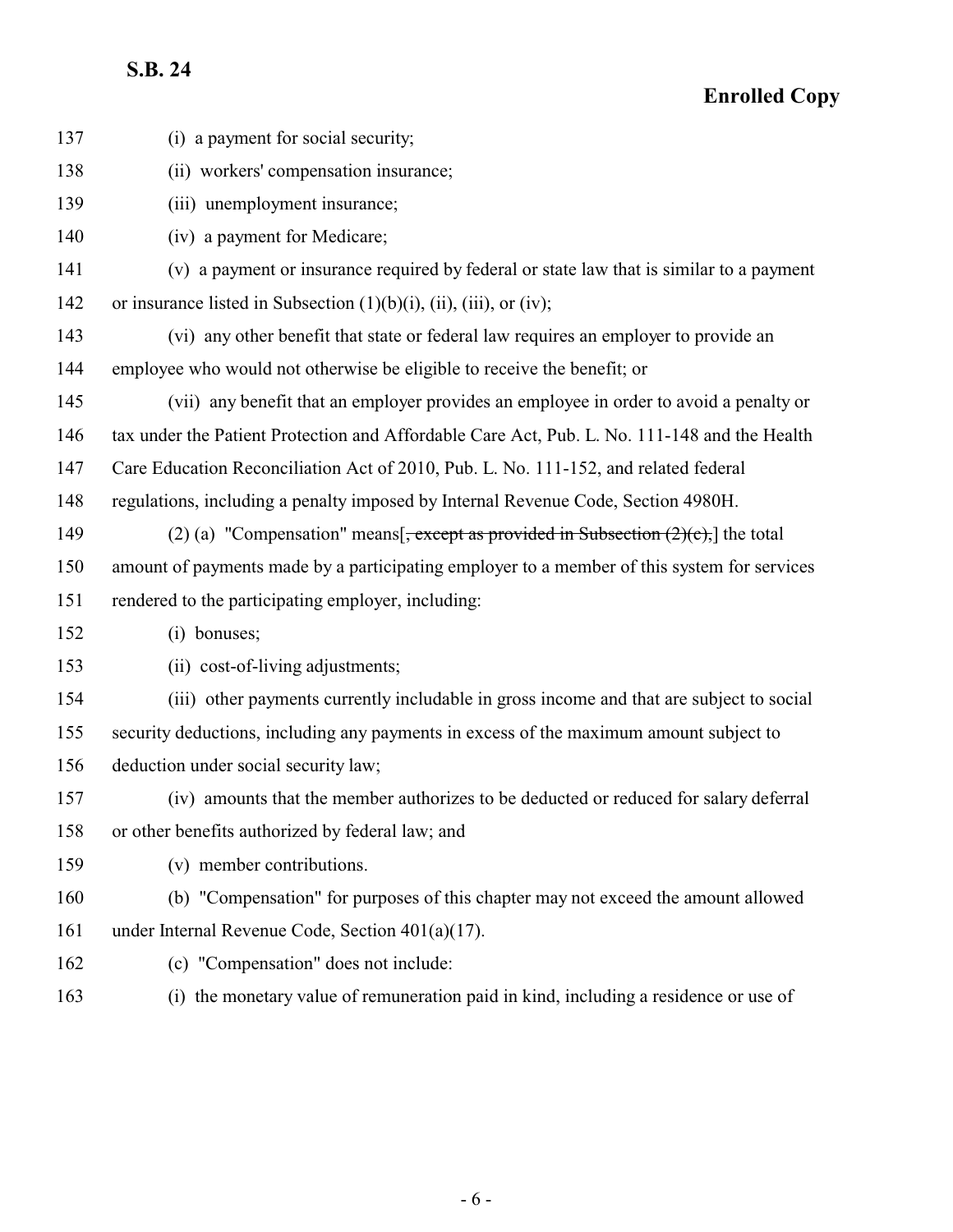| 164 | equipment;                                                                                                             |
|-----|------------------------------------------------------------------------------------------------------------------------|
| 165 | (ii) the cost of any employment benefits paid for by the participating employer;                                       |
| 166 | (iii) compensation paid to a temporary employee, an exempt employee, or an employee                                    |
| 167 | otherwise ineligible for service credit;                                                                               |
| 168 | (iv) any payments upon termination, including accumulated vacation, sick leave                                         |
| 169 | payments, severance payments, compensatory time payments, or any other special payments;                               |
| 170 | (v) any allowances or payments to a member for costs or expenses paid by the                                           |
| 171 | participating employer, including automobile costs, uniform costs, travel costs, tuition costs,                        |
| 172 | housing costs, insurance costs, equipment costs, and dependent care costs; or                                          |
| 173 | (vi) a teacher salary bonus described in Section 53F-2-513.                                                            |
| 174 | (d) The executive director may determine if a payment not listed under this Subsection                                 |
| 175 | (2) falls within the definition of compensation.                                                                       |
| 176 | (3) (a) "Final average salary" means the amount calculated by averaging the highest                                    |
| 177 | five years of annual compensation preceding retirement subject to Subsections $(\exists)(a), (b), (c),$                |
| 178 | (d), and (e)] (3)(b), (c), (d), (e), and (f).                                                                          |
| 179 | $\lceil$ (a) $\lceil$ (b) Except as provided in Subsection $\lceil$ (3)(b) $\lceil$ (3)(c), the percentage increase in |
| 180 | annual compensation in any one of the years used may not exceed the previous year's                                    |
| 181 | compensation by more than 10% plus a cost-of-living adjustment equal to the decrease in the                            |
| 182 | purchasing power of the dollar during the previous year, as measured by a United States Bureau                         |
| 183 | of Labor Statistics Consumer Price Index average as determined by the board.                                           |
| 184 | $[\phi]$ (c) In cases where the participating employer provides acceptable documentation                               |
| 185 | to the office, the limitation in Subsection $[(3)(a)]$ $(3)(b)$ may be exceeded if:                                    |
| 186 | (i) the member has transferred from another agency; or                                                                 |
| 187 | (ii) the member has been promoted to a new position.                                                                   |
| 188 | $[\text{e}^{-\text{e}}]$ (d) If the member retires more than six months from the date of termination of                |
| 189 | employment, the member is considered to have been in service at the member's last rate of pay                          |
| 190 | from the date of the termination of employment to the effective date of retirement for purposes                        |
|     |                                                                                                                        |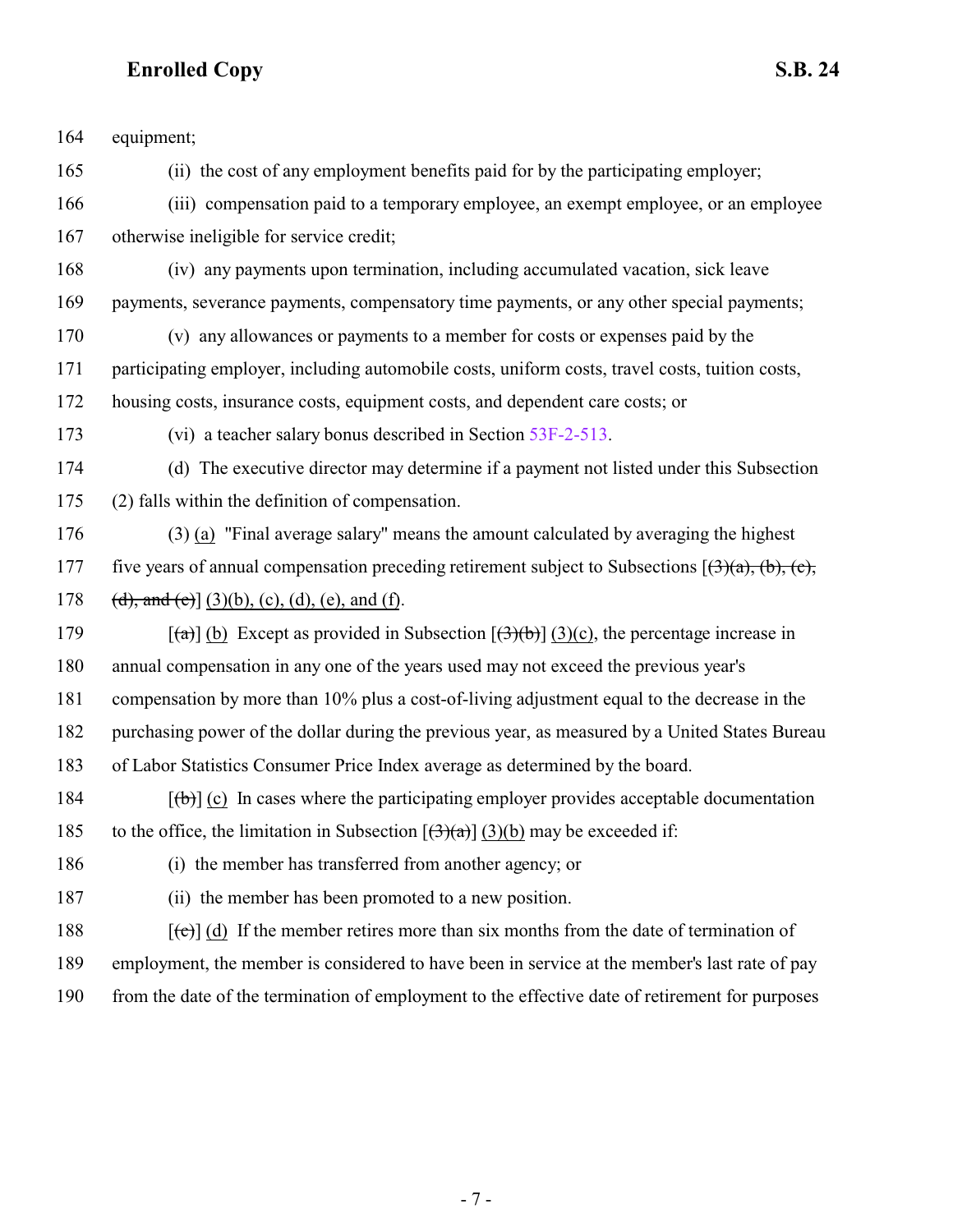| 191 | of computing the member's final average salary only.                                                     |
|-----|----------------------------------------------------------------------------------------------------------|
| 192 | $[\text{d} \cdot]$ (e) If the member has less than five years of service credit in this system, final    |
| 193 | average salary means the average annual compensation paid to the member during the full                  |
| 194 | period of service credit.                                                                                |
| 195 | $[\text{e}(\text{e})]$ (f) The annual compensation used to calculate final average salary shall be based |
| 196 | on[:] a period, as determined by the board, consistent with the period used to determine years           |
| 197 | of service credit in accordance with Subsection (7).                                                     |
| 198 | $(i)$ a calendar year for a member employed by a participating employer that is not an                   |
| 199 | educational institution; or                                                                              |
| 200 | [(ii) a contract year for a member employed by an educational institution.]                              |
| 201 | (4) "Participating employer" means an employer $\lceil$ which $\rceil$ that meets the participation      |
| 202 | requirements of Sections 49-12-201 and 49-12-202.                                                        |
| 203 | (5) (a) "Regular full-time employee" means an employee:                                                  |
| 204 | (i) whose term of employment for a participating employer contemplates continued                         |
| 205 | employment during a fiscal or calendar year [and];                                                       |
| 206 | (ii) whose employment normally requires an average of 20 hours or more per week,                         |
| 207 | except as modified by the board $[\cdot]$ ; and                                                          |
| 208 | (iii) who receives benefits normally provided by the participating employer.                             |
| 209 | (b) "Regular full-time employee" includes:                                                               |
| 210 | (i) a teacher whose term of employment for a participating employer contemplates                         |
| 211 | continued employment during a school year and who teaches half-time or more;                             |
| 212 | (ii) a classified school employee:                                                                       |
| 213 | (A) who is hired before July 1, 2013; and                                                                |
| 214 | (B) whose employment normally requires an average of 20 hours per week or more for                       |
| 215 | a participating employer, regardless of benefits provided;                                               |
| 216 | (iii) an officer, elective or appointive, who earns \$500 or more per month, indexed as                  |
| 217 | of January 1, 1990, as provided in Section $49-12-407$ ;                                                 |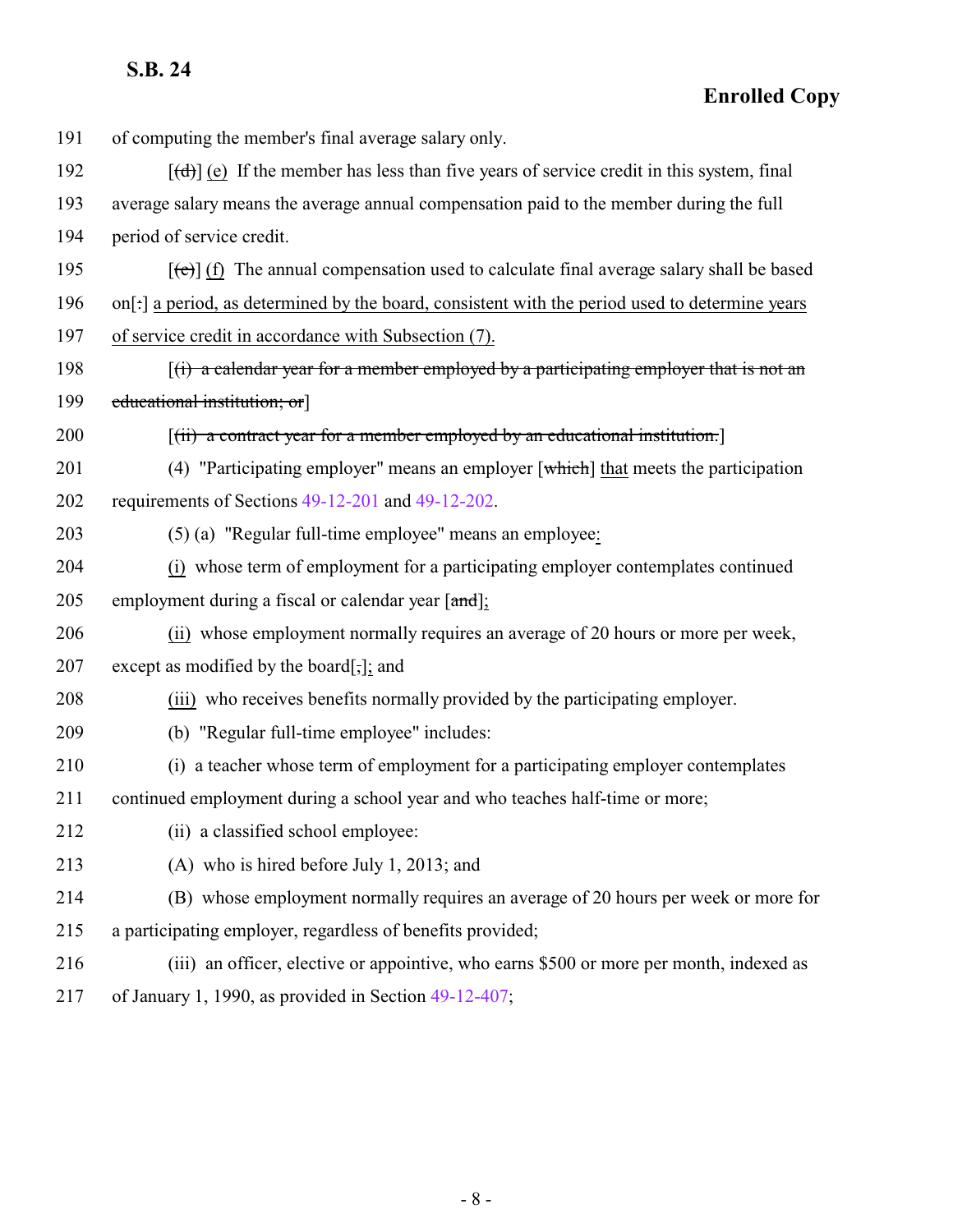| 218 | (iv) a faculty member or employee of an institution of higher education who is                 |
|-----|------------------------------------------------------------------------------------------------|
| 219 | considered full-time by that institution of higher education; and                              |
| 220 | (v) an individual who otherwise meets the definition of this Subsection (5) who                |
| 221 | performs services for a participating employer through a professional employer organization or |
| 222 | similar arrangement.                                                                           |
| 223 | (c) "Regular full-time employee" does not include a classified school employee:                |
| 224 | $(i)$ (A) who is hired on or after July 1, 2013; and                                           |
| 225 | (B) who does not receive benefits normally provided by the participating employer              |
| 226 | even if the employment normally requires an average of 20 hours per week or more for a         |
| 227 | participating employer;                                                                        |
| 228 | $(ii)$ (A) who is hired before July 1, 2013;                                                   |
| 229 | (B) who did not qualify as a regular full-time employee before July 1, 2013;                   |
| 230 | (C) who does not receive benefits normally provided by the participating employer;             |
| 231 | and                                                                                            |
| 232 | (D) whose employment hours are increased on or after July 1, 2013, to require an               |
| 233 | average of 20 hours per week or more for a participating employer; or                          |
| 234 | (iii) who is a person working on a contract:                                                   |
| 235 | (A) for the purposes of vocational rehabilitation and the employment and training of           |
| 236 | people with significant disabilities; and                                                      |
| 237 | (B) that has been set aside from procurement requirements by the state pursuant to             |
| 238 | Section 63G-6a-805 or the federal government pursuant to 41 U.S.C. Sec. 8501 et seq.           |
| 239 | (6) "System" means the Public Employees' Contributory Retirement System created                |
| 240 | under this chapter.                                                                            |
| 241 | (7) "Years of service credit" means:                                                           |
| 242 | (a) a period consisting of 12 full months as determined by the board;                          |
| 243 | (b) a period determined by the board, whether consecutive or not, during which a               |
| 244 | regular full-time employee performed services for a participating employer, including any time |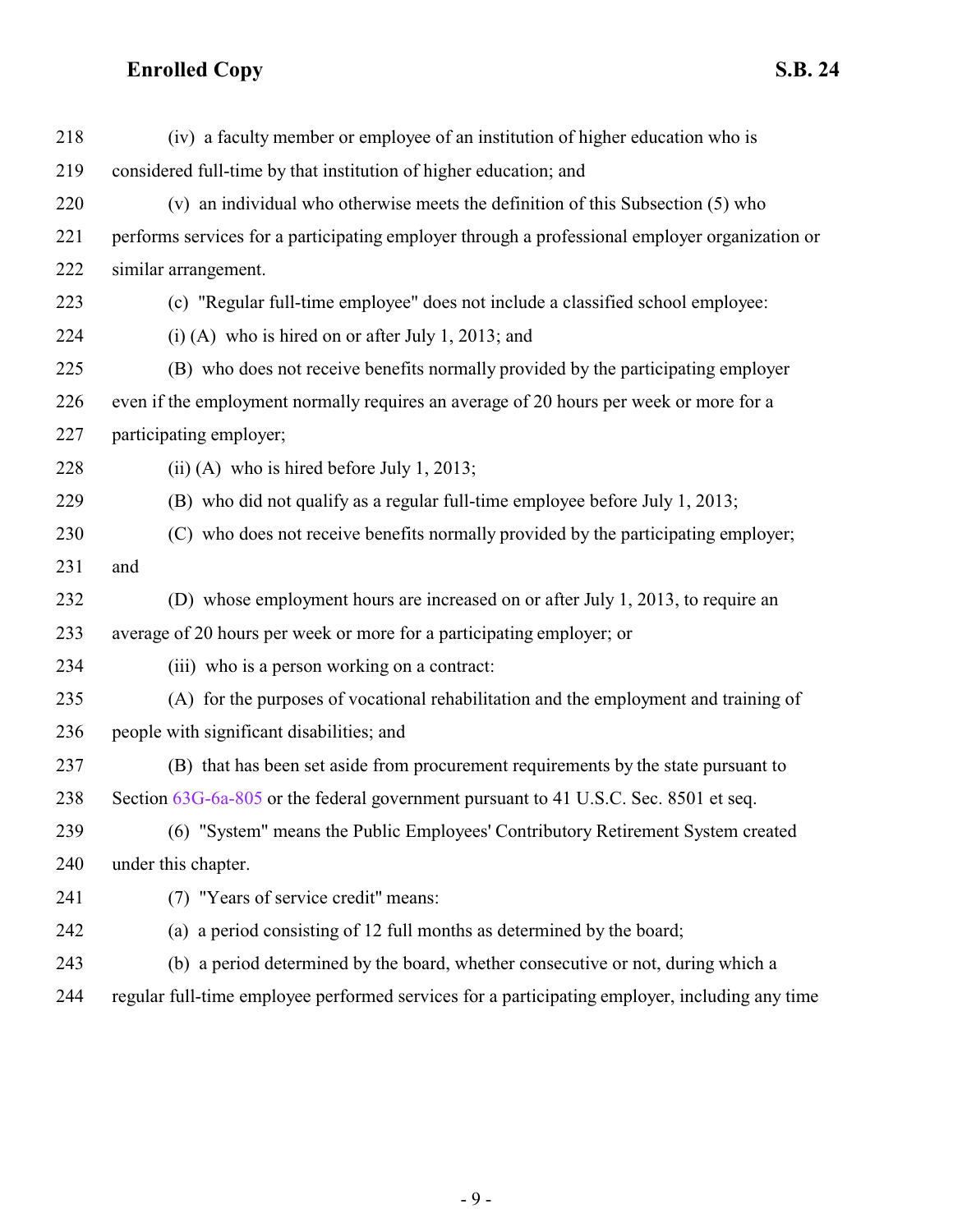<span id="page-9-0"></span>

| 245 | the regular full-time employee was absent on a paid leave of absence granted by a participating |
|-----|-------------------------------------------------------------------------------------------------|
| 246 | employer or was absent in the service of the United States government on military duty as       |
| 247 | provided by this chapter; or                                                                    |
| 248 | (c) the regular school year consisting of not less than eight months of full-time service       |
| 249 | for a regular full-time employee of an educational institution.                                 |
| 250 | Section 4. Section 49-13-102 is amended to read:                                                |
| 251 | 49-13-102. Definitions.                                                                         |
| 252 | As used in this chapter:                                                                        |
| 253 | (1) "Benefits normally provided" [has the same meaning as] means the same as that               |
| 254 | term is defined in Section 49-12-102.                                                           |
| 255 | (2) (a) [Except as provided in Subsection $(2)(c)$ , "compensation"] "Compensation"             |
| 256 | means the total amount of payments made by a participating employer to a member of this         |
| 257 | system for services rendered to the participating employer, including:                          |
| 258 | (i) bonuses;                                                                                    |
| 259 | (ii) cost-of-living adjustments;                                                                |
| 260 | (iii) other payments currently includable in gross income and that are subject to social        |
| 261 | security deductions, including any payments in excess of the maximum amount subject to          |
| 262 | deduction under social security law; and                                                        |
| 263 | (iv) amounts that the member authorizes to be deducted or reduced for salary deferral           |
| 264 | or other benefits authorized by federal law.                                                    |
| 265 | (b) "Compensation" for purposes of this chapter may not exceed the amount allowed               |
| 266 | under Internal Revenue Code, Section 401(a)(17).                                                |
| 267 | (c) "Compensation" does not include:                                                            |
| 268 | (i) the monetary value of remuneration paid in kind, including a residence or use of            |
| 269 | equipment;                                                                                      |
| 270 | (ii) the cost of any employment benefits paid for by the participating employer;                |
| 271 | (iii) compensation paid to a temporary employee, an exempt employee, or an employee             |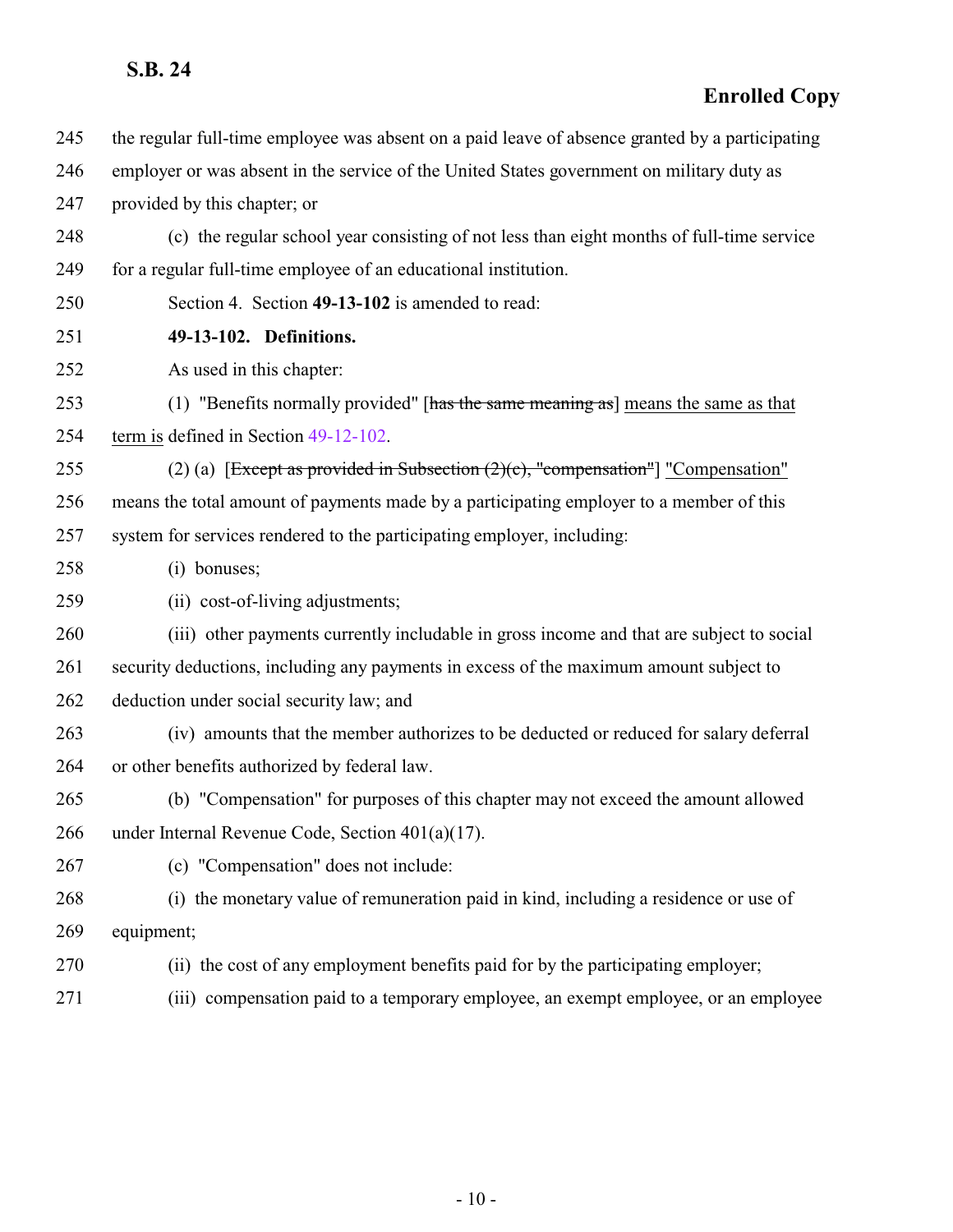otherwise ineligible for service credit;

- (iv) any payments upon termination, including accumulated vacation, sick leave payments, severance payments, compensatory time payments, or any other special payments;
- (v) any allowances or payments to a member for costs or expenses paid by the participating employer, including automobile costs, uniform costs, travel costs, tuition costs, housing costs, insurance costs, equipment costs, and dependent care costs; or
- 

(vi) a teacher salary bonus described in Section [53F-2-513](http://le.utah.gov/UtahCode/SectionLookup.jsp?section=53f-2-513&session=2022GS).

 (d) The executive director may determine if a payment not listed under this Subsection (2) falls within the definition of compensation.

- (3) (a) "Final average salary" means the amount calculated by averaging the highest 282 three years of annual compensation preceding retirement subject to Subsections  $[3](a)$ ,  $(b)$ ,  $(c)$ , 283 and  $(d)$ ] (3)(b), (c), (d), and (e).
- 284  $[(a)] (b)$  Except as provided in Subsection  $[(3)(c)]$ , the percentage increase in annual compensation in any one of the years used may not exceed the previous year's compensation by more than 10% plus a cost-of-living adjustment equal to the decrease in the purchasing power of the dollar during the previous year, as measured by a United States Bureau of Labor Statistics Consumer Price Index average as determined by the board.
- 289  $[(b)]$  (c) In cases where the participating employer provides acceptable documentation 290 to the office, the limitation in Subsection  $[\left(\frac{3}{(4)}\right)](3)(b)$  may be exceeded if:
- (i) the member has transferred from another agency; or
- (ii) the member has been promoted to a new position.
- 293  $[(e)]$  (d) If the member retires more than six months from the date of termination of employment and for purposes of computing the member's final average salary only, the member is considered to have been in service at the member's last rate of pay from the date of the termination of employment to the effective date of retirement.
- $[({\bf d})]$  (e) The annual compensation used to calculate final average salary shall be based on[:] a period, as determined by the board, consistent with the period used to determine years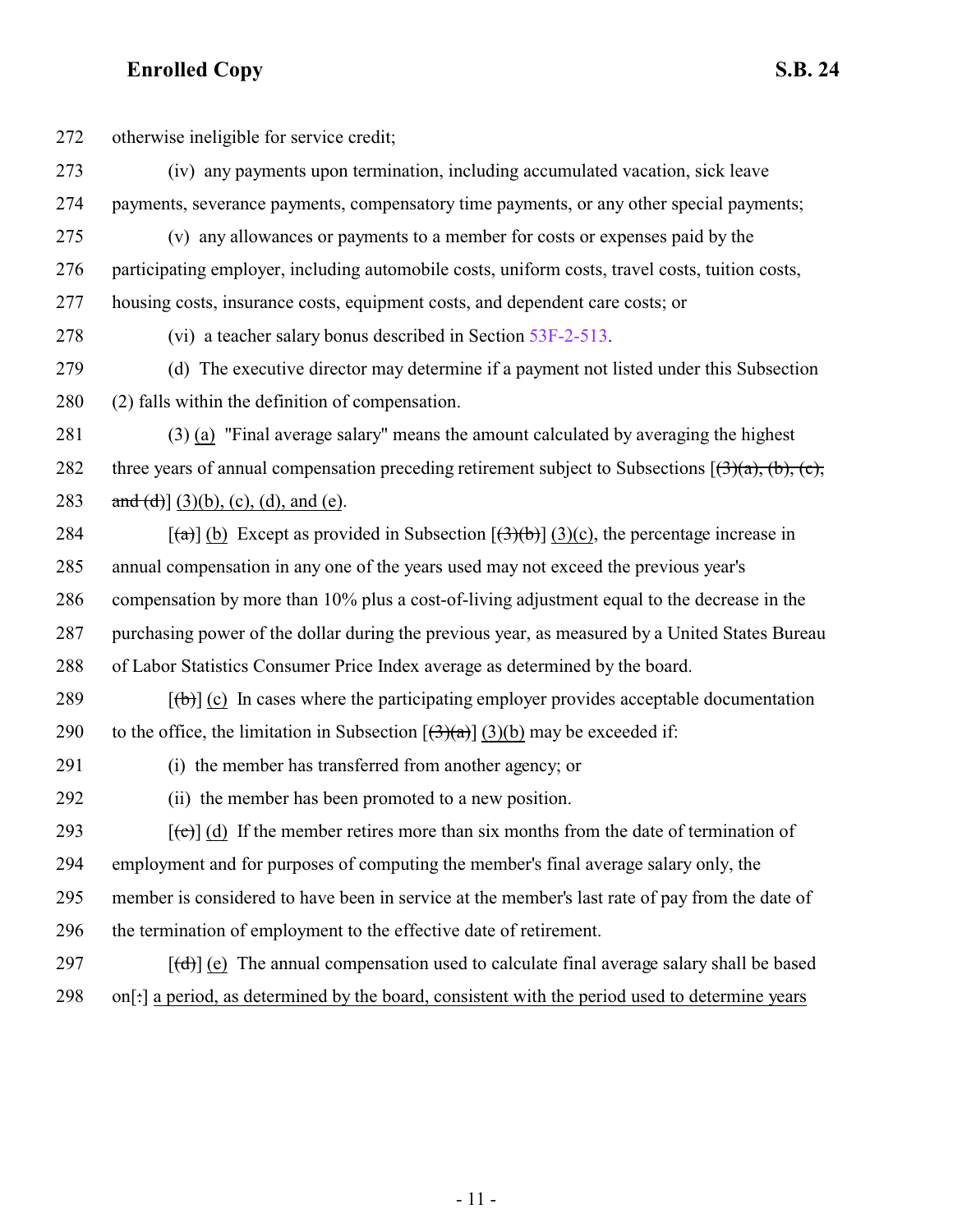| 299 | of service credit in accordance with Subsection (7).                                                |
|-----|-----------------------------------------------------------------------------------------------------|
| 300 | $(i)$ a calendar year for a member employed by a participating employer that is not an              |
| 301 | educational institution; or                                                                         |
| 302 | $[(ii)$ a contract year for a member employed by an educational institution.                        |
| 303 | (4) "Participating employer" means an employer $\lceil$ which $\rceil$ that meets the participation |
| 304 | requirements of Sections 49-13-201 and 49-13-202.                                                   |
| 305 | (5) (a) "Regular full-time employee" means an employee:                                             |
| 306 | (i) whose term of employment for a participating employer contemplates continued                    |
| 307 | employment during a fiscal or calendar year [and];                                                  |
| 308 | (ii) whose employment normally requires an average of 20 hours or more per week,                    |
| 309 | except as modified by the board[,]; and                                                             |
| 310 | (iii) who receives benefits normally provided by the participating employer.                        |
| 311 | (b) "Regular full-time employee" includes:                                                          |
| 312 | (i) a teacher whose term of employment for a participating employer contemplates                    |
| 313 | continued employment during a school year and who teaches half time or more;                        |
| 314 | (ii) a classified school employee:                                                                  |
| 315 | $(A)$ who is hired before July 1, 2013; and                                                         |
| 316 | (B) whose employment normally requires an average of 20 hours per week or more for                  |
| 317 | a participating employer, regardless of benefits provided;                                          |
| 318 | (iii) an officer, elective or appointive, who earns \$500 or more per month, indexed as             |
| 319 | of January 1, 1990, as provided in Section 49-13-407;                                               |
| 320 | (iv) a faculty member or employee of an institution of higher education who is                      |
| 321 | considered full time by that institution of higher education; and                                   |
| 322 | (v) an individual who otherwise meets the definition of this Subsection (5) who                     |
| 323 | performs services for a participating employer through a professional employer organization or      |
| 324 | similar arrangement.                                                                                |
| 325 | (c) "Regular full-time employee" does not include a classified school employee:                     |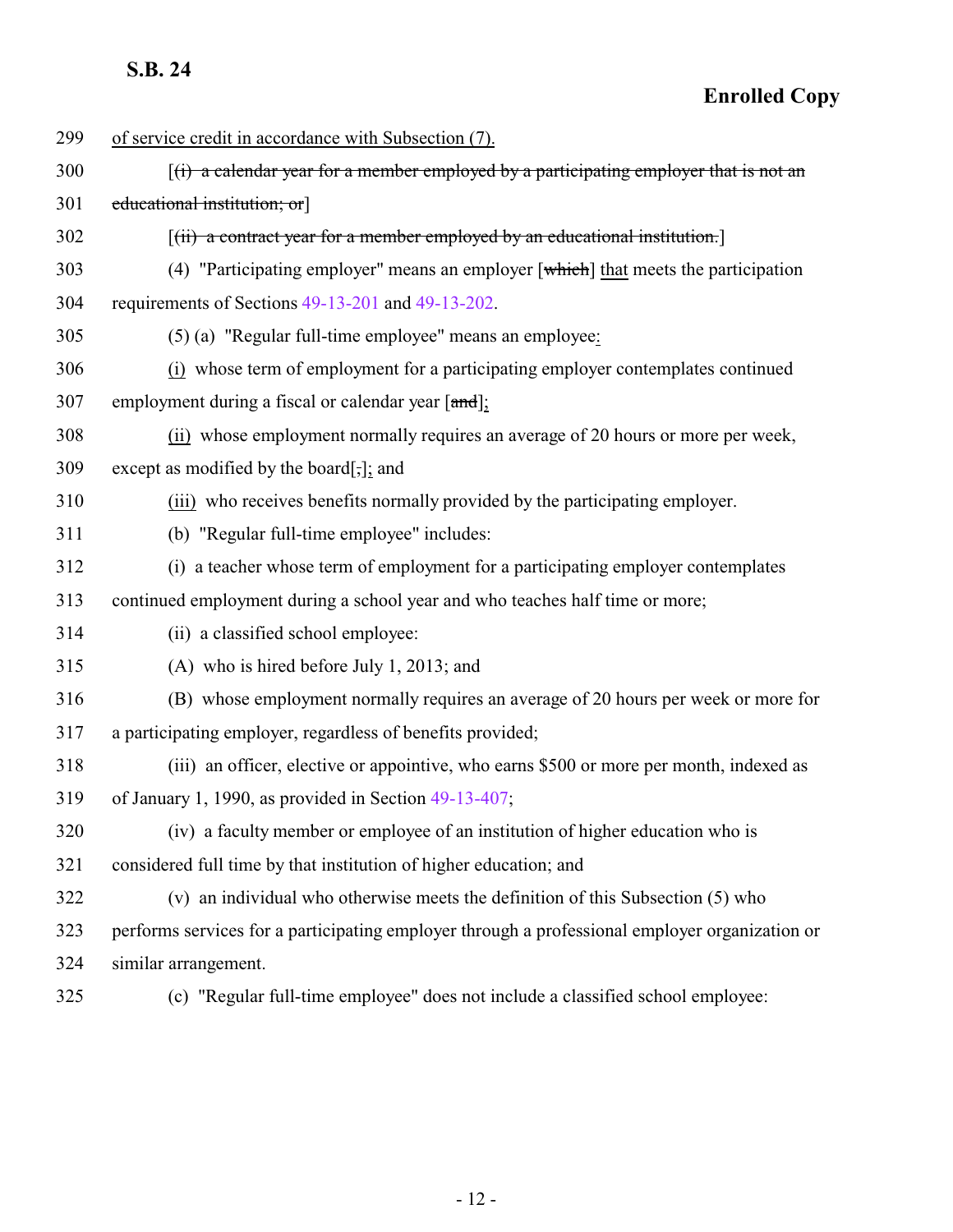| 326 | $(i)$ (A) who is hired on or after July 1, 2013; and                                            |
|-----|-------------------------------------------------------------------------------------------------|
| 327 | (B) who does not receive benefits normally provided by the participating employer               |
| 328 | even if the employment normally requires an average of 20 hours per week or more for a          |
| 329 | participating employer;                                                                         |
| 330 | $(ii)$ (A) who is hired before July 1, 2013;                                                    |
| 331 | (B) who did not qualify as a regular full-time employee before July 1, 2013;                    |
| 332 | (C) who does not receive benefits normally provided by the participating employer;              |
| 333 | and                                                                                             |
| 334 | (D) whose employment hours are increased on or after July 1, 2013, to require an                |
| 335 | average of 20 hours per week or more for a participating employer; or                           |
| 336 | (iii) who is a person working on a contract:                                                    |
| 337 | (A) for the purposes of vocational rehabilitation and the employment and training of            |
| 338 | people with significant disabilities; and                                                       |
| 339 | (B) that has been set aside from procurement requirements by the state pursuant to              |
| 340 | Section 63G-6a-805 or the federal government pursuant to 41 U.S.C. Sec. 8501 et seq.            |
| 341 | (6) "System" means the Public Employees' Noncontributory Retirement System.                     |
| 342 | (7) "Years of service credit" means:                                                            |
| 343 | (a) a period consisting of 12 full months as determined by the board;                           |
| 344 | (b) a period determined by the board, whether consecutive or not, during which a                |
| 345 | regular full-time employee performed services for a participating employer, including any time  |
| 346 | the regular full-time employee was absent on a paid leave of absence granted by a participating |
| 347 | employer or was absent in the service of the United States government on military duty as       |
| 348 | provided by this chapter; or                                                                    |
| 349 | (c) the regular school year consisting of not less than eight months of full-time service       |
| 350 | for a regular full-time employee of an educational institution.                                 |
| 351 | Section 5. Section 49-14-102 is amended to read:                                                |
|     |                                                                                                 |

<span id="page-12-0"></span>**49-14-102. Definitions.**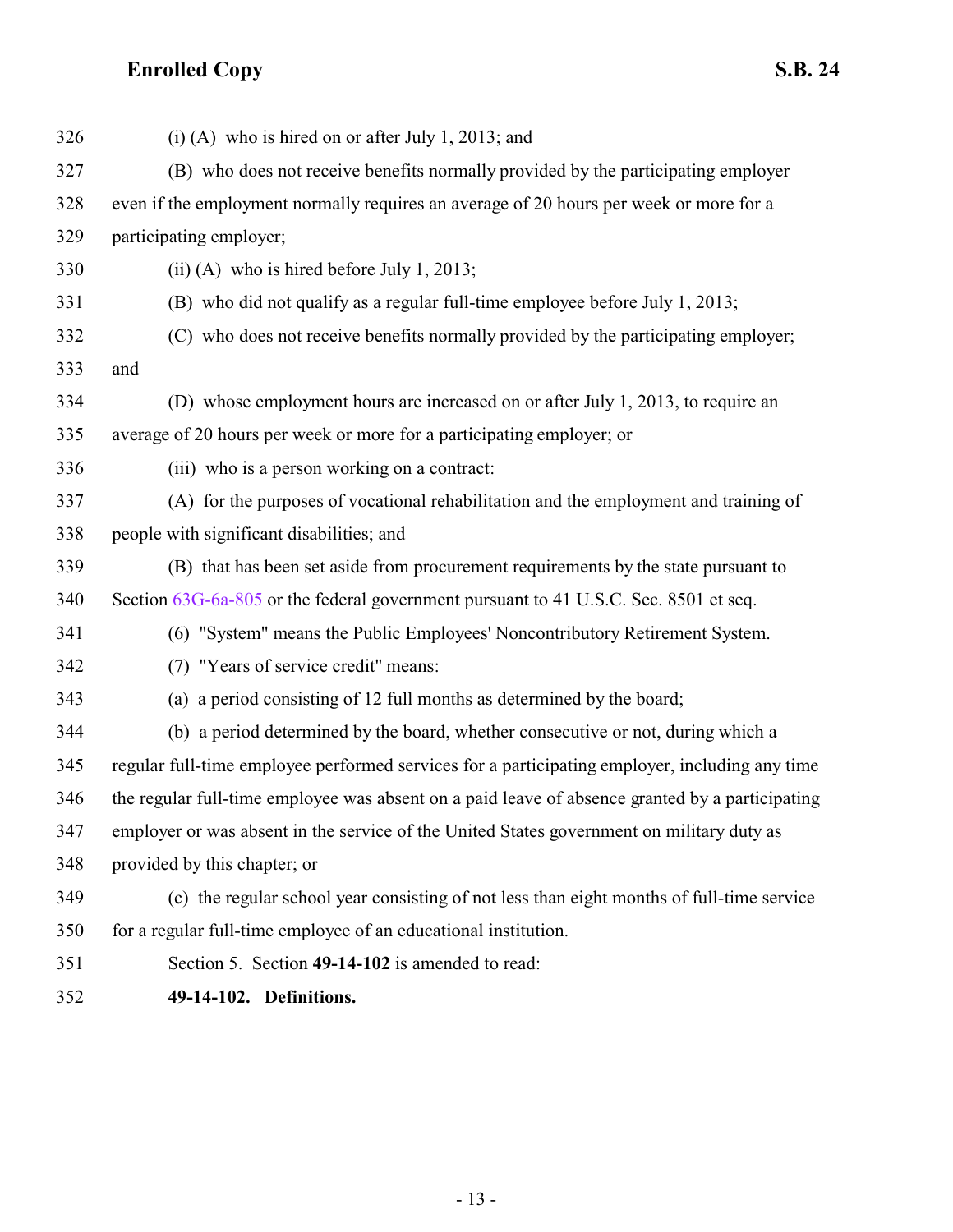**Enrolled Copy**

| 353 | As used in this chapter:                                                                                                      |
|-----|-------------------------------------------------------------------------------------------------------------------------------|
| 354 | (1) (a) "Compensation" means the total amount of payments that are includable in                                              |
| 355 | gross income [which are] received by a public safety service employee as base income for the                                  |
| 356 | regularly scheduled work period. The participating employer shall establish the regularly                                     |
| 357 | scheduled work period. Base income shall be determined prior to the deduction of member                                       |
| 358 | contributions or any amounts the public safety service employee authorizes to be deducted for                                 |
| 359 | salary deferral or other benefits authorized by federal law.                                                                  |
| 360 | (b) "Compensation" includes performance-based bonuses and cost-of-living                                                      |
| 361 | adjustments.                                                                                                                  |
| 362 | (c) "Compensation" does not include:                                                                                          |
| 363 | (i) overtime;                                                                                                                 |
| 364 | (ii) sick pay incentives;                                                                                                     |
| 365 | (iii) retirement pay incentives;                                                                                              |
| 366 | (iv) the monetary value of remuneration paid in kind, including a residence, use of                                           |
| 367 | equipment or uniform, travel, or similar payments;                                                                            |
| 368 | (v) a lump-sum payment or special payments covering accumulated leave; and                                                    |
| 369 | (vi) all contributions made by a participating employer under this system or under any                                        |
| 370 | other employee benefit system or plan maintained by a participating employer for the benefit of                               |
| 371 | a member or participant.                                                                                                      |
| 372 | (d) "Compensation" for purposes of this chapter may not exceed the amount allowed                                             |
| 373 | under Internal Revenue Code Section $401(a)(17)$ .                                                                            |
| 374 | (2) "Dispatcher" means the same as that term is defined in Section 53-6-102.                                                  |
| 375 | (3) (a) "Final average salary" means the amount calculated by averaging the highest                                           |
| 376 | three years of annual compensation preceding retirement subject to Subsections $(\exists)(a)$ , (b), and                      |
| 377 | (c) $(3)(b)$ , (c), and (d).                                                                                                  |
| 378 | $\left[\frac{1}{2}\right]$ (b) Except as provided in Subsection $\left[\frac{1}{2}\right]$ (3)(c), the percentage increase in |
| 379 | annual compensation in any one of the years used may not exceed the previous year's                                           |

- 14 -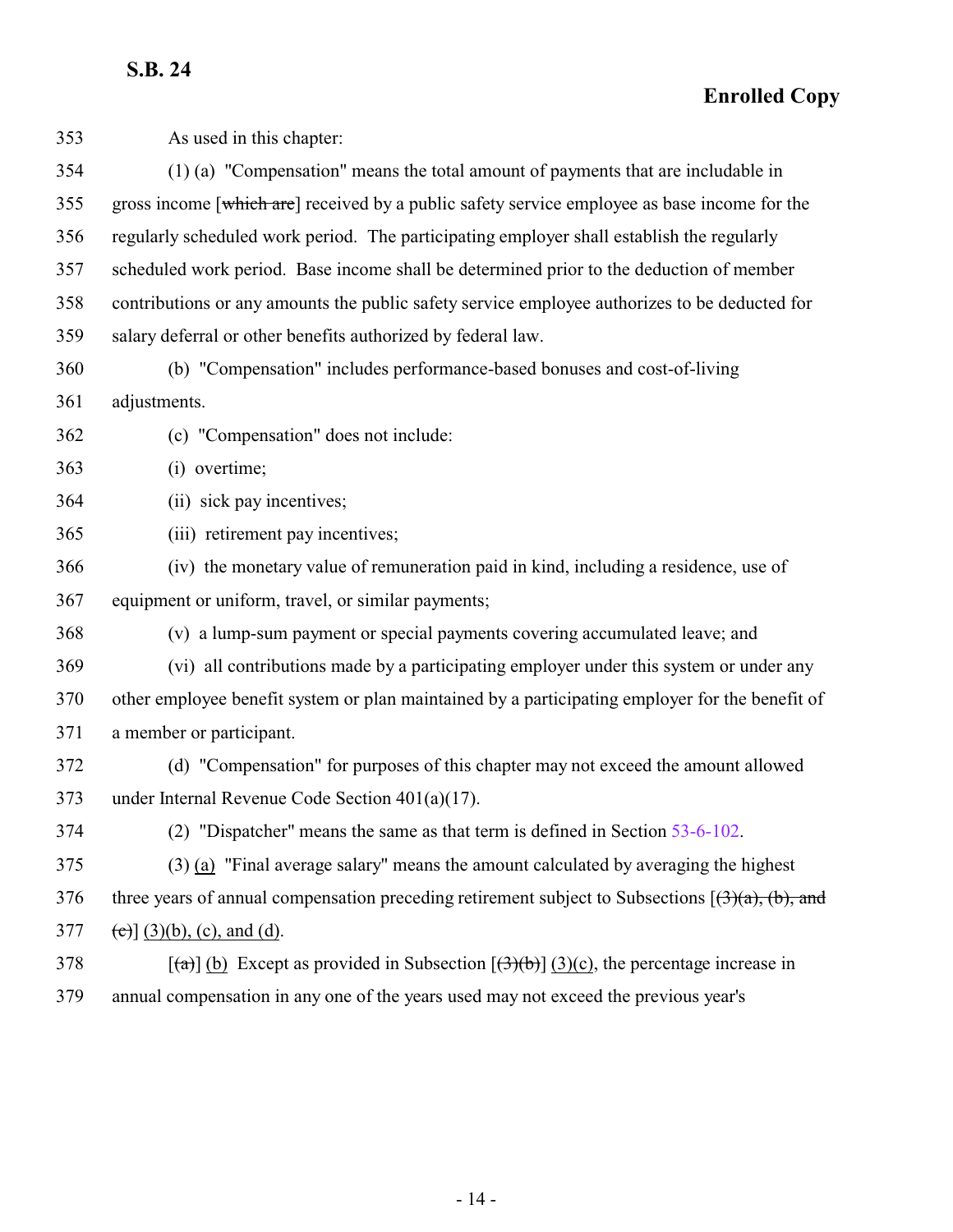| 380 | compensation by more than 10% plus a cost-of-living adjustment equal to the decrease in the     |
|-----|-------------------------------------------------------------------------------------------------|
| 381 | purchasing power of the dollar during the previous year, as measured by a United States Bureau  |
| 382 | of Labor Statistics Consumer Price Index average as determined by the board.                    |
| 383 | $[\theta]$ (c) In cases where the participating employer provides acceptable documentation      |
| 384 | to the office, the limitation in Subsection $[(3)(a)]$ (3)(b) may be exceeded if:               |
| 385 | (i) the public safety service employee has transferred from another agency; or                  |
| 386 | (ii) the public safety service employee has been promoted to a new position.                    |
| 387 | $[\text{et}]$ (d) The annual compensation used to calculate final average salary shall be based |
| 388 | on[:] a period, as determined by the board, consistent with the period used to determine years  |
| 389 | of service credit in accordance with Subsection (10).                                           |
| 390 | $(i)$ a calendar year for a member employed by a participating employer that is not an          |
| 391 | educational institution; or                                                                     |
| 392 | $[(ii)$ a contract year for a member employed by an educational institution.                    |
| 393 | (4) (a) "Line-of-duty death" means a death resulting from:                                      |
| 394 | (i) external force, violence, or disease occasioned by an act of duty as a public safety        |
| 395 | service employee; or                                                                            |
| 396 | (ii) strenuous activity, including a heart attack or stroke, that occurs during strenuous       |
| 397 | training or another strenuous activity required as an act of duty as a public safety service    |
| 398 | employee.                                                                                       |
| 399 | (b) "Line-of-duty death" does not include a death that:                                         |
| 400 | (i) occurs during an activity that is required as an act of duty as a public safety service     |
| 401 | employee if the activity is not a strenuous activity, including an activity that is clerical,   |
| 402 | administrative, or of a nonmanual nature;                                                       |
| 403 | (ii) occurs during the commission of a crime committed by the employee;                         |
| 404 | (iii) the employee's intoxication or use of alcohol or drugs, whether prescribed or             |
| 405 | nonprescribed, contributes to the employee's death; or                                          |
| 406 | (iv) occurs in a manner other than as described in Subsection $(4)(a)$ .                        |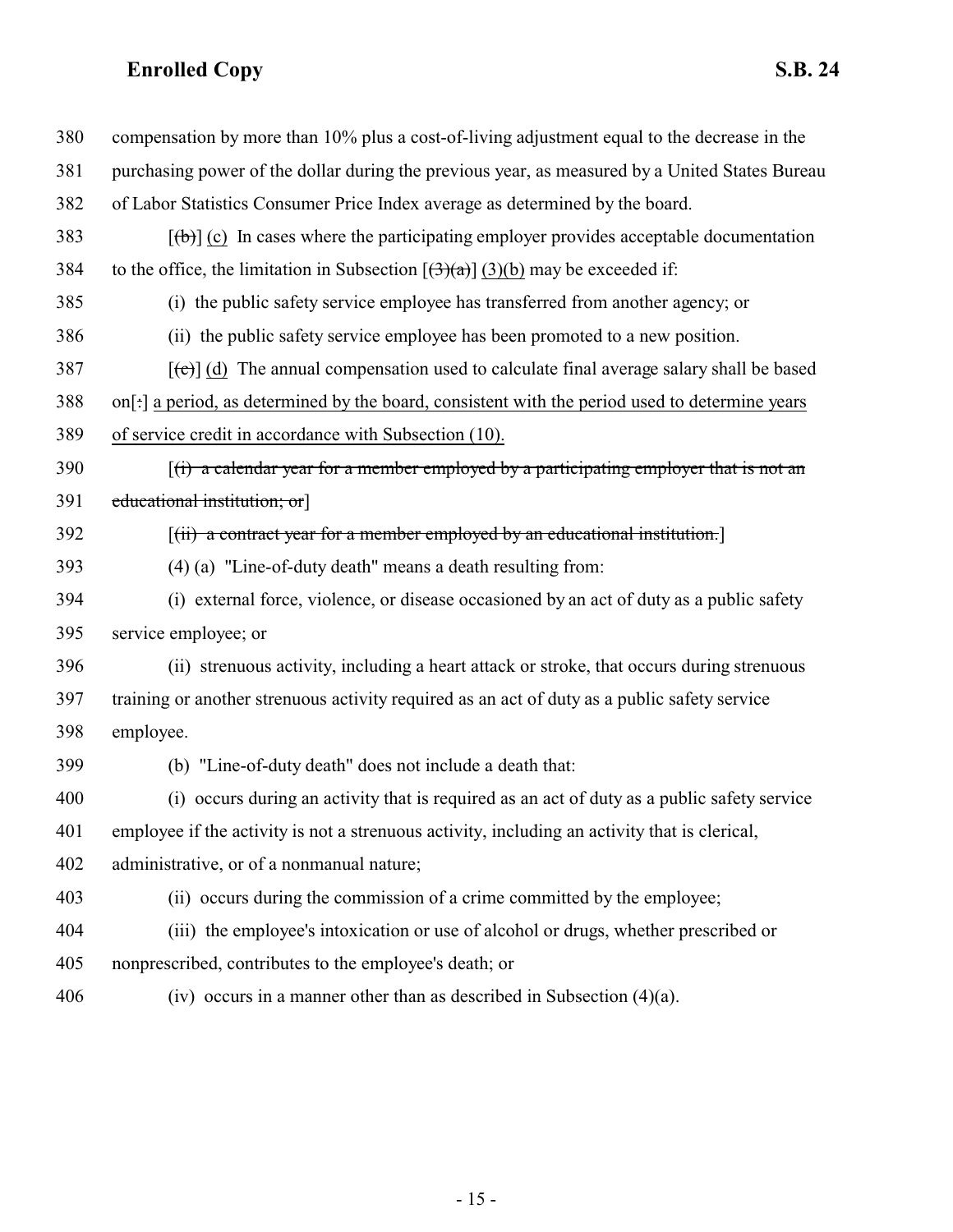| 407 | (5) "Participating employer" means an employer $\lceil$ which $\rceil$ that meets the participation           |
|-----|---------------------------------------------------------------------------------------------------------------|
| 408 | requirements of Section 49-14-201.                                                                            |
| 409 | (6) (a) "Public safety service" means employment normally requiring an average of                             |
| 410 | 2,080 hours of regularly scheduled employment per year rendered by a member who is $\lceil \alpha \rceil$ :   |
| 411 | (i) a law enforcement officer in accordance with Section $53-13-103$ ;                                        |
| 412 | (ii) a correctional officer in accordance with Section $53-13-104$ ;                                          |
| 413 | (iii) a special function officer approved in accordance with Sections 49-14-201 and                           |
| 414 | $53 - 13 - 105$ ;                                                                                             |
| 415 | (iv) a dispatcher who is certified in accordance with Section 53-6-303; $\lceil \sigma r \rceil$              |
| 416 | (v) a full-time member of the Board of Pardons and Parole created under Section                               |
| 417 | $77-27-2$ .                                                                                                   |
| 418 | (vi) the commissioner of the Department of Public Safety; or                                                  |
| 419 | (vii) the executive director of the Department of Corrections.                                                |
| 420 | (b) Except [as provided under Subsections $(6)(a)(iv)$ and $(v)$ ] for a position described                   |
| 421 | in Subsection $(6)(a)(iv)$ , $(v)$ , $(vi)$ , or $(vii)$ , "public safety service" also requires that, in the |
| 422 | course of employment, the employee's life or personal safety is at risk.                                      |
| 423 | (c) Except for the minimum hour requirement, Subsections $(6)(a)$ and $(b)$ do not apply                      |
| 424 | to any person who was eligible for service credit in this system before January 1, 1984.                      |
| 425 | (7) "Public safety service employee" means an employee of a participating employer                            |
| 426 | who performs public safety service under this chapter.                                                        |
| 427 | (8) (a) "Strenuous activity" means engagement involving a difficult, stressful, or                            |
| 428 | vigorous fire suppression, rescue, hazardous material response, emergency medical service,                    |
| 429 | physical law enforcement, prison security, disaster relief, or other emergency response activity.             |
| 430 | (b) "Strenuous activity" includes participating in a participating employer sanctioned                        |
| 431 | and funded training exercise that involves difficult, stressful, or vigorous physical activity.               |
| 432 | (9) "System" means the Public Safety Contributory Retirement System created under                             |
| 433 | this chapter.                                                                                                 |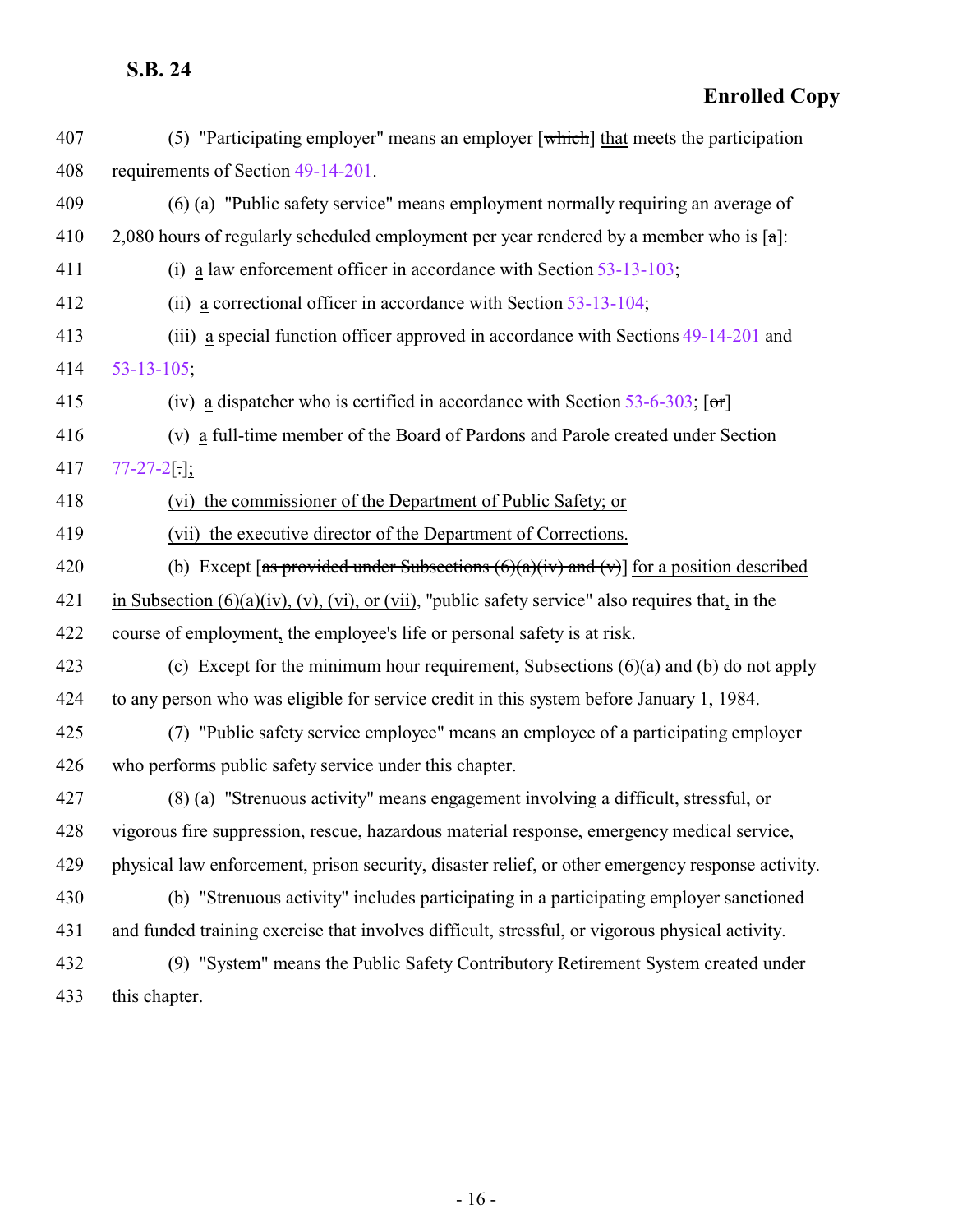<span id="page-16-0"></span> (10) "Years of service credit" means the number of periods, each to consist of 12 full months as determined by the board, whether consecutive or not, during which a public safety service employee was employed by a participating employer, including time the public safety service employee was absent in the service of the United States government on military duty. Section 6. Section **49-14-201** is amended to read: **49-14-201. System membership -- Eligibility.** (1) Except as provided in Section [49-15-201](#page-23-0), a public safety service employee of a participating employer participating in this system is eligible for service credit in this system at the earliest of: (a) July 1, 1969, if the public safety service employee was employed by the participating employer on July 1, 1969, and the participating employer was participating in this system on that date; (b) the date the participating employer begins participating in this system if the public safety service employee was employed by the participating employer on that date; or (c) the date the public safety service employee is employed by the participating employer and is eligible to perform public safety service, except that a public safety service employee initially entering employment with a participating employer on or after July 1, 2011, who does not have service credit accrued before July 1, 2011, in a Tier I system or plan administered by the board, may not participate in this system. (2) (a) (i) A participating employer that has public safety service and firefighter service employees that require cross-training and duty shall enroll those dual purpose employees in the system in which the greatest amount of time is actually worked. (ii) The employees shall either be full-time public safety service or full-time firefighter service employees of the participating employer. (b) (i) [Prior to] Before transferring a dual purpose employee from one system to another, the participating employer shall receive written permission from the office.

(ii) The office may request documentation to verify the appropriateness of the transfer.

- 17 -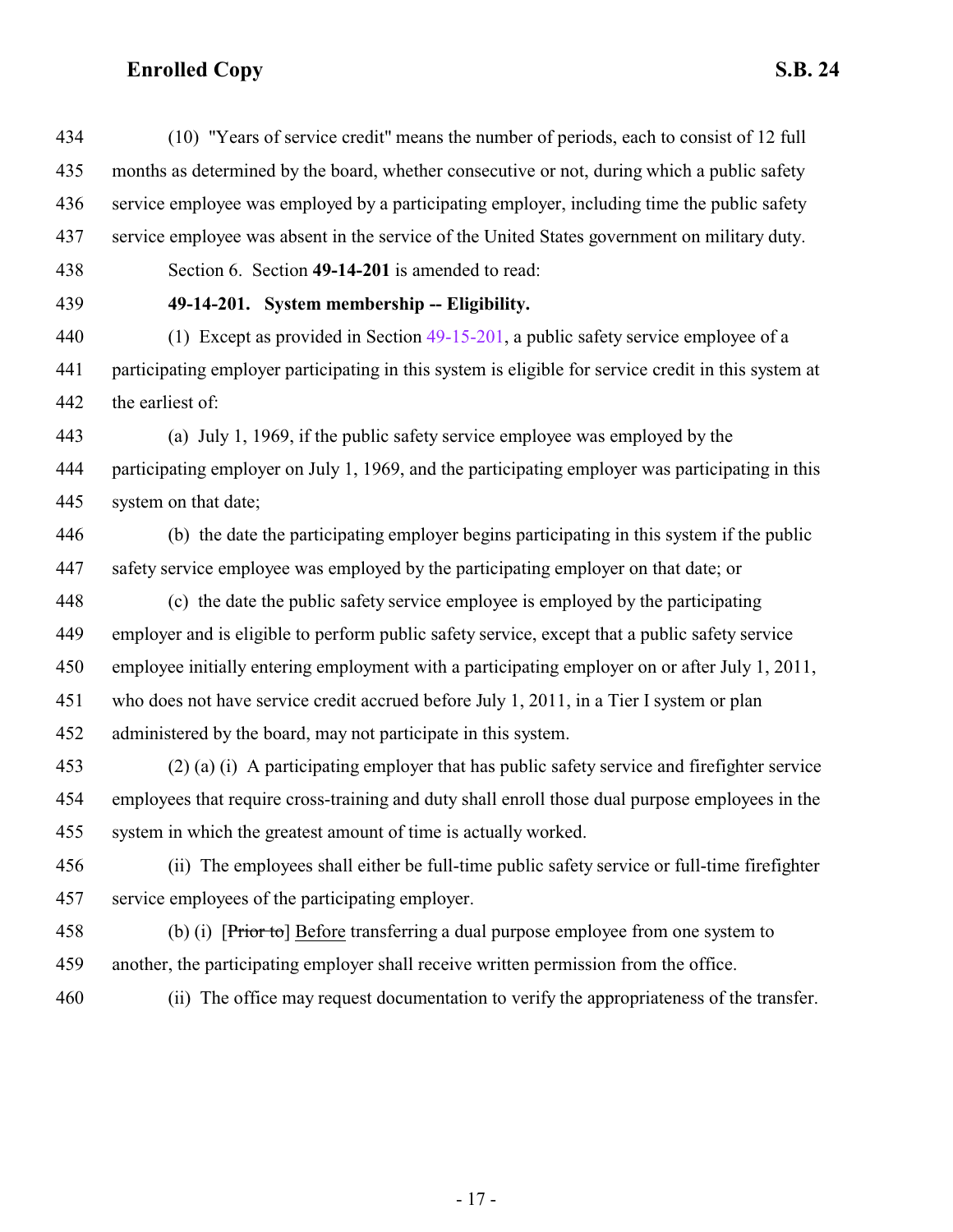**Enrolled Copy**

 (3) The board may combine or segregate the actuarial experience of participating employers in this system for the purpose of setting contribution rates.

 (4) (a) (i) Each participating employer participating in this system shall annually submit to the office a schedule indicating the positions to be covered under this system in accordance with this chapter.

 (ii) The office may require documentation to justify the inclusion of any position under this system.

 (b) If there is a dispute between the office and a participating employer or employee over any position to be covered, the disputed position shall be submitted to the Peace Officer Standards and Training Council established under Section [53-6-106](http://le.utah.gov/UtahCode/SectionLookup.jsp?section=53-6-106&session=2022GS) for determination.

 (c) (i) The Peace Officer Standards and Training Council's authority to decide eligibility for public safety service credit is limited to claims for coverage under this system for time periods after July 1, 1989.

 (ii) A decision of the Peace Officer Standards and Training Council may not be applied 475 to service credit earned in another system  $[\overrightarrow{prior\ to}]$  before July 1, 1989.

476 (iii) Except as provided under Subsection  $(4)(c)(iv)$ , a decision of the Peace Officer Standards and Training Council granting a position coverage under this system may only be applied prospectively from the date of that decision.

 (iv) A decision of the Peace Officer Standards and Training Council granting a position coverage under this system may be applied retroactively only if:

 (A) the participating employer covered other similarly situated positions under this system during the time period in question; and

 (B) the position otherwise meets all eligibility requirements for receiving service credit in this system during the period for which service credit is to be granted.

 (5) The Peace Officer Standards and Training Council may use a subcommittee to provide a recommendation to the council in determining disputes between the office and a participating employer or employee over a position to be covered under this system.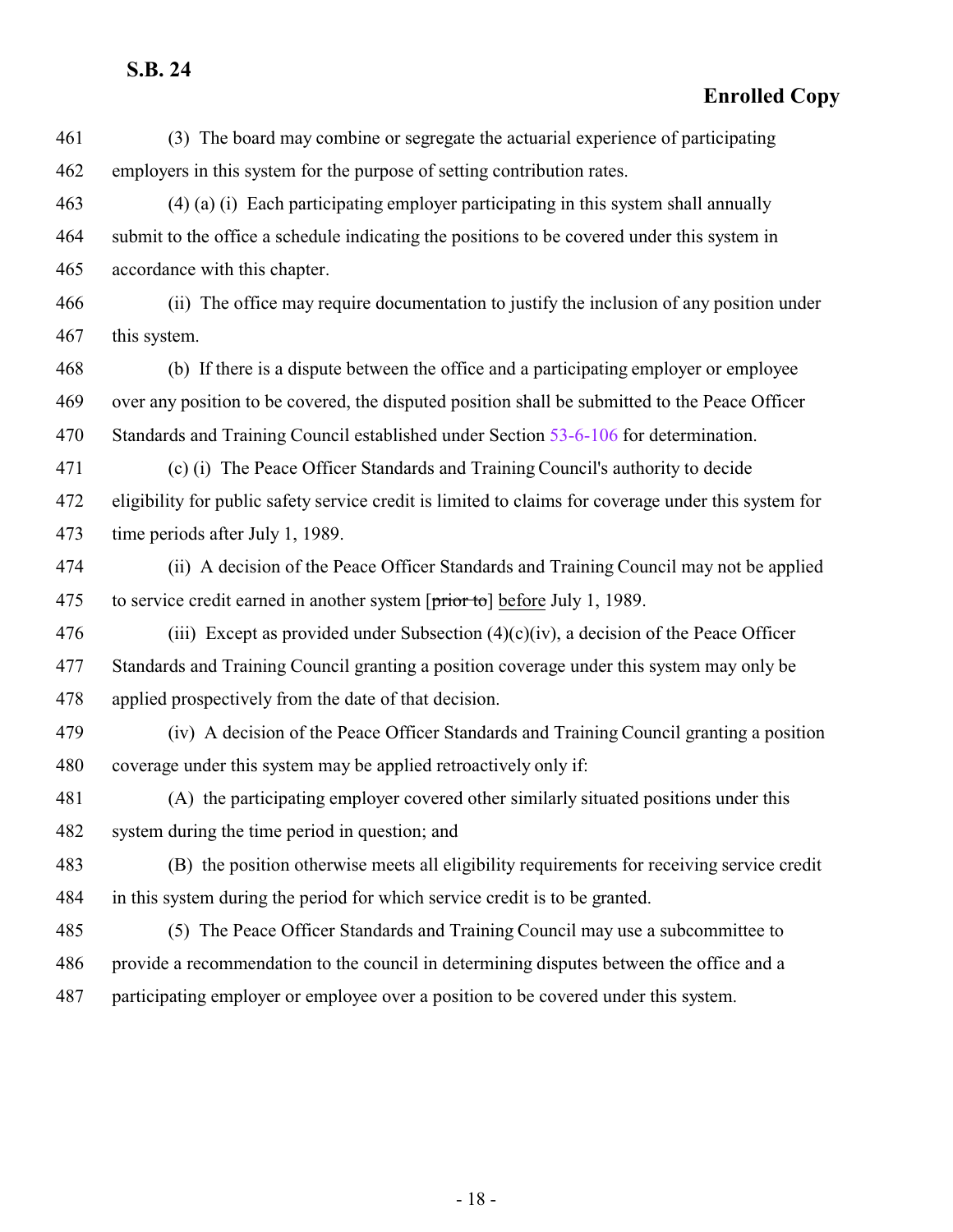| 488 | (6) The Peace Officer Standards and Training Council shall comply with Title 63G,                        |
|-----|----------------------------------------------------------------------------------------------------------|
| 489 | Chapter 4, Administrative Procedures Act, in resolving coverage disputes in this system.                 |
| 490 | (7) A public safety employee who is transferred or promoted to an administration                         |
| 491 | position requiring the performance of duties that consist primarily of management or                     |
| 492 | supervision of public safety service employees shall continue to earn public safety service              |
| 493 | credit in this system [as long as] during the period in which the employee remains employed in           |
| 494 | the same department.                                                                                     |
| 495 | (8) An employee of the Department of Corrections shall continue to earn public safety                    |
| 496 | service credit in this system if:                                                                        |
| 497 | (a) the employee's position is no longer covered under this system for new employees                     |
| 498 | hired on or after July 1, 2015; and                                                                      |
| 499 | (b) the employee:                                                                                        |
| 500 | (i) remains employed by the Department of Corrections;                                                   |
| 501 | (ii) meets the eligibility requirements of this system;                                                  |
| 502 | (iii) was hired into a position covered by this system $[\overline{prior\ to}]$ before July 1, 2015; and |
| 503 | (iv) has not had a break in service on or after July 1, 2015.                                            |
| 504 | (9) An employee who is reassigned to the Division of Technology Services or to the                       |
| 505 | Division of Human Resource Management, and who was a member of this system, is entitled                  |
| 506 | to remain a member of this system.                                                                       |
| 507 | $(10)$ (a) To determine that a position is covered under this system, the office and, if a               |
| 508 | coverage dispute arises, the Peace Officer Standards and Training Council shall find that the            |
| 509 | position requires the employee to:                                                                       |
| 510 | (i) except for a dispatcher, place the employee's life or personal safety at risk; and                   |
| 511 | (ii) complete training as provided in Section $53-6-303$ , $53-13-103$ , $53-13-104$ , or                |
| 512 | $53 - 13 - 105$ .                                                                                        |
| 513 | (b) If a position satisfies the requirements of Subsection $(10)(a)$ , the office and the                |
| 514 | Peace Officer Standards and Training Council shall consider whether or not the position                  |

- 19 -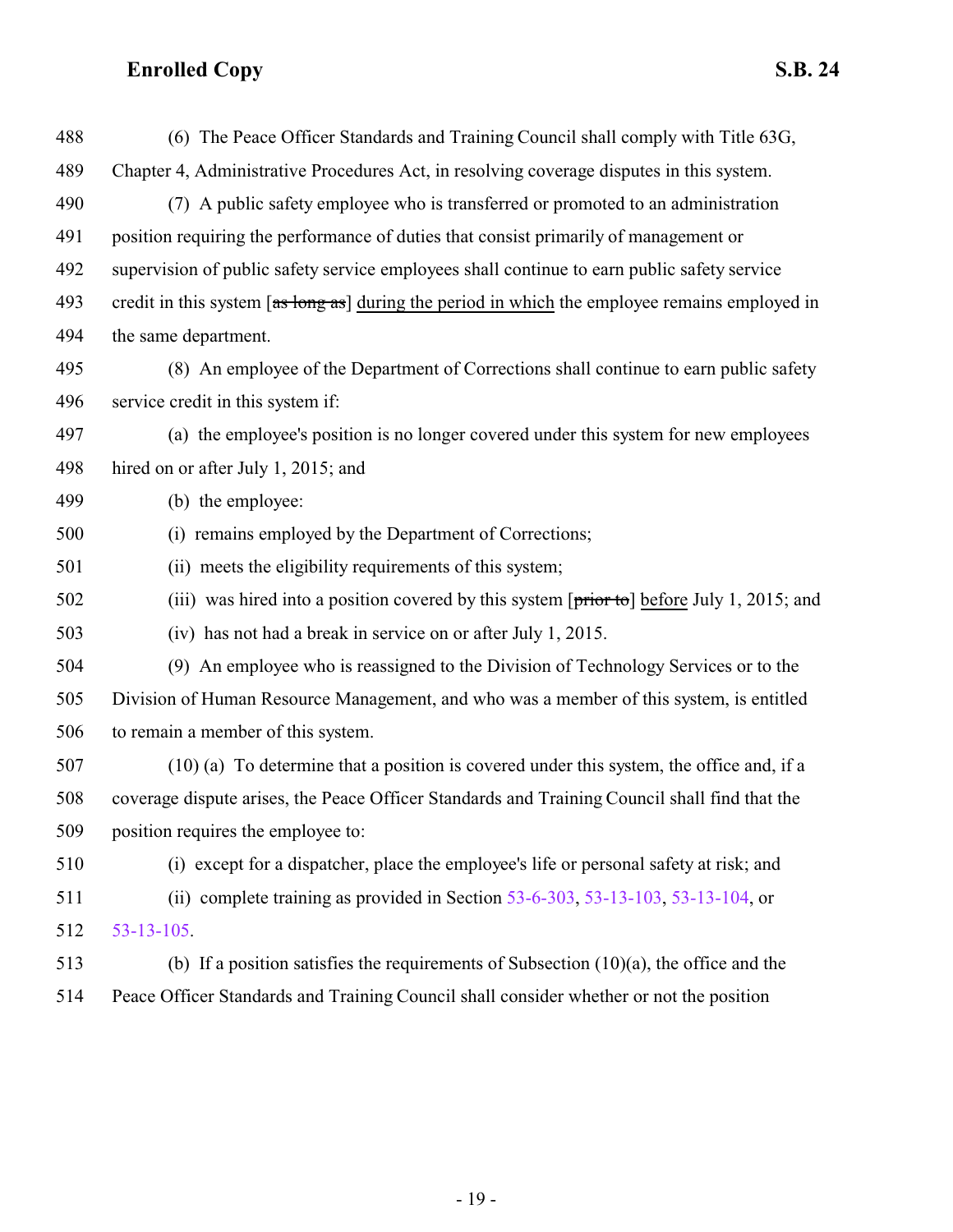**Enrolled Copy**

requires the employee to:

 (i) perform duties that consist primarily of actively preventing or detecting crime and enforcing criminal statutes or ordinances of this state or any of its political subdivisions;

(ii) perform duties that consist primarily of providing community protection; and

 (iii) respond to situations involving threats to public safety and make emergency decisions affecting the lives and health of others.

 (11) If a subcommittee is used to recommend the determination of disputes to the Peace Officer Standards and Training Council, the subcommittee shall comply with the requirements of Subsection (10) in making [its] the subcommittee's recommendation.

 (12) A final order of the Peace Officer Standards and Training Council regarding a dispute is a final agency action for purposes of Title 63G, Chapter 4, Administrative Procedures Act.

 (13) Except as provided under Subsection (14), if a participating employer's public safety service employees are not covered by this system or under Chapter 15, Public Safety Noncontributory Retirement Act, as of January 1, 1998, those public safety service employees who may otherwise qualify for membership in this system shall, at the discretion of the participating employer, remain in their current retirement system.

 (14) (a) A public safety service employee employed by an airport police department, 533 which elects to cover [its] the airport police department's public safety service employees under the Public Safety Noncontributory Retirement System under Subsection (13), may elect to remain in the public safety service employee's current retirement system.

 (b) The public safety service employee's election to remain in the current retirement system under Subsection (14)(a):

538 (i) shall be made at the time the employer elects to move [its] the employer's public safety service employees to a public safety retirement system;

(ii) documented by written notice to the participating employer; and

541 (iii) is irrevocable.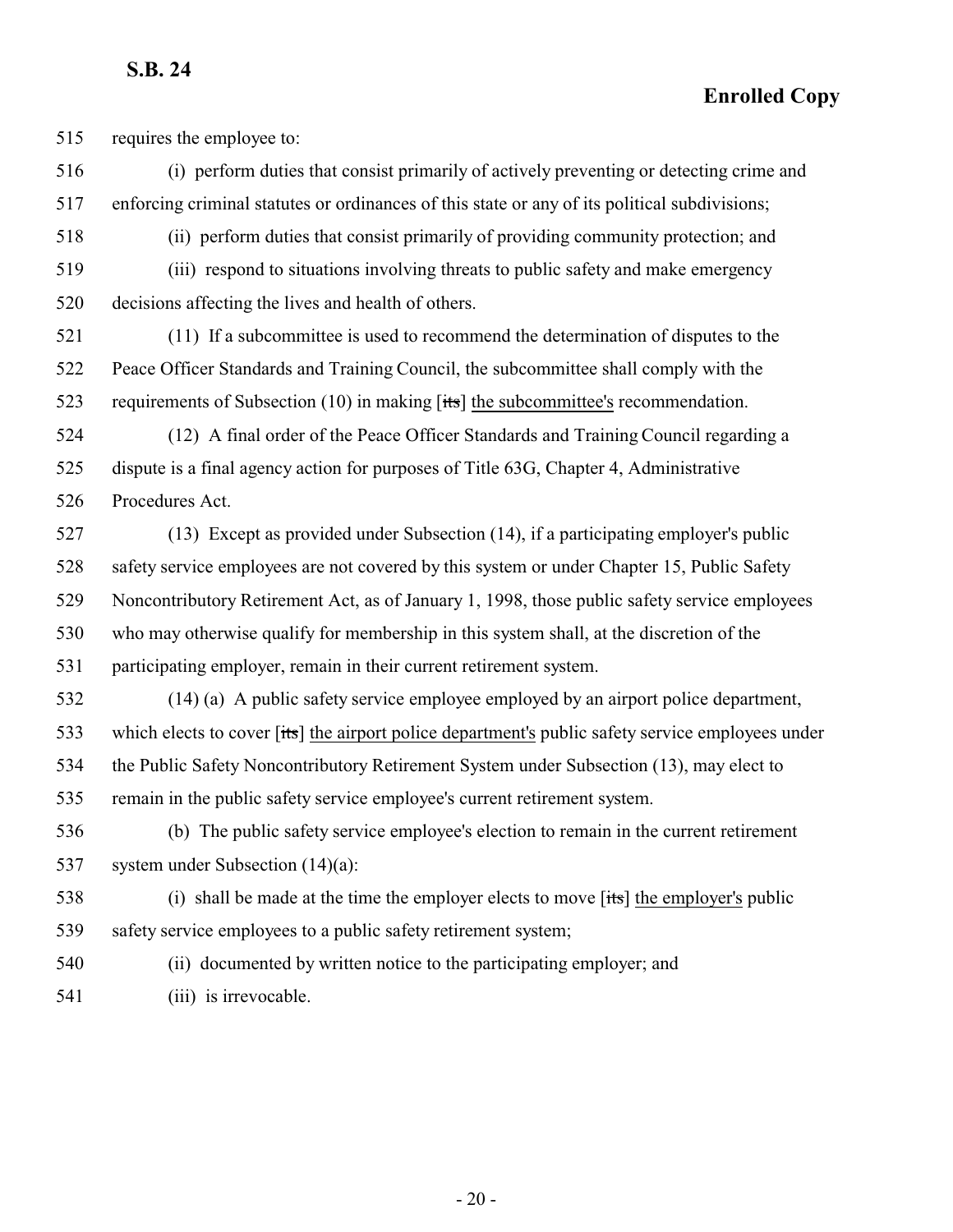(15) (a) Subject to Subsection (16), beginning July 1, 2015, a public safety service employee who is a dispatcher employed by:

(i) the state shall be eligible for service credit in this system; and

 (ii) a participating employer other than the state shall be eligible for service credit in 546 this system if the dispatcher's participating employer elects to cover [its] the participating employer's dispatchers under this system.

 (b) A participating employer's election to cover [its] the participating employer's dispatchers under this system under Subsection (15)(a)(ii) is irrevocable and shall be documented by a resolution adopted by the governing body of the participating employer in accordance with rules made by the office.

 (c) A dispatcher's service before July 1, 2015, or before a date specified by resolution of a participating employer under Subsection (15)(b), is not eligible for service credit in this system.

 (16) Notwithstanding any other provision of this section, a person initially entering employment with a participating employer on or after July 1, 2011, who does not have service credit accrued before July 1, 2011, in a Tier I system or plan administered by the board, may not participate in this system.

<span id="page-20-0"></span>Section 7. Section **49-15-102** is amended to read:

**49-15-102. Definitions.**

As used in this chapter:

 (1) (a) "Compensation" means the total amount of payments that are includable in gross income received by a public safety service employee as base income for the regularly scheduled work period. The participating employer shall establish the regularly scheduled work period. Base income shall be determined prior to the deduction of any amounts the public safety service employee authorizes to be deducted for salary deferral or other benefits authorized by federal law.

(b) "Compensation" includes performance-based bonuses and cost-of-living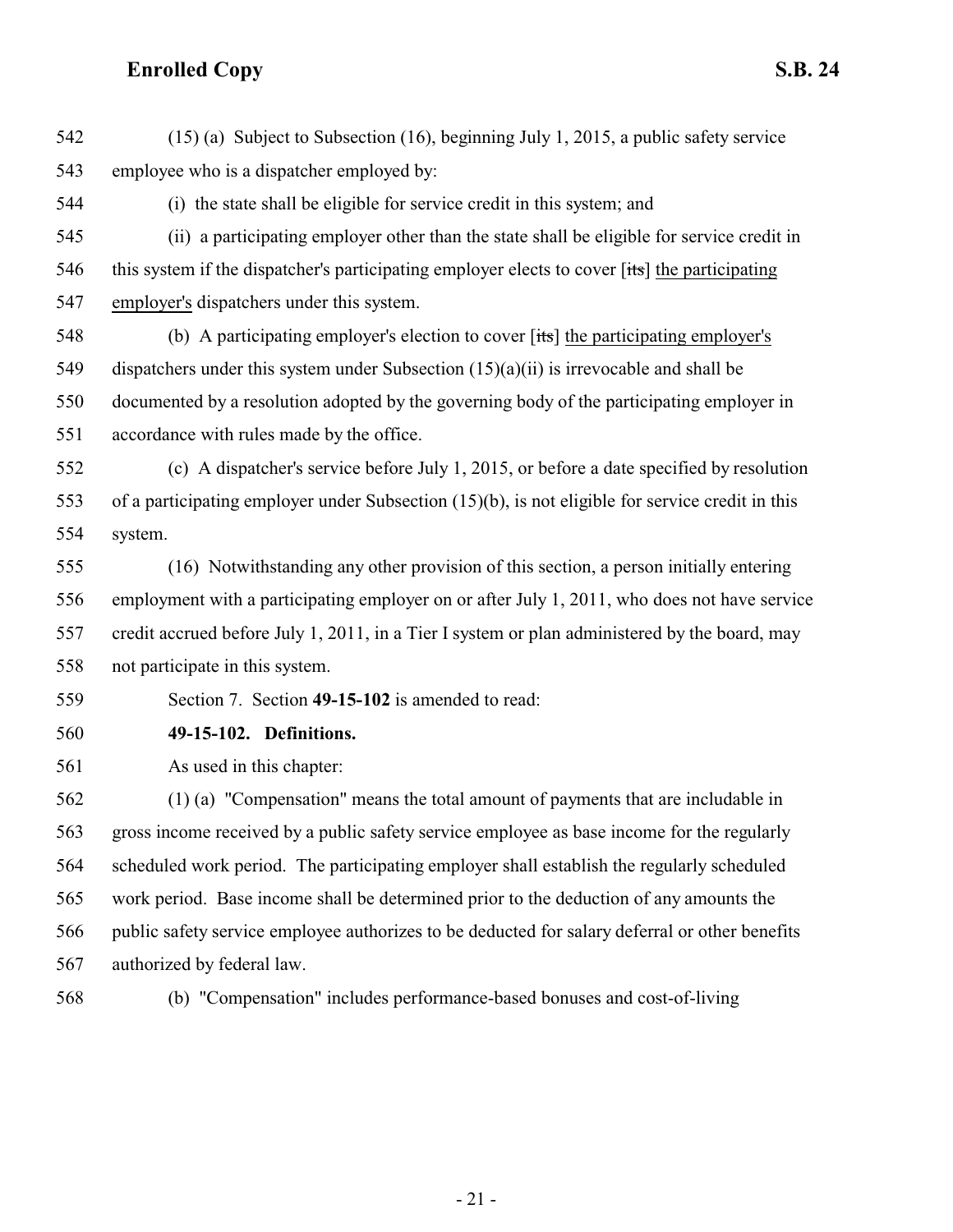| 569 | adjustments.                                                                                                                  |
|-----|-------------------------------------------------------------------------------------------------------------------------------|
| 570 | (c) "Compensation" does not include:                                                                                          |
| 571 | (i) overtime;                                                                                                                 |
| 572 | (ii) sick pay incentives;                                                                                                     |
| 573 | (iii) retirement pay incentives;                                                                                              |
| 574 | (iv) the monetary value of remuneration paid in kind, as in a residence, use of                                               |
| 575 | equipment or uniform, travel, or similar payments;                                                                            |
| 576 | (v) a lump-sum payment or special payment covering accumulated leave; and                                                     |
| 577 | (vi) all contributions made by a participating employer under this system or under any                                        |
| 578 | other employee benefit system or plan maintained by a participating employer for the benefit of                               |
| 579 | a member or participant.                                                                                                      |
| 580 | (d) "Compensation" for purposes of this chapter may not exceed the amount allowed                                             |
| 581 | under Internal Revenue Code Section $401(a)(17)$ .                                                                            |
| 582 | (2) "Dispatcher" means the same as that term is defined in Section 53-6-102.                                                  |
| 583 | $(3)$ (a) "Final average salary" means the amount calculated by averaging the highest                                         |
| 584 | three years of annual compensation preceding retirement subject to Subsections $(3)(a)$ , (b), and                            |
| 585 | $(c)$ ] (3)(b), (c), and (d).                                                                                                 |
| 586 | $\left[\frac{1}{2}\right]$ (b) Except as provided in Subsection $\left[\frac{1}{2}\right]$ (3)(c), the percentage increase in |
| 587 | annual compensation in any one of the years used may not exceed the previous year's                                           |
| 588 | compensation by more than 10% plus a cost-of-living adjustment equal to the decrease in the                                   |
| 589 | purchasing power of the dollar during the previous year, as measured by a United States Bureau                                |
| 590 | of Labor Statistics Consumer Price Index average as determined by the board.                                                  |
| 591 | $[\phi]$ (c) In cases where the participating employer provides acceptable documentation                                      |
| 592 | to the office, the limitation in Subsection $[(3)(a)]$ (3)(b) may be exceeded if:                                             |
| 593 | (i) the public safety service employee has transferred from another agency; or                                                |
| 594 | (ii) the public safety service employee has been promoted to a new position.                                                  |
| 595 | $[\text{e}^{-\text{e}}]$ (d) The annual compensation used to calculate final average salary shall be based                    |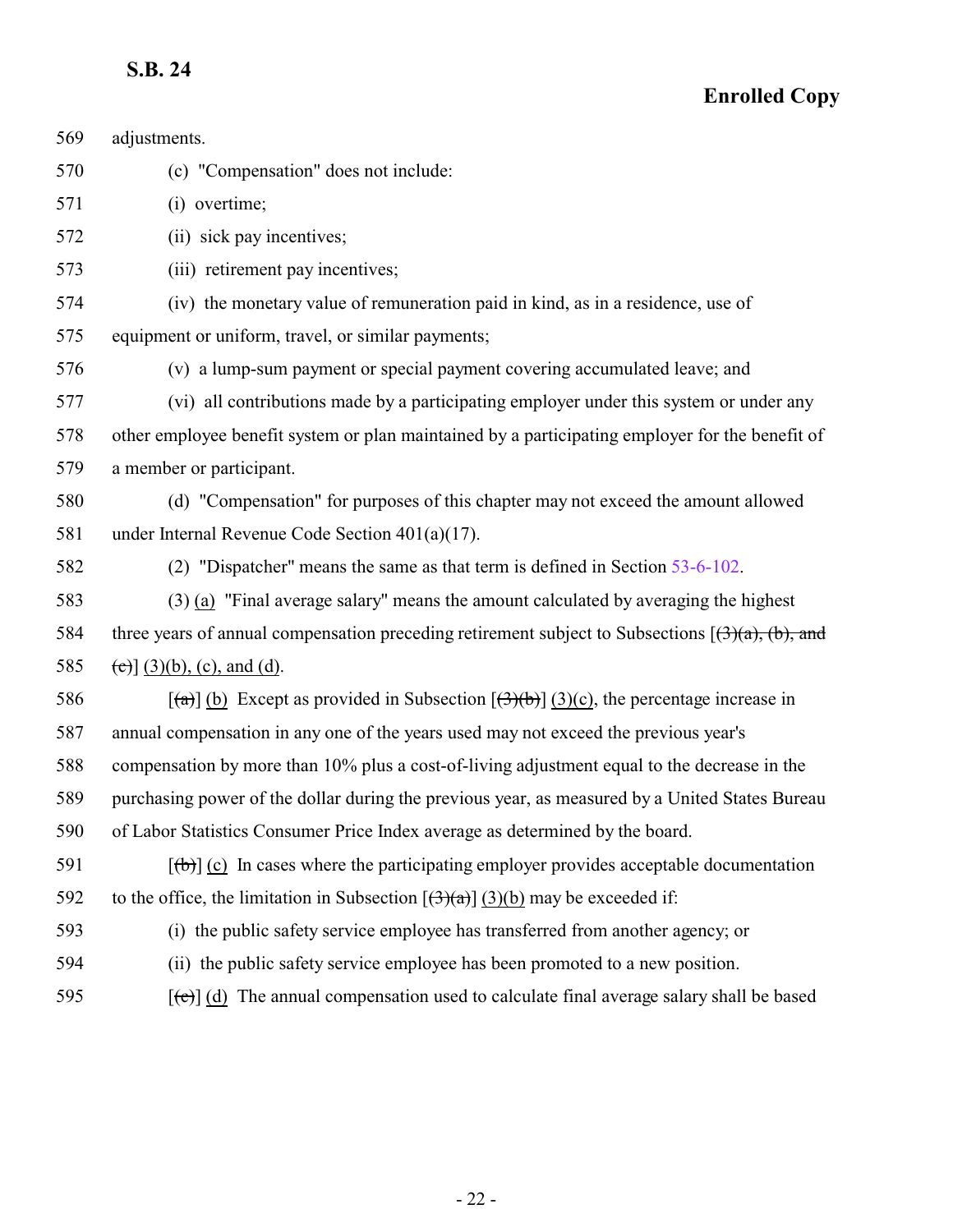| 596 | on[:] a period, as determined by the board, consistent with the period used to determine years              |
|-----|-------------------------------------------------------------------------------------------------------------|
| 597 | of service credit in accordance with Subsection (10).                                                       |
| 598 | $f(t)$ a calendar year for a member employed by a participating employer that is not an                     |
| 599 | educational institution; or                                                                                 |
| 600 | $\left[\right(\overline{\mathbf{ii}})$ a contract year for a member employed by an educational institution. |
| 601 | (4) (a) "Line-of-duty death" means a death resulting from:                                                  |
| 602 | (i) external force, violence, or disease occasioned by an act of duty as a public safety                    |
| 603 | service employee; or                                                                                        |
| 604 | (ii) strenuous activity, including a heart attack or stroke, that occurs during strenuous                   |
| 605 | training or another strenuous activity required as an act of duty as a public safety service                |
| 606 | employee.                                                                                                   |
| 607 | (b) "Line-of-duty death" does not include a death that:                                                     |
| 608 | (i) occurs during an activity that is required as an act of duty as a public safety service                 |
| 609 | employee if the activity is not a strenuous activity, including an activity that is clerical,               |
| 610 | administrative, or of a nonmanual nature;                                                                   |
| 611 | (ii) occurs during the commission of a crime committed by the employee;                                     |
| 612 | (iii) the employee's intoxication or use of alcohol or drugs, whether prescribed or                         |
| 613 | nonprescribed, contributes to the employee's death; or                                                      |
| 614 | (iv) occurs in a manner other than as described in Subsection $(4)(a)$ .                                    |
| 615 | (5) "Participating employer" means an employer $\lceil$ which $\rceil$ that meets the participation         |
| 616 | requirements of Section 49-15-201.                                                                          |
| 617 | (6) (a) "Public safety service" means employment normally requiring an average of                           |
| 618 | 2,080 hours of regularly scheduled employment per year rendered by a member who is $\lceil \alpha \rceil$ : |
| 619 | (i) a law enforcement officer in accordance with Section $53-13-103$ ;                                      |
| 620 | (ii) a correctional officer in accordance with Section $53-13-104$ ;                                        |
| 621 | (iii) a special function officer approved in accordance with Sections 49-15-201 and                         |
| 622 | $53 - 13 - 105$ ;                                                                                           |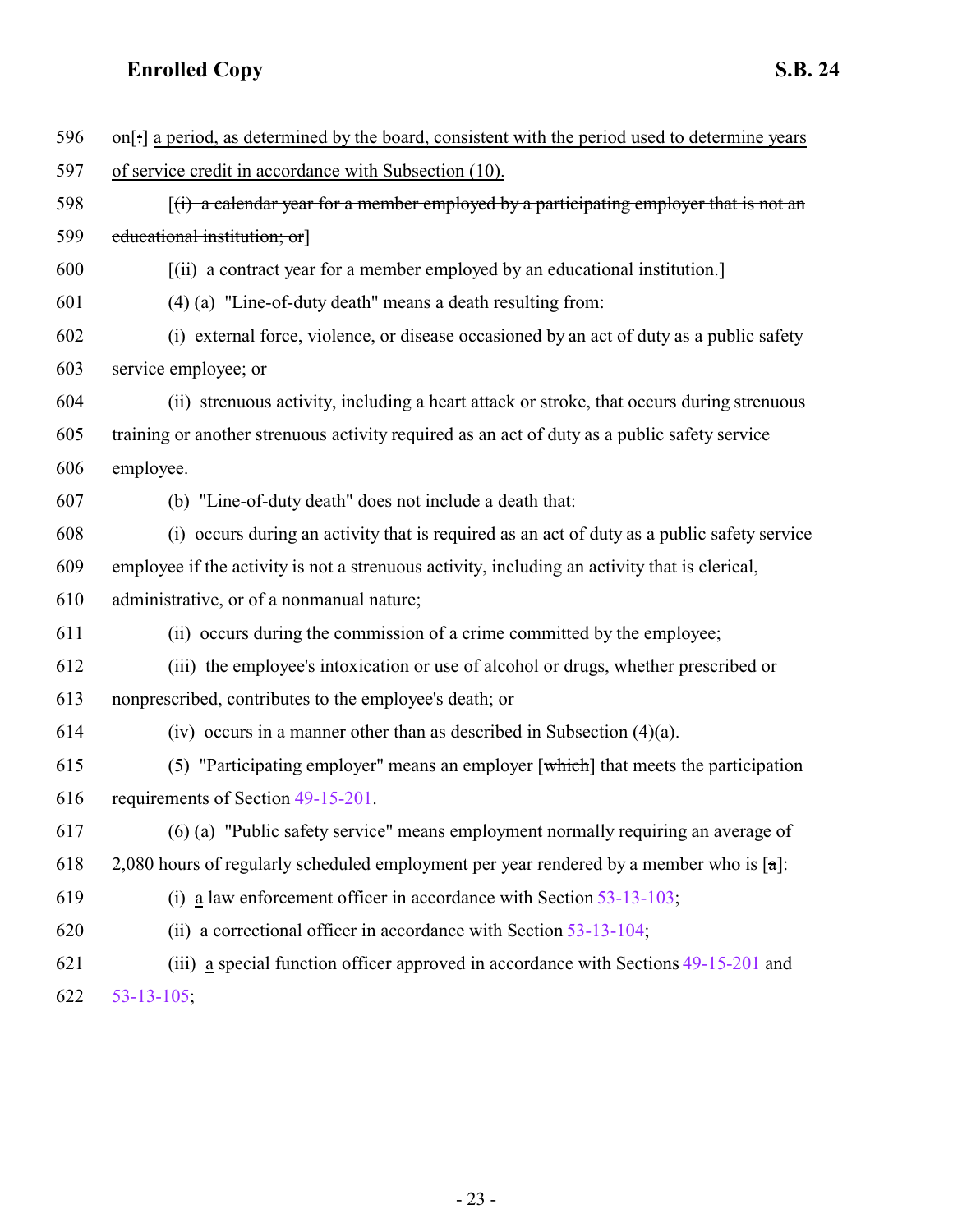#### **Enrolled Copy**

623 (iv) a dispatcher who is certified in accordance with Section  $53-6-303$ ;  $[ $\sigma$ r]$ 

- (v) a full-time member of the Board of Pardons and Parole created under Section [77-27-2](http://le.utah.gov/UtahCode/SectionLookup.jsp?section=77-27-2&session=2022GS)[.];
- (vi) the commissioner of the Department of Public Safety; or

(vii) the executive director of the Department of Corrections.

628 (b) Except [as provided under Subsections  $(6)(a)(iv)$  and  $(v)$ ] for a position described 629 in Subsection  $(6)(a)(iv)$ ,  $(v)$ ,  $(vi)$ , or  $(vii)$ , "public safety service" also requires that, in the course of employment, the employee's life or personal safety is at risk.

 (7) "Public safety service employee" means an employee of a participating employer who performs public safety service under this chapter.

 (8) (a) "Strenuous activity" means engagement involving a difficult, stressful, or vigorous fire suppression, rescue, hazardous material response, emergency medical service, physical law enforcement, prison security, disaster relief, or other emergency response activity.

 (b) "Strenuous activity" includes participating in a participating employer sanctioned and funded training exercise that involves difficult, stressful, or vigorous physical activity.

 (9) "System" means the Public Safety Noncontributory Retirement System created under this chapter.

 (10) "Years of service credit" means the number of periods, each to consist of 12 full months as determined by the board, whether consecutive or not, during which a public safety service employee was employed by a participating employer, including time the public safety service employee was absent in the service of the United States government on military duty.

<span id="page-23-0"></span>

Section 8. Section **49-15-201** is amended to read:

#### **49-15-201. System membership -- Eligibility.**

 (1) (a) A public safety service employee employed by the state after July 1, 1989, but before July 1, 2011, is eligible for service credit in this system.

648 (b) A public safety service employee employed by the state  $[\text{prior to}]$  before July 1, 1989, may either elect to receive service credit in this system or continue to receive service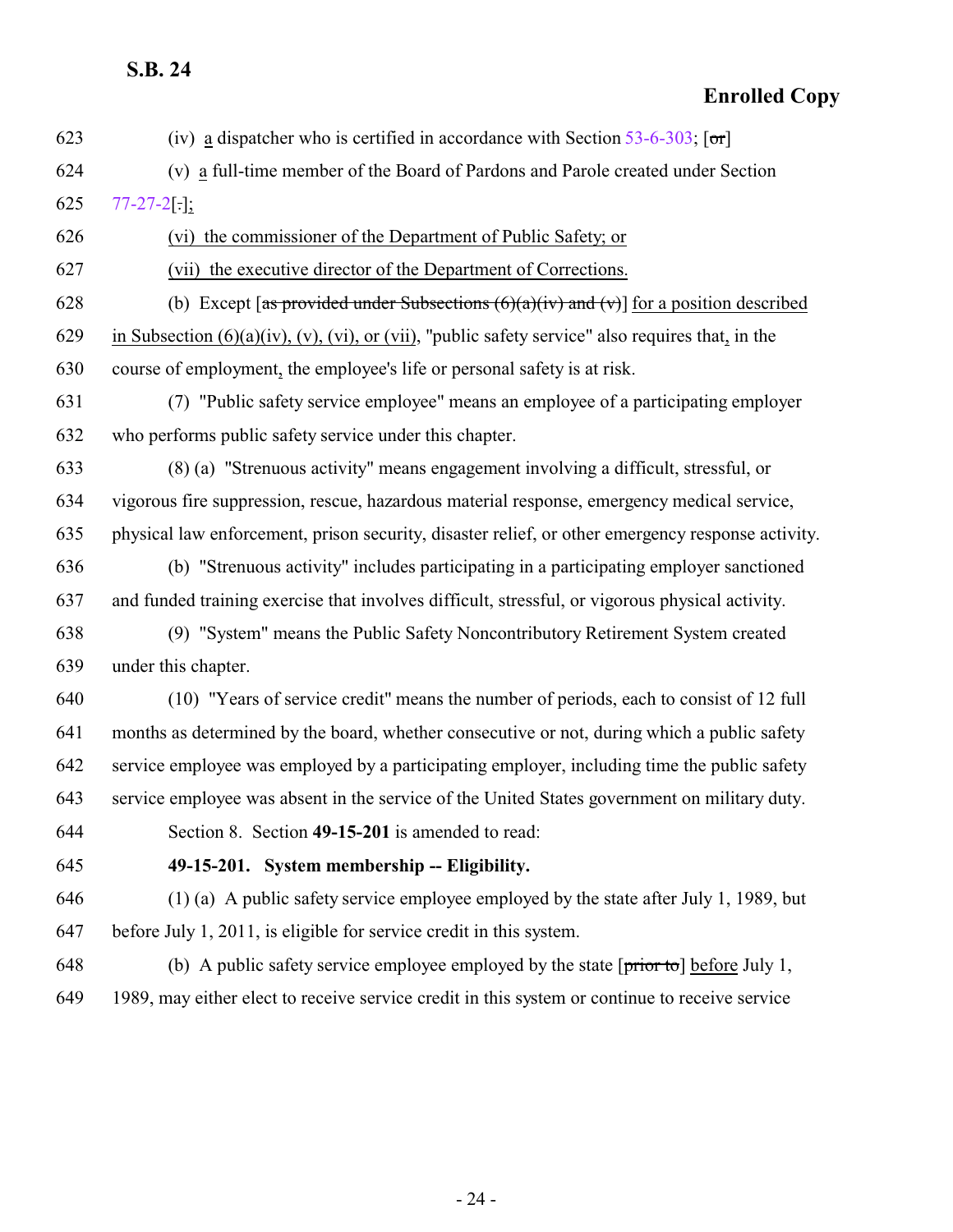- credit under the system established under Chapter 14, Public Safety Contributory Retirement Act, by following the procedures established by the board under this chapter. (2) (a) Public safety service employees of a participating employer other than the state that elected on or before July 1, 1989, to remain in the Public Safety Contributory Retirement System shall be eligible only for service credit in that system. (b) (i) A participating employer other than the state that elected on or before July 1, 656 1989, to participate in this system shall, have allowed,  $[\text{prior to}]$  before July 1, 1989, a public safety service employee to elect to participate in either this system or the Public Safety Contributory Retirement System. (ii) Except as expressly allowed by this title, the election of the public safety service employee is final and may not be changed. (c) A public safety service employee hired by a participating employer other than the state after July 1, 1989, but before July 1, 2011, shall become a member in this system. (d) A public safety service employee of a participating employer other than the state who began participation in this system after July 1, 1989, but before July 1, 2011, is only eligible for service credit in this system. (e) A person initially entering employment with a participating employer on or after July 1, 2011, who does not have service credit accrued before July 1, 2011, in a Tier I system or plan administered by the board, may not participate in this system. (3) (a) (i) A participating employer that has public safety service and firefighter service employees that require cross-training and duty shall enroll those dual purpose employees in the system in which the greatest amount of time is actually worked. (ii) The employees shall either be full-time public safety service or full-time firefighter service employees of the participating employer.
- (b) (i) [Prior to] Before transferring a dual purpose employee from one system to another, the participating employer shall receive written permission from the office.
- (ii) The office may request documentation to verify the appropriateness of the transfer.

- 25 -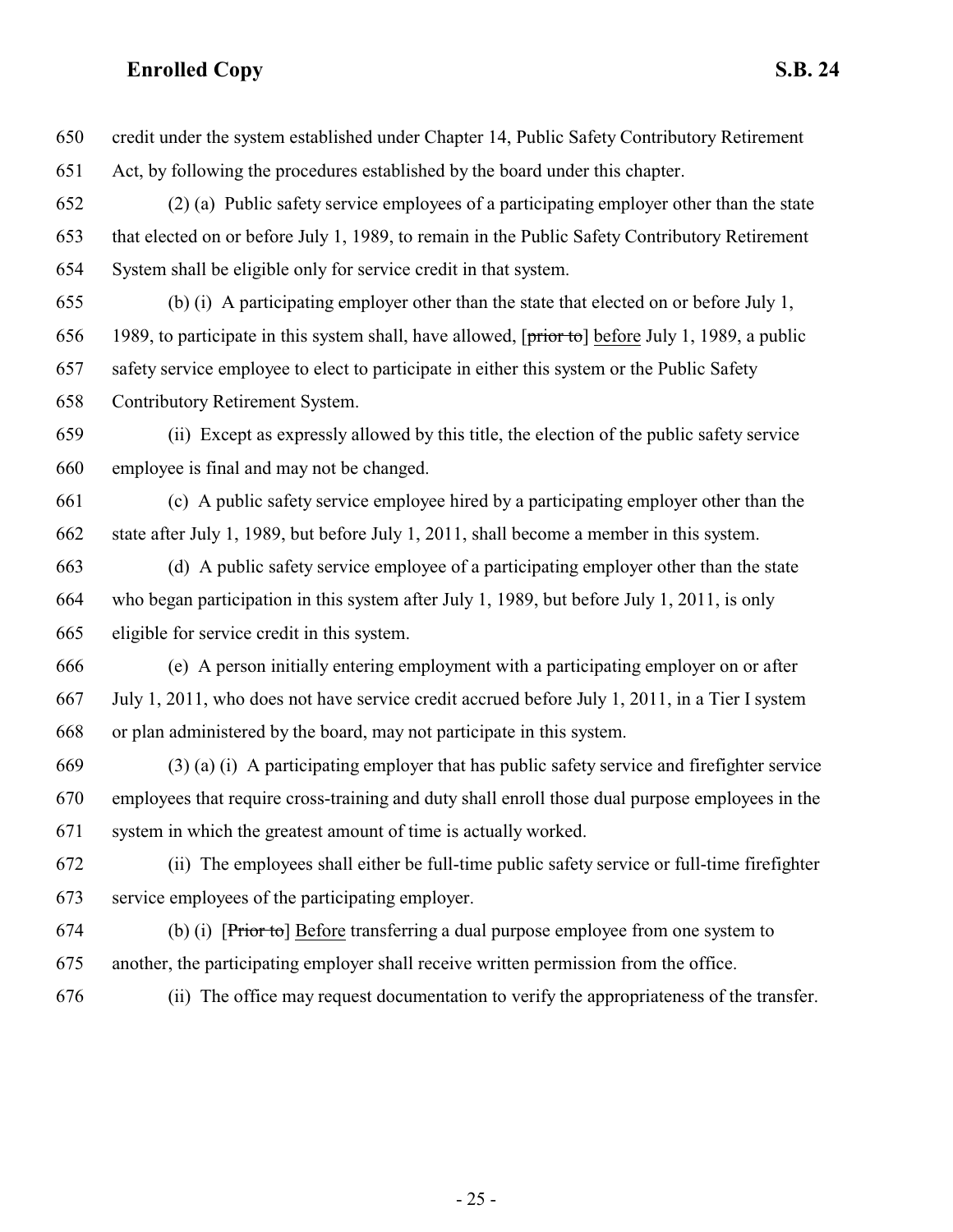- (4) The board may combine or segregate the actuarial experience of participating employers in this system for the purpose of setting contribution rates.
- (5) (a) (i) Each participating employer participating in this system shall annually submit to the office a schedule indicating the positions to be covered under this system in accordance with this chapter.
- (ii) The office may require documentation to justify the inclusion of any position under this system.
- (b) If there is a dispute between the office and a participating employer or employee over any position to be covered, the disputed position shall be submitted to the Peace Officer Standards and Training Council established under Section [53-6-106](http://le.utah.gov/UtahCode/SectionLookup.jsp?section=53-6-106&session=2022GS) for determination.
- (c) (i) The Peace Officer Standards and Training Council's authority to decide eligibility for public safety service credit is limited to claims for coverage under this system for time periods after July 1, 1989.
- (ii) A decision of the Peace Officer Standards and Training Council may not be applied 691 to service credit earned in another system  $[\overrightarrow{prior\ to}]$  before July 1, 1989.
- 692 (iii) Except as provided under Subsection  $(5)(c)(iv)$ , a decision of the Peace Officer Standards and Training Council granting a position coverage under this system may only be applied prospectively from the date of that decision.
- (iv) A decision of the Peace Officer Standards and Training Council granting a position coverage under this system may be applied retroactively only if:
- (A) the participating employer covered other similarly situated positions under this system during the time period in question; and
- (B) the position otherwise meets all eligibility requirements for receiving service credit in this system during the period for which service credit is to be granted.
- (6) The Peace Officer Standards and Training Council may use a subcommittee to provide a recommendation to the council in determining disputes between the office and a participating employer or employee over a position to be covered under this system.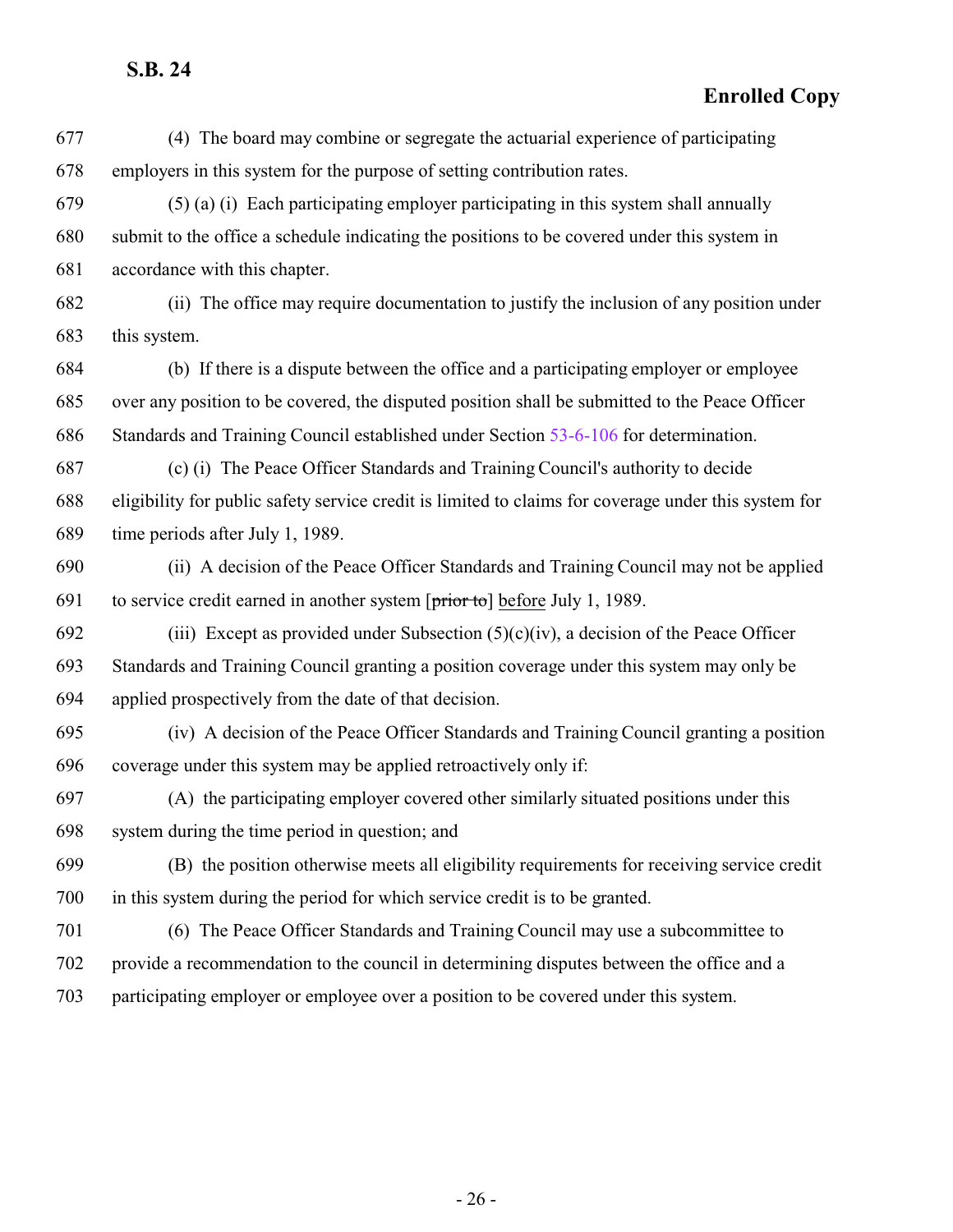| 704 | (7) The Peace Officer Standards and Training Council shall comply with Title 63G,                        |
|-----|----------------------------------------------------------------------------------------------------------|
| 705 | Chapter 4, Administrative Procedures Act, in resolving coverage disputes in this system.                 |
| 706 | (8) A public safety service employee who is transferred or promoted to an                                |
| 707 | administration position requiring the performance of duties that consist primarily of                    |
| 708 | management or supervision of public safety service employees shall continue to earn public               |
| 709 | safety service credit in this system $[as \log as]$ during the period in which the employee              |
| 710 | remains employed in the same department.                                                                 |
| 711 | (9) An employee of the Department of Corrections shall continue to earn public safety                    |
| 712 | service credit in this system if:                                                                        |
| 713 | (a) the employee's position is no longer covered under this system for new employees                     |
| 714 | hired on or after July 1, 2015; and                                                                      |
| 715 | (b) the employee:                                                                                        |
| 716 | (i) remains employed by the Department of Corrections;                                                   |
| 717 | (ii) meets the eligibility requirements of this system;                                                  |
| 718 | (iii) was hired into a position covered by this system $[\overline{prior\ to}]$ before July 1, 2015; and |
| 719 | (iv) has not had a break in service on or after July 1, 2015.                                            |
| 720 | (10) Any employee who is reassigned to the Division of Technology Services or to the                     |
| 721 | Division of Human Resource Management, and who was a member in this system, shall be                     |
| 722 | entitled to remain a member in this system.                                                              |
| 723 | $(11)$ (a) To determine that a position is covered under this system, the office and, if a               |
| 724 | coverage dispute arises, the Peace Officer Standards and Training Council shall find that the            |
| 725 | position requires the employee to:                                                                       |
| 726 | (i) except for a dispatcher, place the employee's life or personal safety at risk; and                   |
| 727 | (ii) complete training as provided in Section $53-6-303$ , $53-13-103$ , $53-13-104$ , or                |
| 728 | $53 - 13 - 105$ .                                                                                        |
| 729 | (b) If a position satisfies the requirements of Subsection $(11)(a)$ , the office and Peace              |
| 730 | Officer Standards and Training Council shall consider whether the position requires the                  |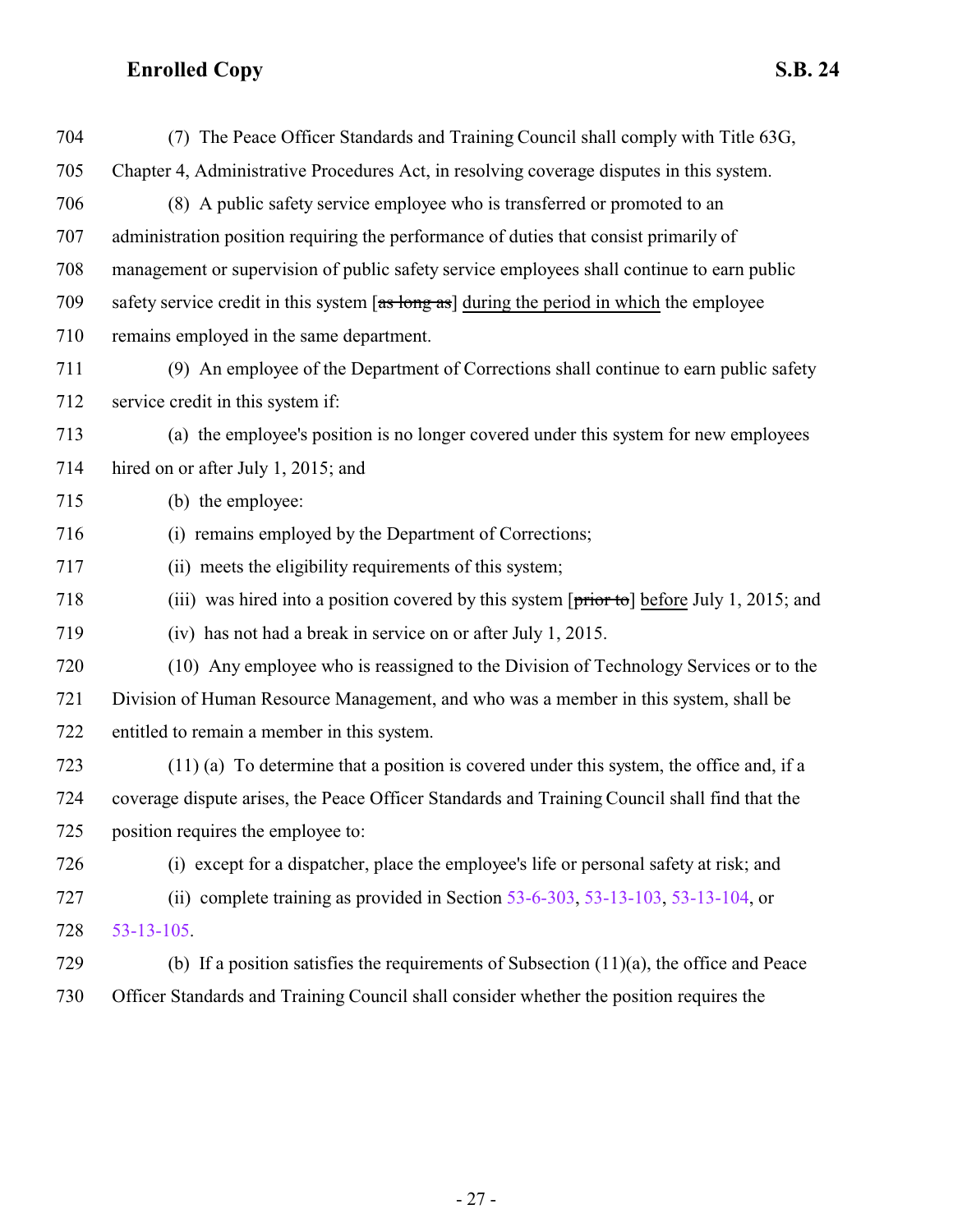**Enrolled Copy**

employee to:

 (i) perform duties that consist primarily of actively preventing or detecting crime and enforcing criminal statutes or ordinances of this state or any of its political subdivisions;

(ii) perform duties that consist primarily of providing community protection; and

 (iii) respond to situations involving threats to public safety and make emergency decisions affecting the lives and health of others.

 (12) If a subcommittee is used to recommend the determination of disputes to the Peace Officer Standards and Training Council, the subcommittee shall comply with the requirements of Subsection (11) in making [its] the subcommittee's recommendation.

 (13) A final order of the Peace Officer Standards and Training Council regarding a dispute is a final agency action for purposes of Title 63G, Chapter 4, Administrative Procedures Act.

 (14) Except as provided under Subsection (15), if a participating employer's public safety service employees are not covered by this system or under Chapter 14, Public Safety Contributory Retirement Act, as of January 1, 1998, those public safety service employees who may otherwise qualify for membership in this system shall, at the discretion of the participating employer, remain in their current retirement system.

 (15) (a) A public safety service employee employed by an airport police department, 749 which elects to cover [its] the airport police department's public safety service employees under the Public Safety Noncontributory Retirement System under Subsection (14), may elect to remain in the public safety service employee's current retirement system.

 (b) The public safety service employee's election to remain in the current retirement system under Subsection (15)(a):

 (i) shall be made at the time the employer elects to move [its] the employer's public safety service employees to a public safety retirement system;

 (ii) shall be documented by written notice to the participating employer; and (iii) is irrevocable.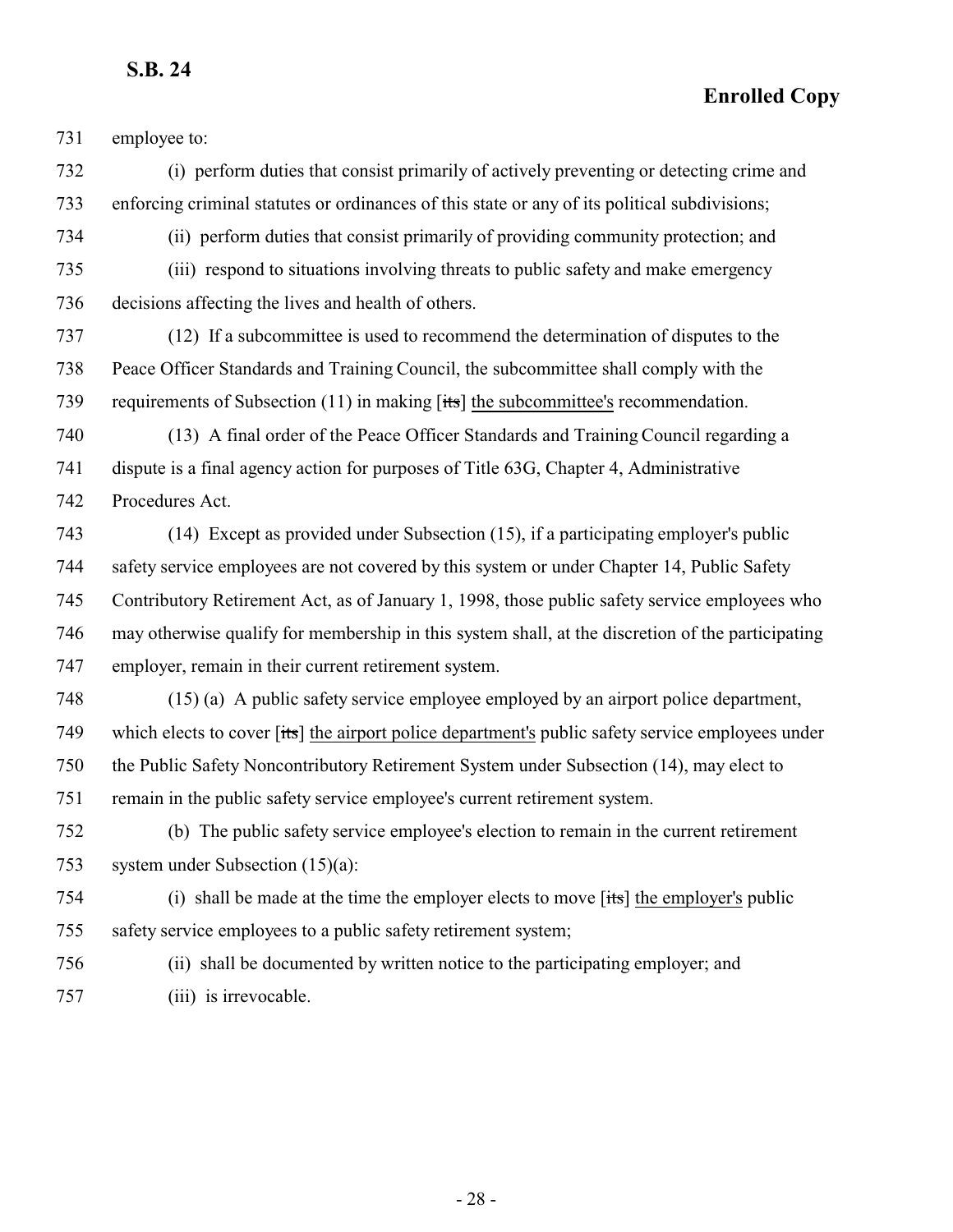(16) (a) Subject to Subsection (17), beginning July 1, 2015, a public safety service employee who is a dispatcher employed by:

(i) the state shall be eligible for service credit in this system; and

 (ii) a participating employer other than the state shall be eligible for service credit in this system if the dispatcher's participating employer elects to cover [its] the participating employer's dispatchers under this system.

 (b) A participating employer's election to cover [its] the participating employer's dispatchers under this system under Subsection (16)(a)(ii) is irrevocable and shall be documented by a resolution adopted by the governing body of the participating employer in accordance with rules made by the office.

 (c) A dispatcher's service before July 1, 2015, or before a date specified by resolution of a participating employer under Subsection (16)(b), is not eligible for service credit in this system.

 (17) Notwithstanding any other provision of this section, a person initially entering employment with a participating employer on or after July 1, 2011, who does not have service credit accrued before July 1, 2011, in a Tier I system or plan administered by the board, may not participate in this system.

Section 9. Section **49-16-102** is amended to read:

<span id="page-28-0"></span>

**49-16-102. Definitions.**

As used in this chapter:

 (1) (a) "Compensation" means the total amount of payments that are includable as 779 gross income [which are] received by a firefighter service employee as base income for the regularly scheduled work period. The participating employer shall establish the regularly scheduled work period. Base income shall be determined prior to the deduction of member contributions or any amounts the firefighter service employee authorizes to be deducted for salary deferral or other benefits authorized by federal law.

(b) "Compensation" includes performance-based bonuses and cost-of-living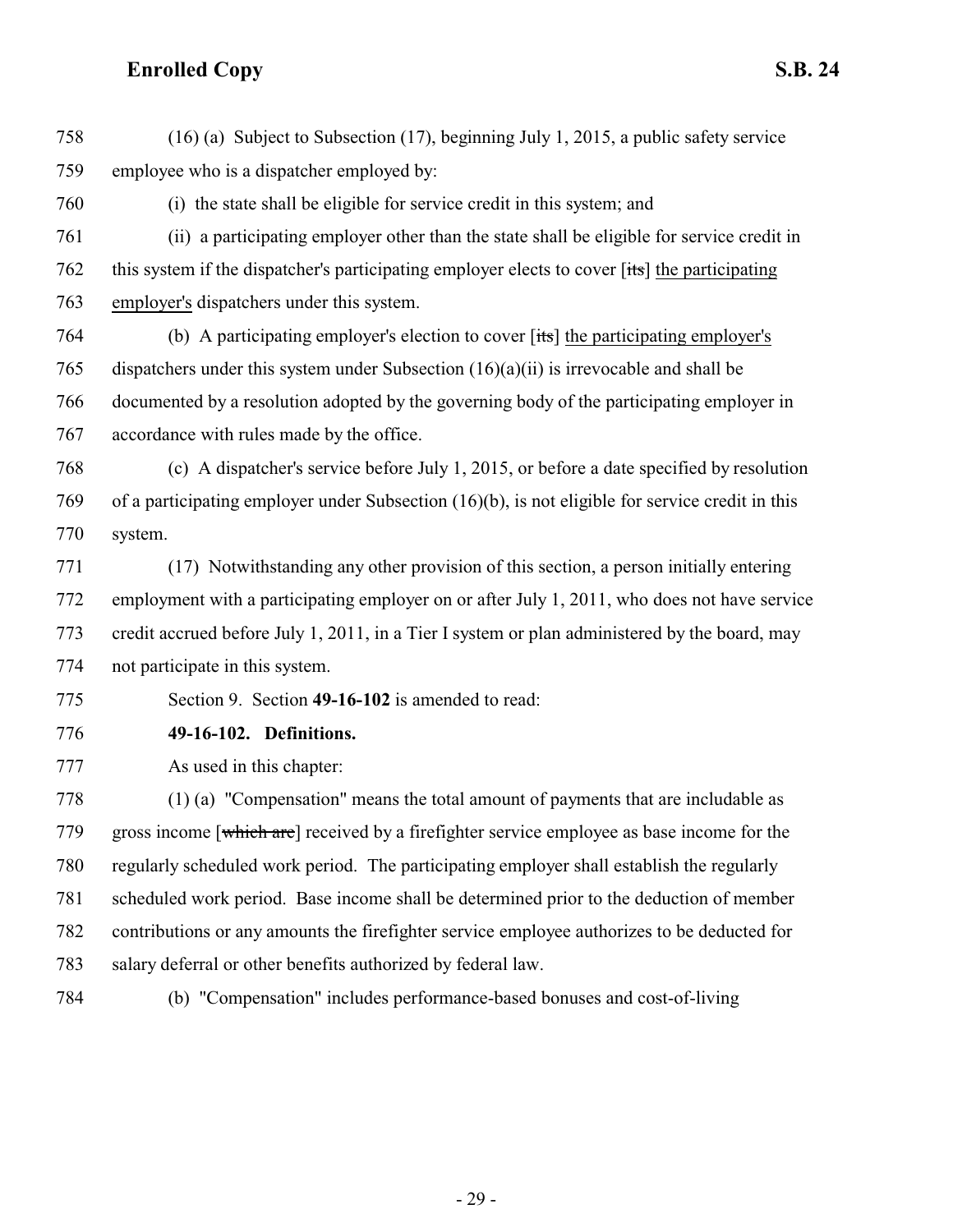| 785 | adjustments.                                                                                                                    |
|-----|---------------------------------------------------------------------------------------------------------------------------------|
| 786 | (c) "Compensation" does not include:                                                                                            |
| 787 | (i) overtime;                                                                                                                   |
| 788 | (ii) sick pay incentives;                                                                                                       |
| 789 | (iii) retirement pay incentives;                                                                                                |
| 790 | (iv) remuneration paid in kind such as a residence, use of equipment, uniforms, travel,                                         |
| 791 | or similar payments;                                                                                                            |
| 792 | (v) a lump-sum payment or special payments covering accumulated leave; and                                                      |
| 793 | (vi) all contributions made by a participating employer under this system or under any                                          |
| 794 | other employee benefit system or plan maintained by a participating employer for the benefit of                                 |
| 795 | a member or participant.                                                                                                        |
| 796 | (d) "Compensation" for purposes of this chapter may not exceed the amount allowed                                               |
| 797 | under Section $401(a)(17)$ , Internal Revenue Code.                                                                             |
| 798 | (2) (a) "Disability" means the complete inability, due to objective medical impairment,                                         |
| 799 | whether physical or mental, to perform firefighter service.                                                                     |
| 800 | (b) "Disability" does not include the inability to meet an employer's required standards                                        |
| 801 | or tests relating to fitness, physical ability, or agility that is not a result of a disability as defined                      |
| 802 | under Subsection $(2)(a)$ .                                                                                                     |
| 803 | $(3)$ (a) "Final average salary" means the amount calculated by averaging the highest                                           |
| 804 | three years of annual compensation preceding retirement subject to Subsections $[(3)(a), (b),$ and                              |
| 805 | (c) $(3)(b)$ , (c), and (d).                                                                                                    |
| 806 | $[\text{A}]\,\text{(b)}$ Except as provided in Subsection $[\text{A}]\,\text{(b)}\,\text{B}$ (3)(c), the percentage increase in |
| 807 | annual compensation in any one of the years used may not exceed the previous year's                                             |
| 808 | compensation by more than 10% plus a cost-of-living adjustment equal to the decrease in the                                     |
| 809 | purchasing power of the dollar during the previous year, as measured by a United States Bureau                                  |
| 810 | of Labor Statistics Consumer Price Index average as determined by the board.                                                    |
| 811 | $[\phi]$ (c) In cases where the participating employer provides acceptable documentation                                        |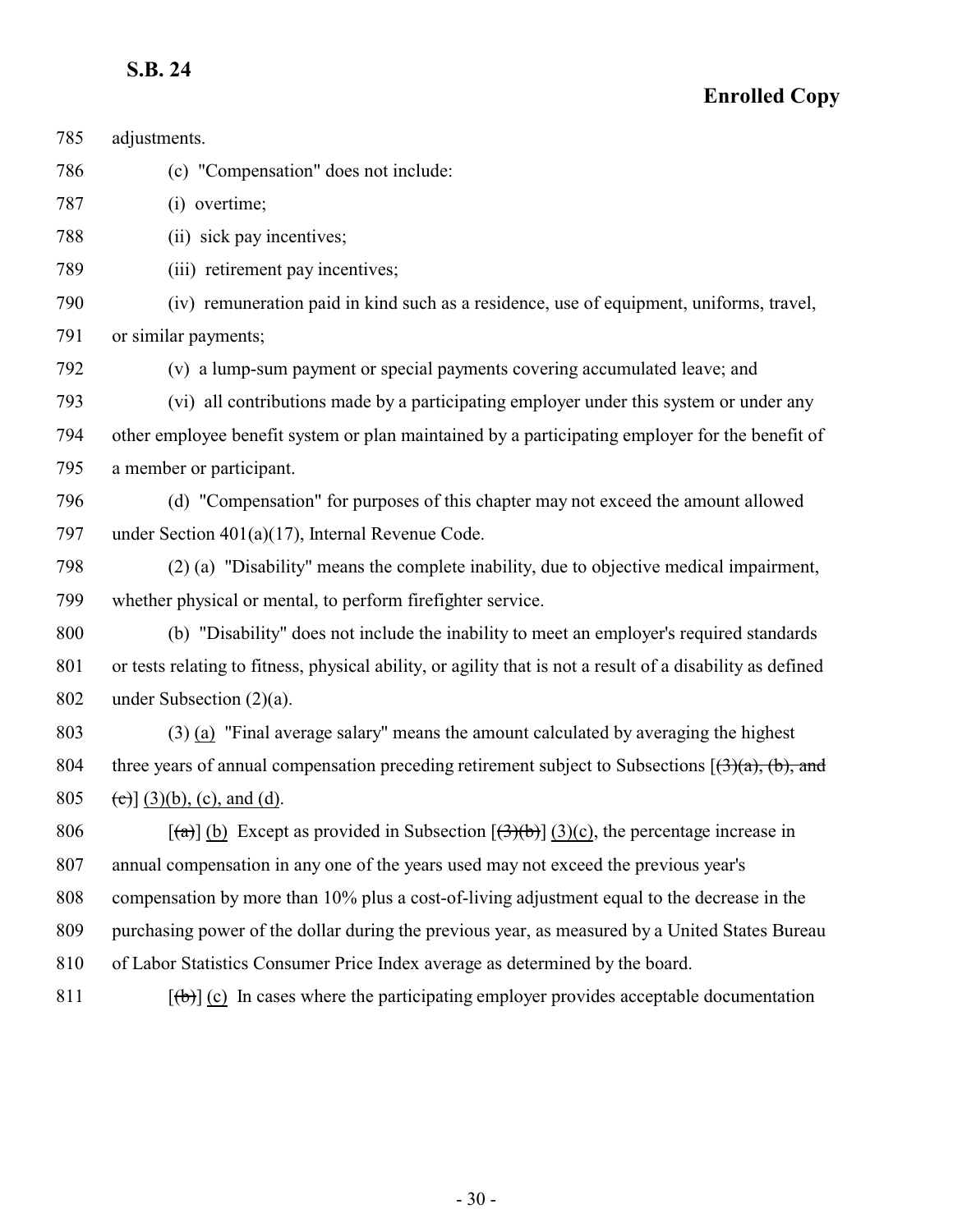| 812 | to the office the limitation in Subsection $(3)(a)$ may be exceeded if:                                     |
|-----|-------------------------------------------------------------------------------------------------------------|
| 813 | (i) the member has transferred from another agency; or                                                      |
| 814 | (ii) the member has been promoted to a new position.                                                        |
| 815 | $[\text{e}(\text{e})]$ (d) The annual compensation used to calculate final average salary shall be based    |
| 816 | on[:] a period, as determined by the board, consistent with the period used to determine years              |
| 817 | of service credit in accordance with Subsection (13).                                                       |
| 818 | $\left[\right(\mathbf{r})$ a calendar year for a member employed by a participating employer that is not an |
| 819 | educational institution; or                                                                                 |
| 820 | $\left[\left(\text{ii}\right)$ a contract year for a member employed by an educational institution.         |
| 821 | $(4)$ (a) "Firefighter service" means employment normally requiring an average of 2,080                     |
| 822 | hours of regularly scheduled employment per year rendered by a member who is:                               |
| 823 | (i) a firefighter service employee trained in firefighter techniques and assigned to a                      |
| 824 | position of hazardous duty with a regularly constituted fire department; or                                 |
| 825 | (ii) the state fire marshal appointed under Section 53-7-103 or a deputy state fire                         |
| 826 | marshal.                                                                                                    |
| 827 | (b) "Firefighter service" does not include secretarial staff or other similar employees.                    |
| 828 | (5) (a) "Firefighter service employee" means an employee of a participating employer                        |
| 829 | who provides firefighter service under this chapter. $[An]$                                                 |
| 830 | (b) "Firefighter service employee" does not include an employee of a regularly                              |
| 831 | constituted fire department who does not perform firefighter service [is not a firefighter service          |
| 832 | employee].                                                                                                  |
| 833 | (6) (a) "Line-of-duty death or disability" means a death or disability resulting from:                      |
| 834 | (i) external force, violence, or disease directly resulting from firefighter service; or                    |
| 835 | (ii) strenuous activity, including a heart attack or stroke, that occurs during strenuous                   |
| 836 | training or another strenuous activity required as an act of duty as a firefighter service                  |
| 837 | employee.                                                                                                   |
| 838 | (b) "Line-of-duty death or disability" does not include a death or disability that:                         |

- 31 -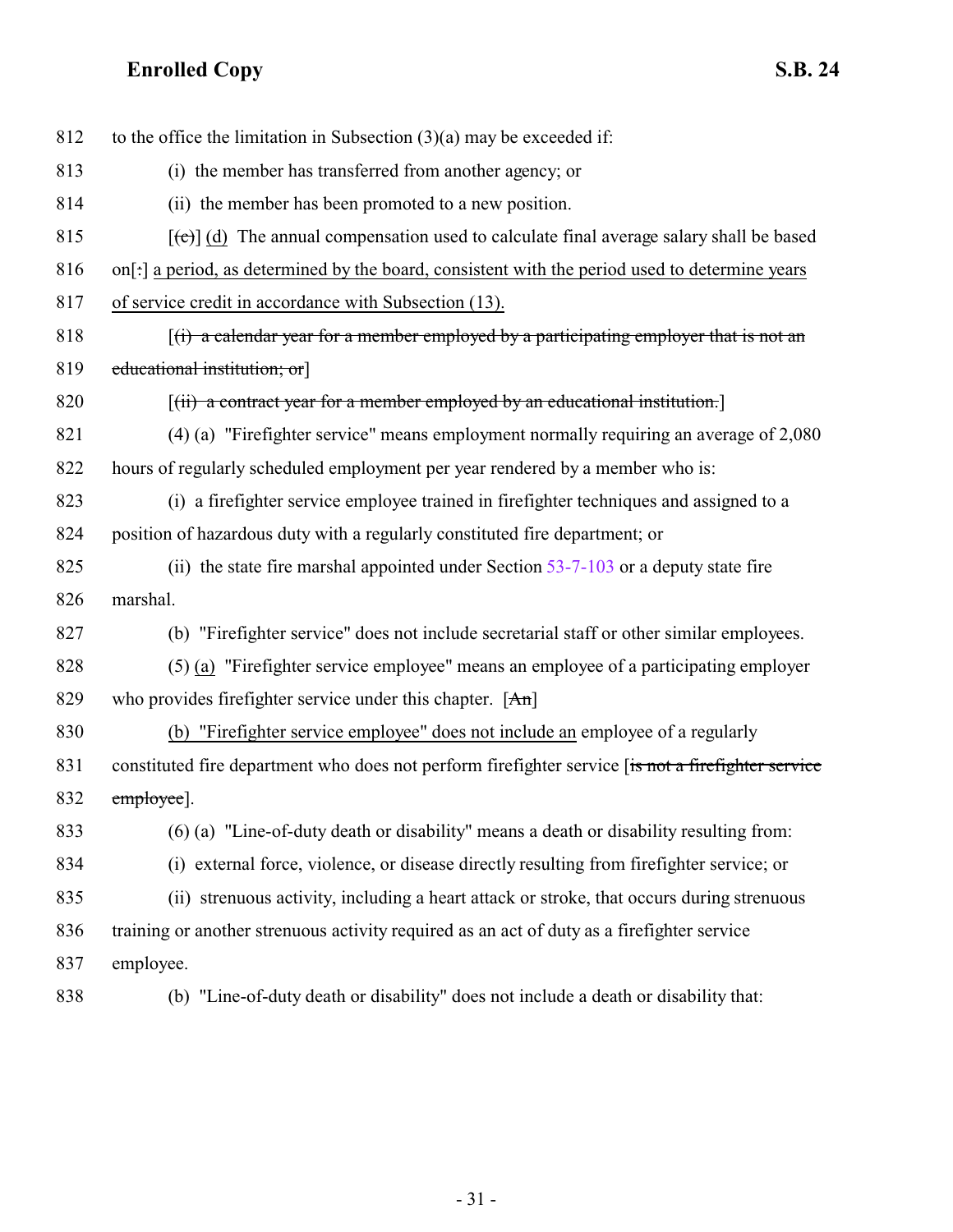| 839 | (i) occurs during an activity that is required as an act of duty as a firefighter service            |
|-----|------------------------------------------------------------------------------------------------------|
| 840 | employee if the activity is not a strenuous activity, including an activity that is clerical,        |
| 841 | administrative, or of a nonmanual nature;                                                            |
| 842 | (ii) occurs during the commission of a crime committed by the employee;                              |
| 843 | (iii) occurs when the employee's intoxication or use of alcohol or drugs, whether                    |
| 844 | prescribed or nonprescribed, contributes to the employee's death or disability; or                   |
| 845 | (iv) occurs in a manner other than as described in Subsection $(6)(a)$ .                             |
| 846 | (c) "Line-of-duty death or disability" includes the death or disability of a paid                    |
| 847 | firefighter resulting from heart disease, lung disease, or a respiratory tract condition if the paid |
| 848 | firefighter has five years of firefighter service credit.                                            |
| 849 | (7) "Objective medical impairment" means an impairment resulting from an injury or                   |
| 850 | illness [which] that is diagnosed by a physician or physician assistant and [which] that is based    |
| 851 | on accepted objective medical tests or findings rather than subjective complaints.                   |
| 852 | (8) "Participating employer" means an employer $[\text{which}]$ that meets the participation         |
| 853 | requirements of Section 49-16-201.                                                                   |
| 854 | (9) "Regularly constituted fire department" means a fire department that employs a fire              |
| 855 | chief who performs firefighter service for at least 2,080 hours of regularly scheduled paid          |
| 856 | employment per year.                                                                                 |
| 857 | (10) (a) "Strenuous activity" means engagement involving a difficult, stressful, or                  |
| 858 | vigorous fire suppression, rescue, hazardous material response, emergency medical service,           |
| 859 | physical law enforcement, prison security, disaster relief, or other emergency response activity.    |
| 860 | (b) "Strenuous activity" includes participating in a participating employer sanctioned               |
| 861 | and funded training exercise that involves difficult, stressful, or vigorous physical activity.      |
| 862 | (11) "System" means the Firefighters' Retirement System created under this chapter.                  |
| 863 | $(12)$ (a) "Volunteer firefighter" means any individual [that] who is not regularly                  |
| 864 | employed as a firefighter service employee, but who:                                                 |
| 865 | (i) has been trained in firefighter techniques and skills;                                           |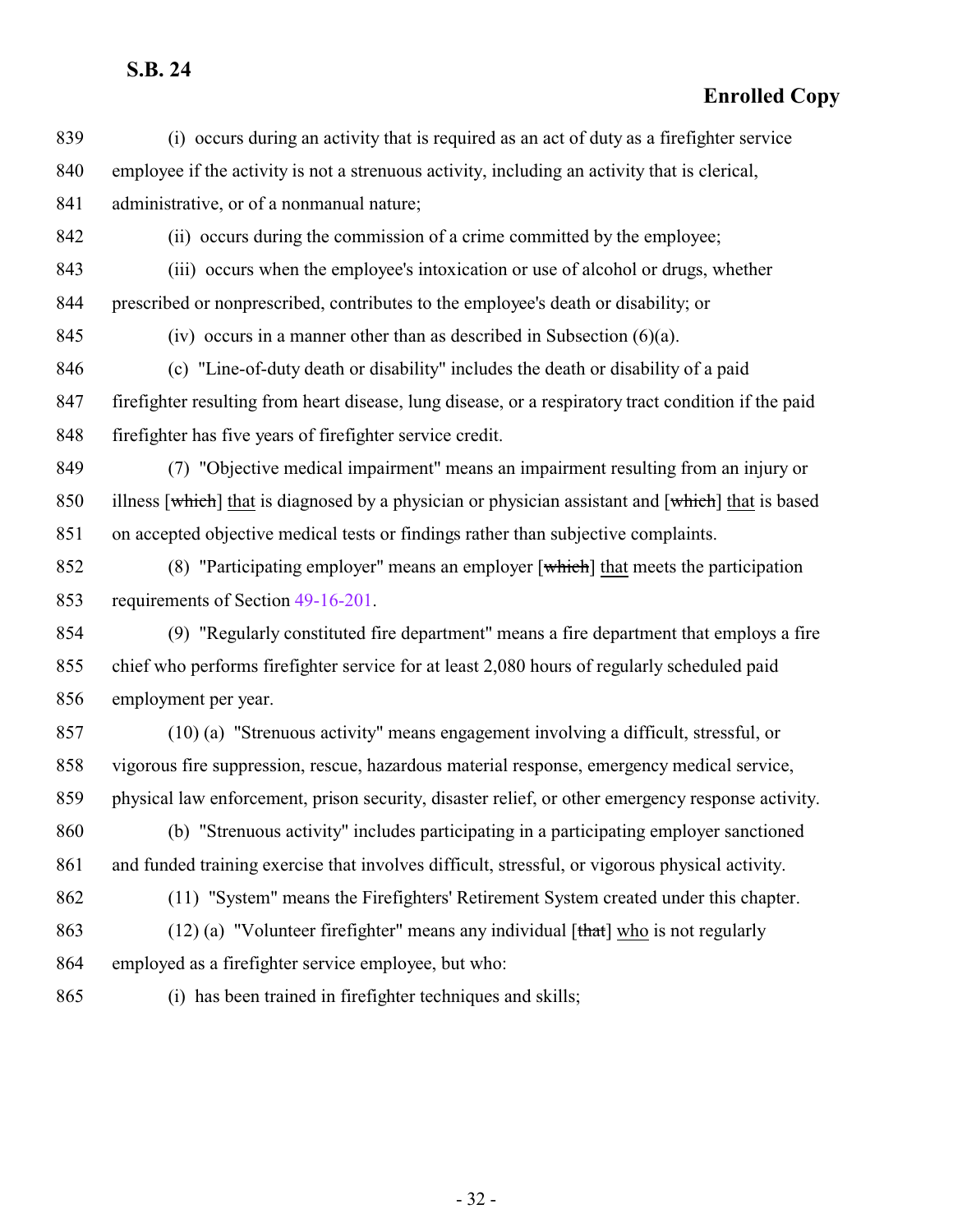<span id="page-32-0"></span>

| 866 | (ii) continues to receive regular firefighter training; and                                      |
|-----|--------------------------------------------------------------------------------------------------|
| 867 | (iii) is on the rolls of a legally organized volunteer fire department [which] that              |
| 868 | provides ongoing training and serves a political subdivision of the state.                       |
| 869 | (b) [An individual that] "Volunteer firefighter" does not include an individual who              |
| 870 | volunteers assistance but does not meet the requirements of Subsection $(12)(a)$ [is not a       |
| 871 | volunteer firefighter for purposes of this chapter.                                              |
| 872 | (13) "Years of service credit" means the number of periods, each to consist of 12 full           |
| 873 | months as determined by the board, whether consecutive or not, during which a firefighter        |
| 874 | service employee was employed by a participating employer or received full-time pay while on     |
| 875 | sick leave, including any time the firefighter service employee was absent in the service of the |
| 876 | United States on military duty.                                                                  |
| 877 | Section 10. Section 49-22-102 is amended to read:                                                |
| 878 | 49-22-102. Definitions.                                                                          |
| 879 | As used in this chapter:                                                                         |
| 880 | (1) "Benefits normally provided" [has the same meaning as] means the same as that                |
| 881 | term is defined in Section 49-12-102.                                                            |
| 882 | (2) (a) "Compensation" means $\frac{1}{2}$ , except as provided in Subsection (2)(c), the total  |
| 883 | amount of payments made by a participating employer to a member of this system for services      |
| 884 | rendered to the participating employer, including:                                               |
| 885 | (i) bonuses;                                                                                     |
| 886 | (ii) cost-of-living adjustments;                                                                 |
| 887 | (iii) other payments currently includable in gross income and that are subject to social         |
| 888 | security deductions, including any payments in excess of the maximum amount subject to           |
| 889 | deduction under social security law;                                                             |
| 890 | (iv) amounts that the member authorizes to be deducted or reduced for salary deferral            |
| 891 | or other benefits authorized by federal law; and                                                 |
| 892 | (v) member contributions.                                                                        |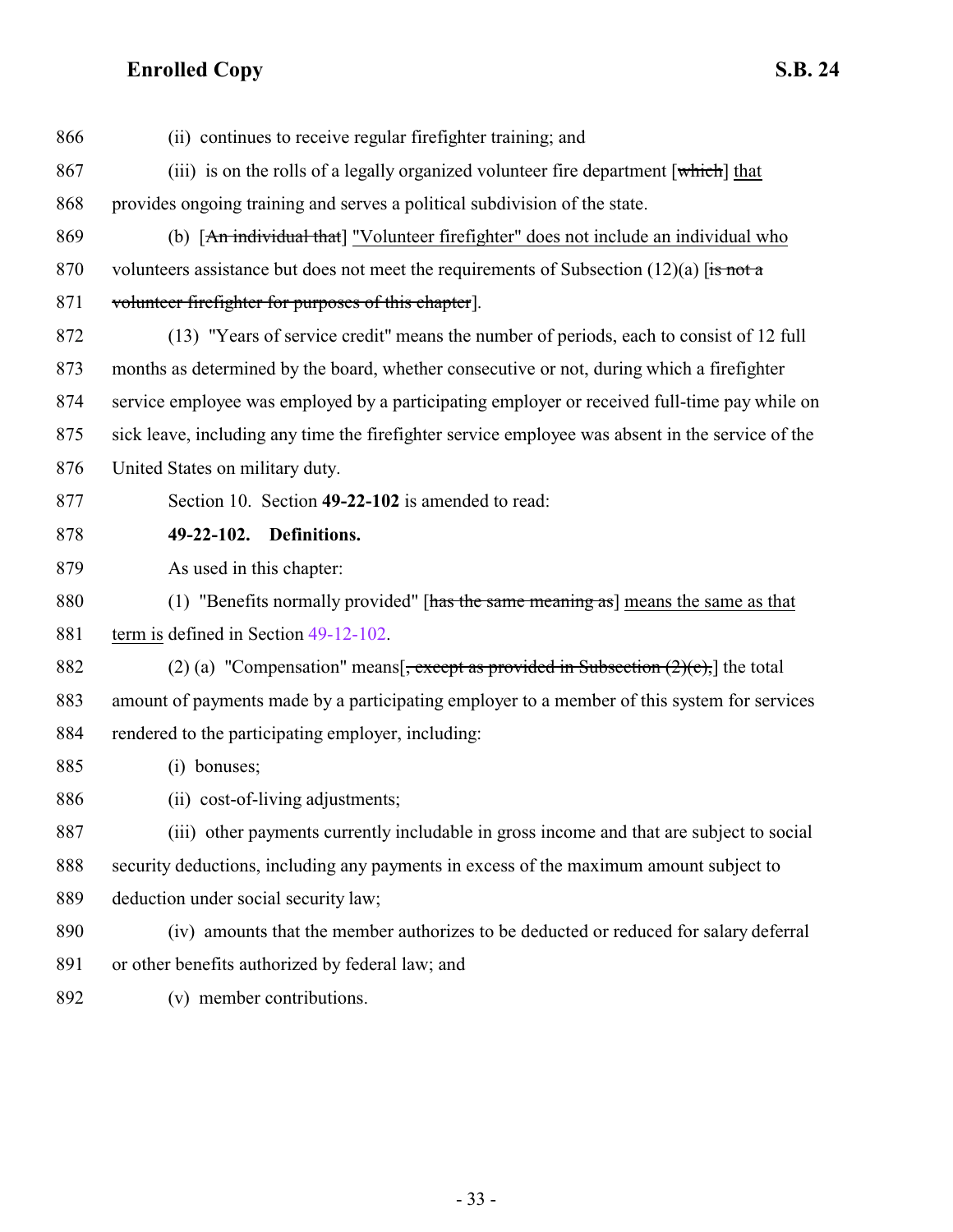| 893 | (b) "Compensation" for purposes of this chapter may not exceed the amount allowed                    |
|-----|------------------------------------------------------------------------------------------------------|
| 894 | under Internal Revenue Code, Section $401(a)(17)$ .                                                  |
| 895 | (c) "Compensation" does not include:                                                                 |
| 896 | (i) the monetary value of remuneration paid in kind, including a residence or use of                 |
| 897 | equipment;                                                                                           |
| 898 | (ii) the cost of any employment benefits paid for by the participating employer;                     |
| 899 | (iii) compensation paid to a temporary employee or an employee otherwise ineligible                  |
| 900 | for service credit;                                                                                  |
| 901 | (iv) any payments upon termination, including accumulated vacation, sick leave                       |
| 902 | payments, severance payments, compensatory time payments, or any other special payments;             |
| 903 | (v) any allowances or payments to a member for costs or expenses paid by the                         |
| 904 | participating employer, including automobile costs, uniform costs, travel costs, tuition costs,      |
| 905 | housing costs, insurance costs, equipment costs, and dependent care costs; or                        |
| 906 | (vi) a teacher salary bonus described in Section 53F-2-513.                                          |
| 907 | (d) The executive director may determine if a payment not listed under this Subsection               |
| 908 | (2) falls within the definition of compensation.                                                     |
| 909 | (3) "Corresponding Tier I system" means the system or plan that would have covered                   |
| 910 | the member if the member had initially entered employment before July 1, 2011.                       |
| 911 | (4) (a) "Final average salary" means the amount calculated by averaging the highest                  |
| 912 | five years of annual compensation preceding retirement subject to Subsections $[(4)(a), (b), (c),$   |
| 913 | (d), and (e)] (4)(b), (c), (d), (e), and (f).                                                        |
| 914 | $\lceil$ (a) (b) Except as provided in Subsection $\lceil$ (4)(b) (4)(c), the percentage increase in |
| 915 | annual compensation in any one of the years used may not exceed the previous year's                  |
| 916 | compensation by more than 10% plus a cost-of-living adjustment equal to the decrease in the          |
| 917 | purchasing power of the dollar during the previous year, as measured by a United States Bureau       |
| 918 | of Labor Statistics Consumer Price Index average as determined by the board.                         |
| 919 | $[\phi]$ (c) In cases where the participating employer provides acceptable documentation             |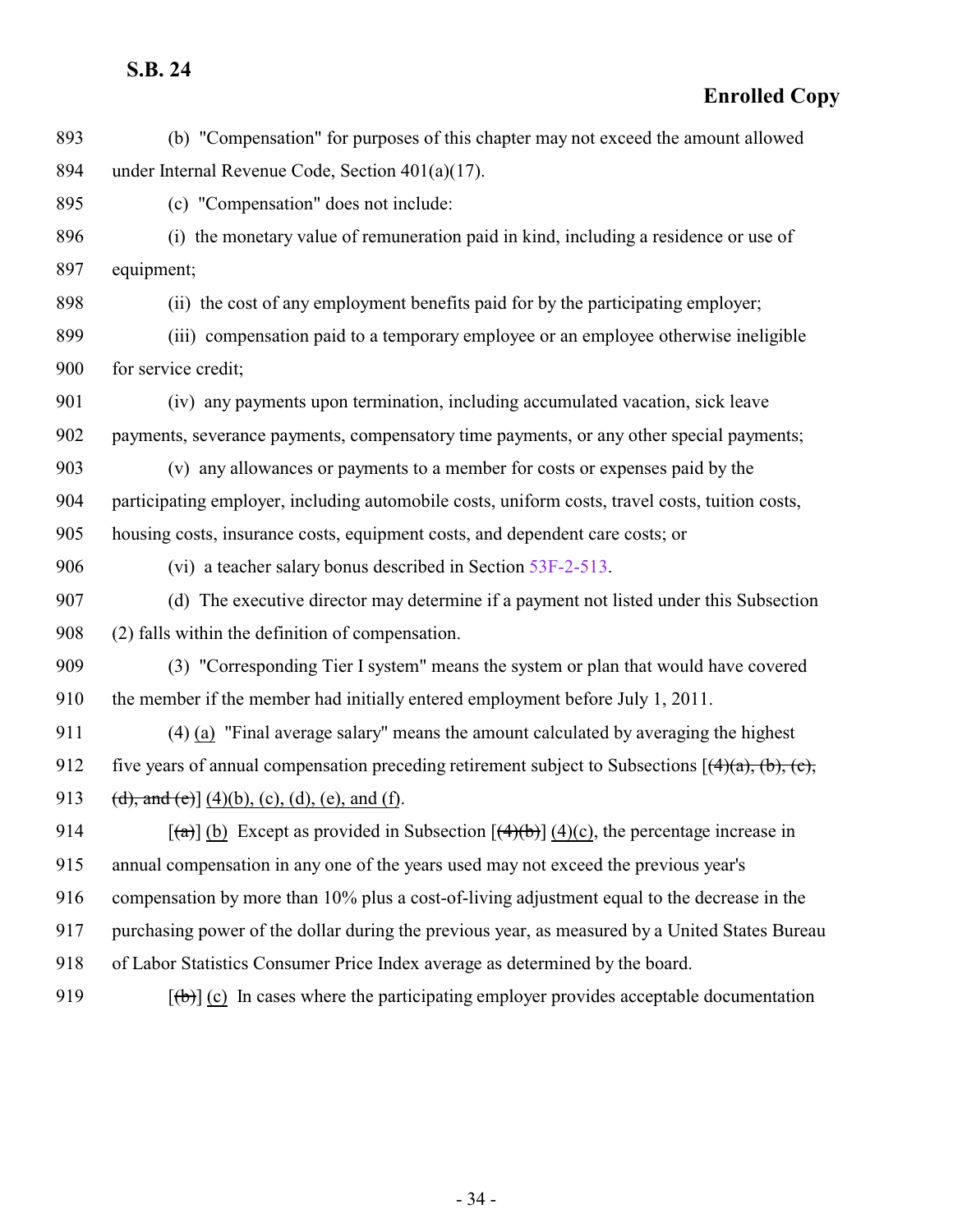| 920 | to the office, the limitation in Subsection $[(4)(a)]$ (4)(b) may be exceeded if:                        |
|-----|----------------------------------------------------------------------------------------------------------|
| 921 | $[\overrightarrow{t}]$ (i) the member has transferred from another agency; or                            |
| 922 | $[\overrightarrow{tii}]$ (ii) the member has been promoted to a new position.                            |
| 923 | $[\text{e}(\text{e})]$ (d) If the member retires more than six months from the date of termination of    |
| 924 | employment, the member is considered to have been in service at the member's last rate of pay            |
| 925 | from the date of the termination of employment to the effective date of retirement for purposes          |
| 926 | of computing the member's final average salary only.                                                     |
| 927 | $[\text{td}]$ (e) If the member has less than five years of service credit in this system, final         |
| 928 | average salary means the average annual compensation paid to the member during the full                  |
| 929 | period of service credit.                                                                                |
| 930 | $[\text{e}(\text{e})]$ (f) The annual compensation used to calculate final average salary shall be based |
| 931 | on[: ] a period, as determined by the board, consistent with the period used to determine years          |
| 932 | of service credit in accordance with Subsection (8).                                                     |
| 933 | $(i)$ a calendar year for a member employed by a participating employer that is not an                   |
| 934 | educational institution; or                                                                              |
| 935 | $[(ii)$ a contract year for a member employed by an educational institution.                             |
| 936 | (5) "Participating employer" means an employer $\lceil$ which $\rceil$ that meets the participation      |
| 937 | requirements of:                                                                                         |
| 938 | (a) Sections $49-12-201$ and $49-12-202$ ;                                                               |
| 939 | (b) Sections 49-13-201 and 49-13-202;                                                                    |
| 940 | (c) Section $49-19-201$ ; or                                                                             |
| 941 | (d) Section 49-22-201 or 49-22-202.                                                                      |
| 942 | (6) (a) "Regular full-time employee" means an employee:                                                  |
| 943 | (i) whose term of employment for a participating employer contemplates continued                         |
| 944 | employment during a fiscal or calendar year [and];                                                       |
| 945 | (ii) whose employment normally requires an average of 20 hours or more per week,                         |
| 946 | except as modified by the board[,]; and                                                                  |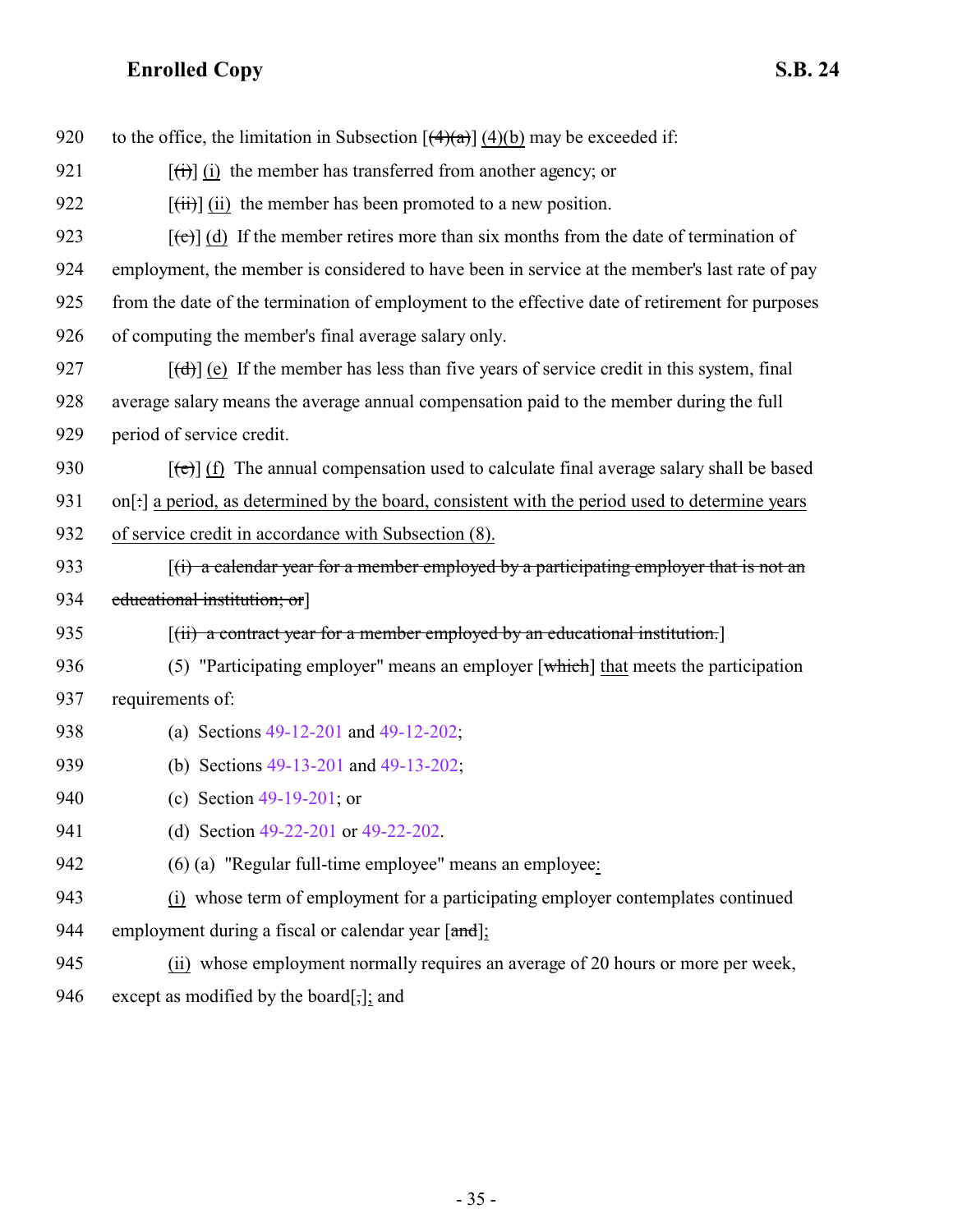| 947 | (iii) who receives benefits normally provided by the participating employer.                   |
|-----|------------------------------------------------------------------------------------------------|
| 948 | (b) "Regular full-time employee" includes:                                                     |
| 949 | (i) a teacher whose term of employment for a participating employer contemplates               |
| 950 | continued employment during a school year and who teaches half time or more;                   |
| 951 | (ii) a classified school employee:                                                             |
| 952 | (A) who is hired before July 1, 2013; and                                                      |
| 953 | (B) whose employment normally requires an average of 20 hours per week or more for             |
| 954 | a participating employer, regardless of benefits provided;                                     |
| 955 | (iii) an appointive officer whose appointed position is full time as certified by the          |
| 956 | participating employer;                                                                        |
| 957 | (iv) the governor, the lieutenant governor, the state auditor, the state treasurer, the        |
| 958 | attorney general, and a state legislator;                                                      |
| 959 | (v) an elected official not included under Subsection $(6)(b)(iv)$ whose elected position      |
| 960 | is full time as certified by the participating employer;                                       |
| 961 | (vi) a faculty member or employee of an institution of higher education who is                 |
| 962 | considered full time by that institution of higher education; and                              |
| 963 | (vii) an individual who otherwise meets the definition of this Subsection (6) who              |
| 964 | performs services for a participating employer through a professional employer organization or |
| 965 | similar arrangement.                                                                           |
| 966 | (c) "Regular full-time employee" does not include:                                             |
| 967 | (i) a firefighter service employee as defined in Section $49-23-102$ ;                         |
| 968 | (ii) a public safety service employee as defined in Section 49-23-102;                         |
| 969 | (iii) a classified school employee:                                                            |
| 970 | (A) who is hired on or after July 1, 2013; and                                                 |
| 971 | (B) who does not receive benefits normally provided by the participating employer              |
| 972 | even if the employment normally requires an average of 20 hours per week or more for a         |
| 973 | participating employer;                                                                        |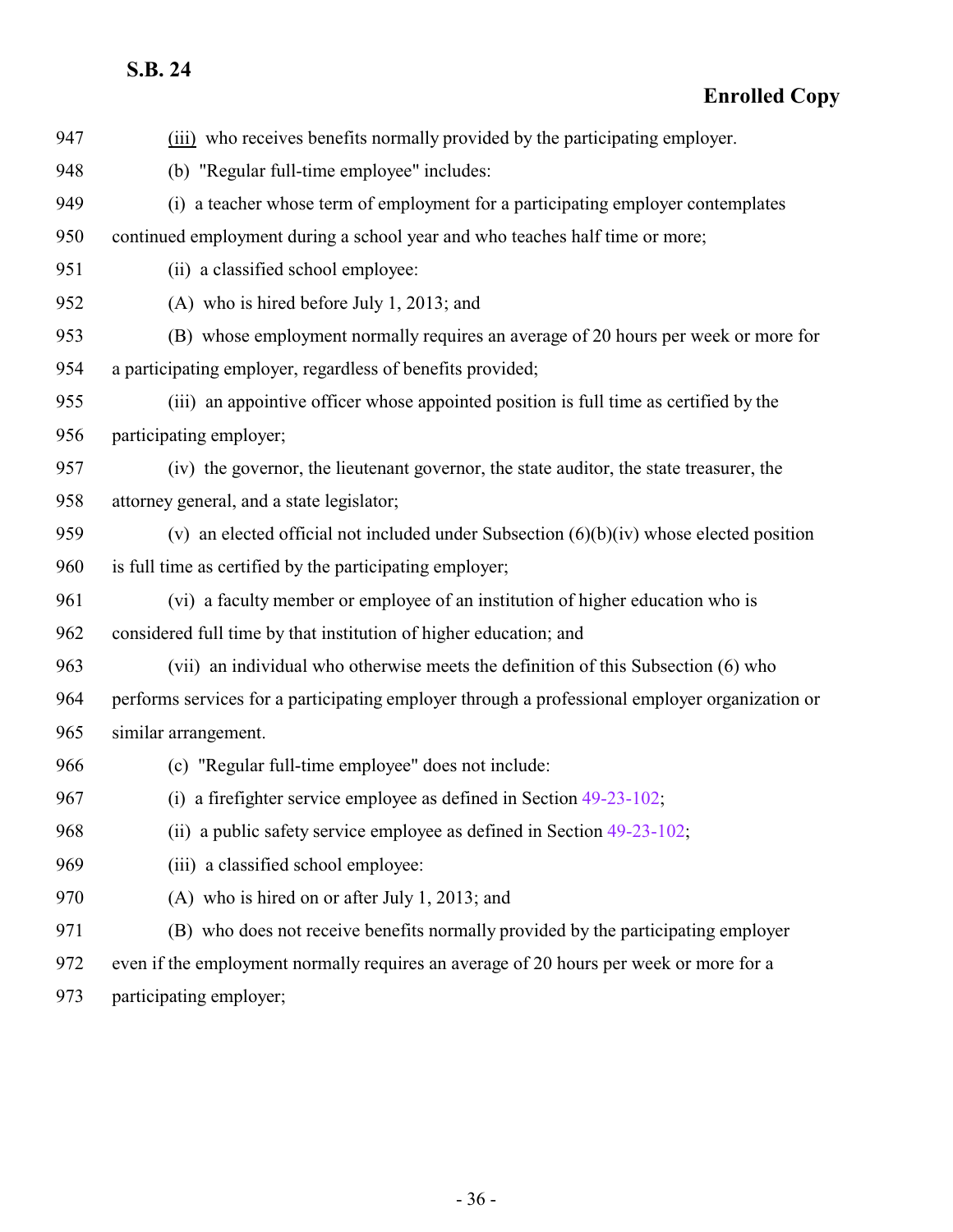<span id="page-36-0"></span>

| 974  | (iv) a classified school employee:                                                              |
|------|-------------------------------------------------------------------------------------------------|
| 975  | (A) who is hired before July 1, 2013;                                                           |
| 976  | (B) who did not qualify as a regular full-time employee before July 1, 2013;                    |
| 977  | (C) who does not receive benefits normally provided by the participating employer;              |
| 978  | and                                                                                             |
| 979  | (D) whose employment hours are increased on or after July 1, 2013, to require an                |
| 980  | average of 20 hours per week or more for a participating employer; or                           |
| 981  | (E) who is a person working on a contract:                                                      |
| 982  | (I) for the purposes of vocational rehabilitation and the employment and training of            |
| 983  | people with significant disabilities; and                                                       |
| 984  | (II) that has been set aside from procurement requirements by the state pursuant to             |
| 985  | Section 63G-6a-805 or the federal government pursuant to 41 U.S.C. Sec. 8501 et seq.            |
| 986  | (7) "System" means the New Public Employees' Tier II Contributory Retirement                    |
| 987  | System created under this chapter.                                                              |
| 988  | (8) "Years of service credit" means:                                                            |
| 989  | (a) a period consisting of 12 full months as determined by the board;                           |
| 990  | (b) a period determined by the board, whether consecutive or not, during which a                |
| 991  | regular full-time employee performed services for a participating employer, including any time  |
| 992  | the regular full-time employee was absent on a paid leave of absence granted by a participating |
| 993  | employer or was absent in the service of the United States government on military duty as       |
| 994  | provided by this chapter; or                                                                    |
| 995  | (c) the regular school year consisting of not less than eight months of full-time service       |
| 996  | for a regular full-time employee of an educational institution.                                 |
| 997  | Section 11. Section 49-22-201 is amended to read:                                               |
| 998  | 49-22-201. System membership -- Eligibility.                                                    |
| 999  | (1) Beginning July 1, 2011, a participating employer shall participate in this system.          |
| 1000 | (2) (a) A person initially entering regular full-time employment with a participating           |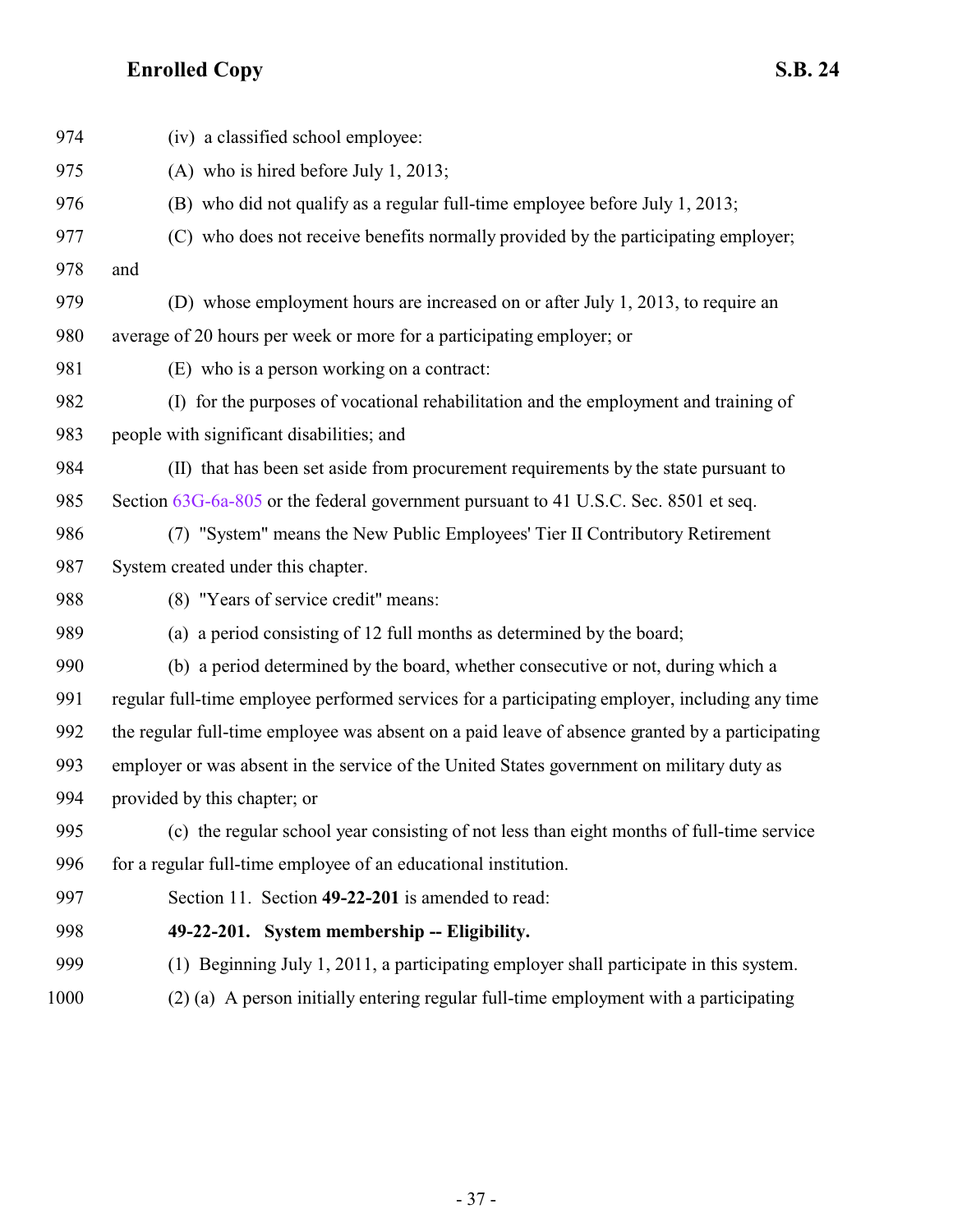| 1001 | employer on or after July 1, 2011, who does not have service credit accrued before July 1,       |
|------|--------------------------------------------------------------------------------------------------|
| 1002 | 2011, in a Tier I system or plan administered by the board, is eligible:                         |
| 1003 | (i) as a member for service credit and defined contributions under the Tier II hybrid            |
| 1004 | retirement system established by Part 3, Tier II Hybrid Retirement System; or                    |
| 1005 | (ii) as a participant for defined contributions under the Tier II defined contribution plan      |
| 1006 | established by Part 4, Tier II Defined Contribution Plan.                                        |
| 1007 | (b) A person initially entering regular full-time employment with a participating                |
| 1008 | employer on or after July 1, 2011, shall:                                                        |
| 1009 | (i) make an election to participate in the system created under this chapter:                    |
| 1010 | (A) as a member for service credit and defined contributions under the Tier II hybrid            |
| 1011 | retirement system established by Part 3, Tier II Hybrid Retirement System; or                    |
| 1012 | (B) as a participant for defined contributions under the Tier II defined contribution plan       |
| 1013 | established by Part 4, Tier II Defined Contribution Plan; and                                    |
| 1014 | (ii) electronically submit to the office notification of the member's election under             |
| 1015 | Subsection $(2)(b)(i)$ in a manner approved by the office.                                       |
| 1016 | (c) An election made by a person initially entering regular full-time employment with a          |
| 1017 | participating employer under this Subsection (2) is irrevocable beginning one year from the      |
| 1018 | date of eligibility for accrual of benefits.                                                     |
| 1019 | (d) If no election is made under Subsection $(2)(b)(i)$ , the person shall become a              |
| 1020 | member eligible for service credit and defined contributions under the Tier II hybrid retirement |
| 1021 | system established by Part 3, Tier II Hybrid Retirement System.                                  |
| 1022 | (3) Notwithstanding the provisions of this section and except as provided in Subsection          |
| 1023 | (4), an elected official initially entering office on or after July 1, 2011:                     |
| 1024 | (a) is only eligible to participate in the Tier II defined contribution plan established         |
| 1025 | under Part 4, Tier II Defined Contribution Plan;                                                 |
| 1026 | (b) is not eligible to participate in the Tier II hybrid retirement system established           |
| 1027 | under Part 3, Tier II Hybrid Retirement System; and                                              |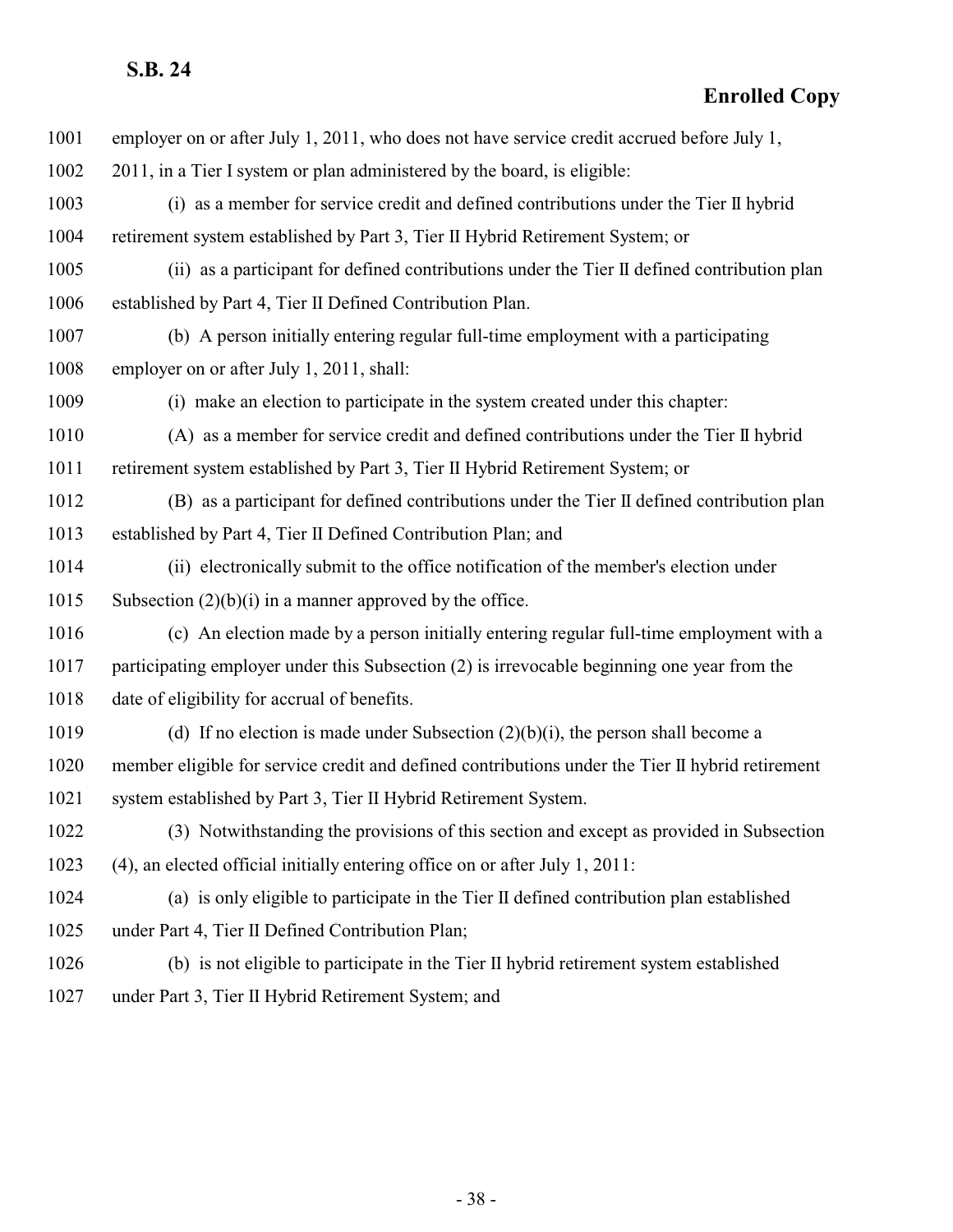<span id="page-38-0"></span>

| 1028 | (c) is vested immediately in the elected official's benefit and the benefit is                      |
|------|-----------------------------------------------------------------------------------------------------|
| 1029 | nonforfeitable, including the total amount contributed by the participating employer and the        |
| 1030 | total amount contributed by the member in the Tier II defined contribution plan.                    |
| 1031 | (4) [Notwithstanding the provisions of Subsection $(3)$ , a] A legislator or full-time              |
| 1032 | elected official initially entering office on or after July 1, 2011, who has previously accrued     |
| 1033 | service credit:                                                                                     |
| 1034 | (a) in a Tier I retirement system or plan administered by the board shall continue in the           |
| 1035 | Tier I system or plan for which the legislator or full-time elected official is eligible; or        |
| 1036 | (b) in a Tier II hybrid retirement system shall continue in the Tier II system for which            |
| 1037 | the [legislator or] full-time elected official is eligible.                                         |
| 1038 | Section 12. Section 49-22-204 is amended to read:                                                   |
| 1039 | 49-22-204. Higher education employees' eligibility requirements -- Election                         |
| 1040 | between different retirement plans -- Classification requirements -- Transfer between               |
| 1041 | systems.                                                                                            |
| 1042 | $(1)$ (a) A regular full-time employee of an institution of higher education who is                 |
| 1043 | eligible to participate in either this system or in a retirement annuity contract with a public or  |
| 1044 | private system, organization, or company, designated as described in Subsection $(1)(c)$ or $(d)$ , |
| 1045 | shall, not later than January 1, 1979, elect to participate exclusively in this system or in an     |
| 1046 | annuity contract allowed under this Subsection (1).                                                 |
| 1047 | (b) The election is final, and no right exists to make any further election.                        |
| 1048 | (c) Except as provided in Subsection $(1)(d)$ , the Utah Board of Higher Education shall            |
| 1049 | designate the public or private retirement systems, organizations, or companies that a regular      |
| 1050 | full-time employee of an institution of higher education is eligible to participate in under        |
| 1051 | Subsection $(1)(a)$ .                                                                               |
| 1052 | (d) The technical college board of trustees of each technical college shall designate the           |
| 1053 | public or private retirement systems, organizations, or companies that a regular full-time          |
| 1054 | employee of each technical college is eligible to participate in under Subsection (1)(a).           |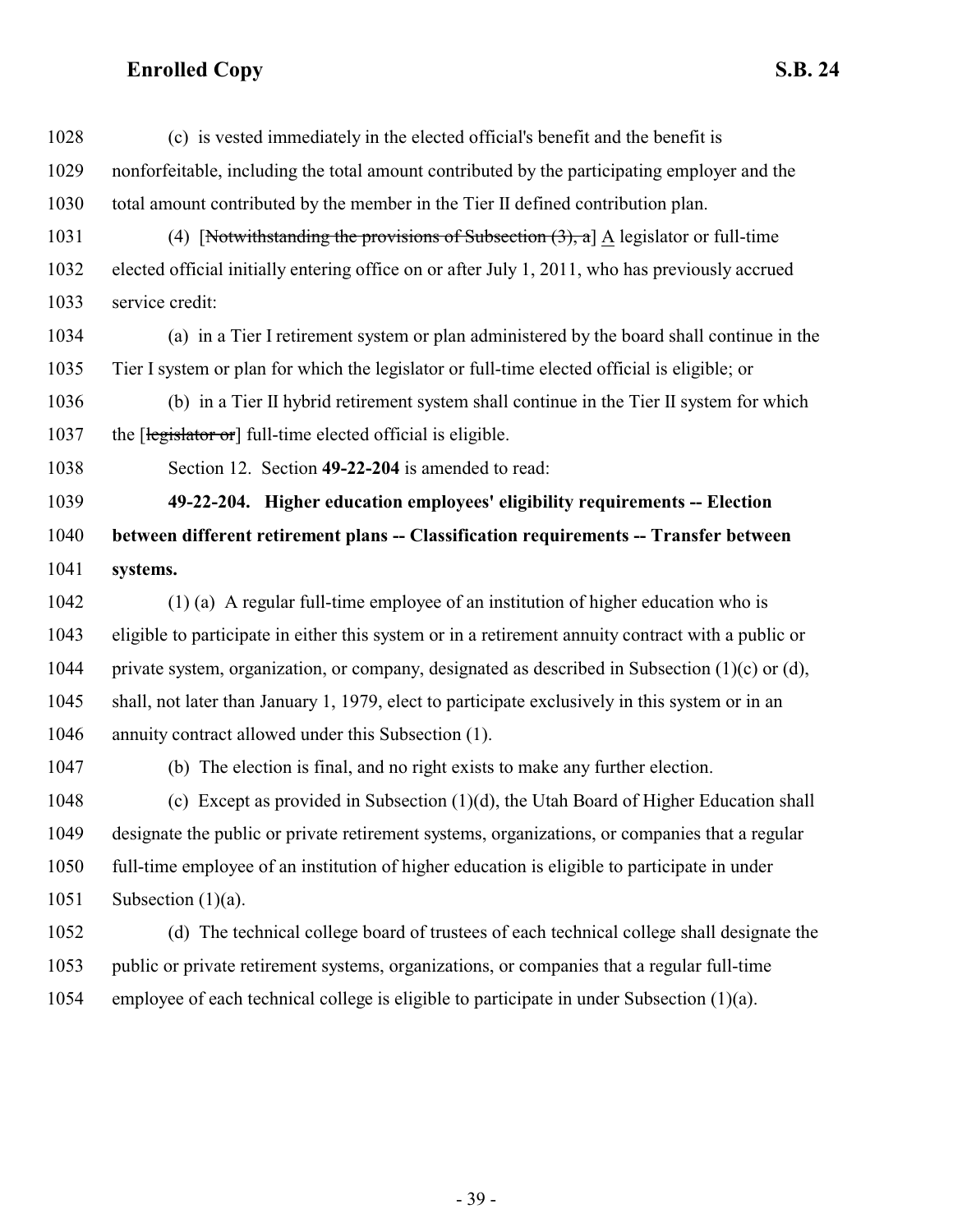| 1055 | (2) (a) A regular full-time employee hired by an institution of higher education after          |
|------|-------------------------------------------------------------------------------------------------|
| 1056 | January 1, 1979, may participate only in the retirement plan [which attaches to] designated for |
| 1057 | the person's employment classification.                                                         |
| 1058 | (b) Each institution of higher education shall prepare or amend existing employment             |
| 1059 | classifications, under the direction of the Utah Board of Higher Education, or the technical    |
| 1060 | college board of trustees of each technical college for each technical college, so that each    |
| 1061 | classification is assigned with either:                                                         |
| 1062 | (i) this system; or                                                                             |
| 1063 | (ii) a public or private system, organization, or company designated by:                        |
| 1064 | (A) except as provided under Subsection $(2)(b)(ii)(B)$ , the Utah Board of Higher              |
| 1065 | Education; or                                                                                   |
| 1066 | (B) the technical college board of trustees of each technical college for regular               |
| 1067 | full-time employees of each technical college.                                                  |
| 1068 | (c) Notwithstanding a person's employment classification assignment under Subsection            |
| 1069 | $(2)(b)$ , a regular full-time employee who begins employment with an institution of higher     |
| 1070 | education has a one-time irrevocable election to continue participation in this system if the   |
| 1071 | employee:                                                                                       |
| 1072 | has service credit in this system before the date of employment with the institution<br>(i)     |
| 1073 | of higher education; and                                                                        |
| 1074 | (ii) makes the election before participating in the system described in Subsection              |
| 1075 | $(2)(b)(ii)$ .                                                                                  |
| 1076 | (3) A regular full-time employee hired by an institution of higher education on or after        |
| 1077 | July 1, 2011, whose employment classification requires participation in this system may elect   |
| 1078 | to continue participation in this system upon change to an employment classification [which]    |
| 1079 | that requires participation in a public or private system, organization, or company designated  |
| 1080 | by:                                                                                             |
| 1081 | (a) except as provided in Subsection $(3)(b)$ , the Utah Board of Higher Education; or          |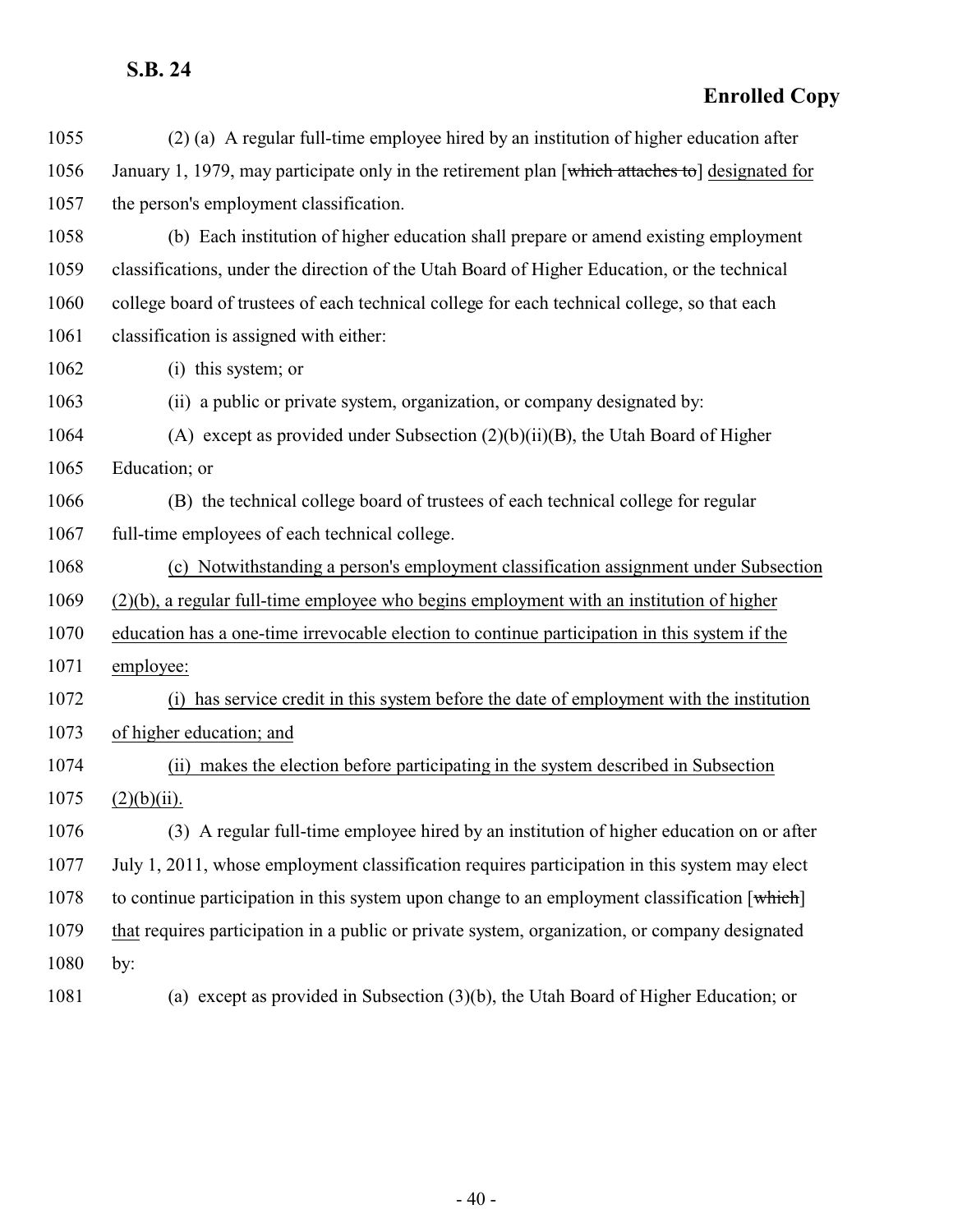<span id="page-40-0"></span>

| 1082 | (b) the technical college board of trustees of each technical college for regular full-time |
|------|---------------------------------------------------------------------------------------------|
| 1083 | employees of each technical college.                                                        |
| 1084 | (4) A regular full-time employee hired by an institution of higher education on or after    |
| 1085 | July 1, 2011, whose employment classification requires participation in this system shall   |
| 1086 | participate in this system.                                                                 |
| 1087 | (5) An employee's participation or election described in this section:                      |
| 1088 | (a) shall be made in accordance with this section; and                                      |
| 1089 | (b) is subject to requirements under federal law and rules made by the board.               |
| 1090 | Section 13. Section 49-22-205 is amended to read:                                           |
| 1091 | 49-22-205. Exemptions from participation in system.                                         |
| 1092 | (1) Upon filing a written request for exemption with the office, the following              |
| 1093 | employees are exempt from participation in the system as provided in this section:          |
| 1094 | (a) an executive department head of the state;                                              |
| 1095 | (b) a member of the State Tax Commission;                                                   |
| 1096 | (c) a member of the Public Service Commission;                                              |
| 1097 | (d) a member of a full-time or part-time board or commission;                               |
| 1098 | (e) an employee of the Governor's Office of Planning and Budget;                            |
| 1099 | an employee of the Governor's Office of Economic Opportunity;<br>(f)                        |
| 1100 | an employee of the Commission on Criminal and Juvenile Justice;<br>(g)                      |
| 1101 | (h) an employee of the Governor's Office;                                                   |
| 1102 | an employee of the State Auditor's Office;<br>(i)                                           |
| 1103 | (j) an employee of the State Treasurer's Office;                                            |
| 1104 | (k) any other member who is permitted to make an election under Section $49-11-406$ ;       |
| 1105 | (1) a person appointed as a city manager or appointed as a city administrator or another    |
| 1106 | at-will employee of a municipality, county, or other political subdivision;                 |
| 1107 | (m) an employee of an interlocal cooperative agency created under Title 11, Chapter         |
| 1108 | 13, Interlocal Cooperation Act, who is engaged in a specialized trade customarily provided  |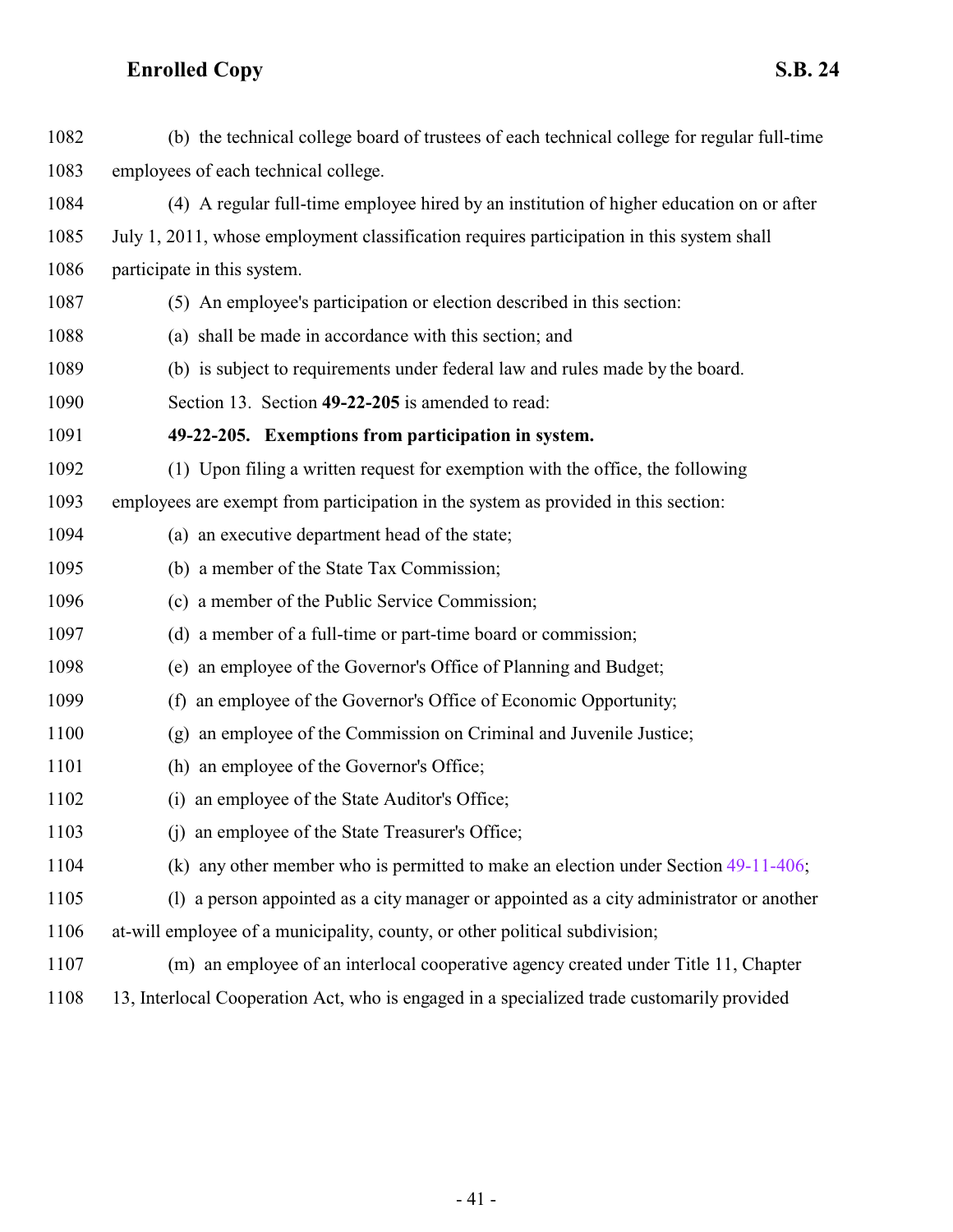| 1109 | through membership in a labor organization that provides retirement benefits to its members;     |
|------|--------------------------------------------------------------------------------------------------|
| 1110 | and                                                                                              |
| 1111 | (n) an employee serving as an exchange employee from outside the state for an                    |
| 1112 | employer who has elected to make all of the employer's exchange employees eligible for           |
| 1113 | service credit in this system.                                                                   |
| 1114 | (2) (a) A participating employer shall prepare and maintain a list designating those             |
| 1115 | positions eligible for exemption under Subsection (1).                                           |
| 1116 | (b) An employee may not be exempted unless the employee is employed in a position                |
| 1117 | designated by the participating employer under Subsection (1).                                   |
| 1118 | $(3)$ (a) In accordance with this section, Section 49-12-203, and Section 49-13-203, a           |
| 1119 | municipality, county, or political subdivision may not exempt a total of more than 50 positions  |
| 1120 | or a number equal to 10% of the eligible employees of the municipality, county, or political     |
| 1121 | subdivision, whichever is less.                                                                  |
| 1122 | (b) A municipality, county, or political subdivision may exempt at least one regular             |
| 1123 | full-time employee.                                                                              |
| 1124 | (4) Each participating employer shall:                                                           |
| 1125 | (a) maintain a list of employee exemptions; and                                                  |
| 1126 | (b) update an employee exemption in the event of any change.                                     |
| 1127 | (5) Beginning on the effective date of the exemption for an employee who elects to be            |
| 1128 | exempt in accordance with Subsection (1):                                                        |
| 1129 | (a) for a member of the Tier II defined contribution plan:                                       |
| 1130 | (i) the participating employer shall contribute the nonelective contribution and the             |
| 1131 | amortization rate described in Section $49-22-401$ , except that the nonelective contribution is |
| 1132 | exempt from the vesting requirements of Subsection $49-22-401(3)(a)$ ; [and]                     |
| 1133 | (ii) the member may make voluntary deferrals as provided in Section $49-22-401$ ; and            |
| 1134 | (iii) the member is not eligible for additional service credit in the plan for the period of     |
| 1135 | exempt employment; and                                                                           |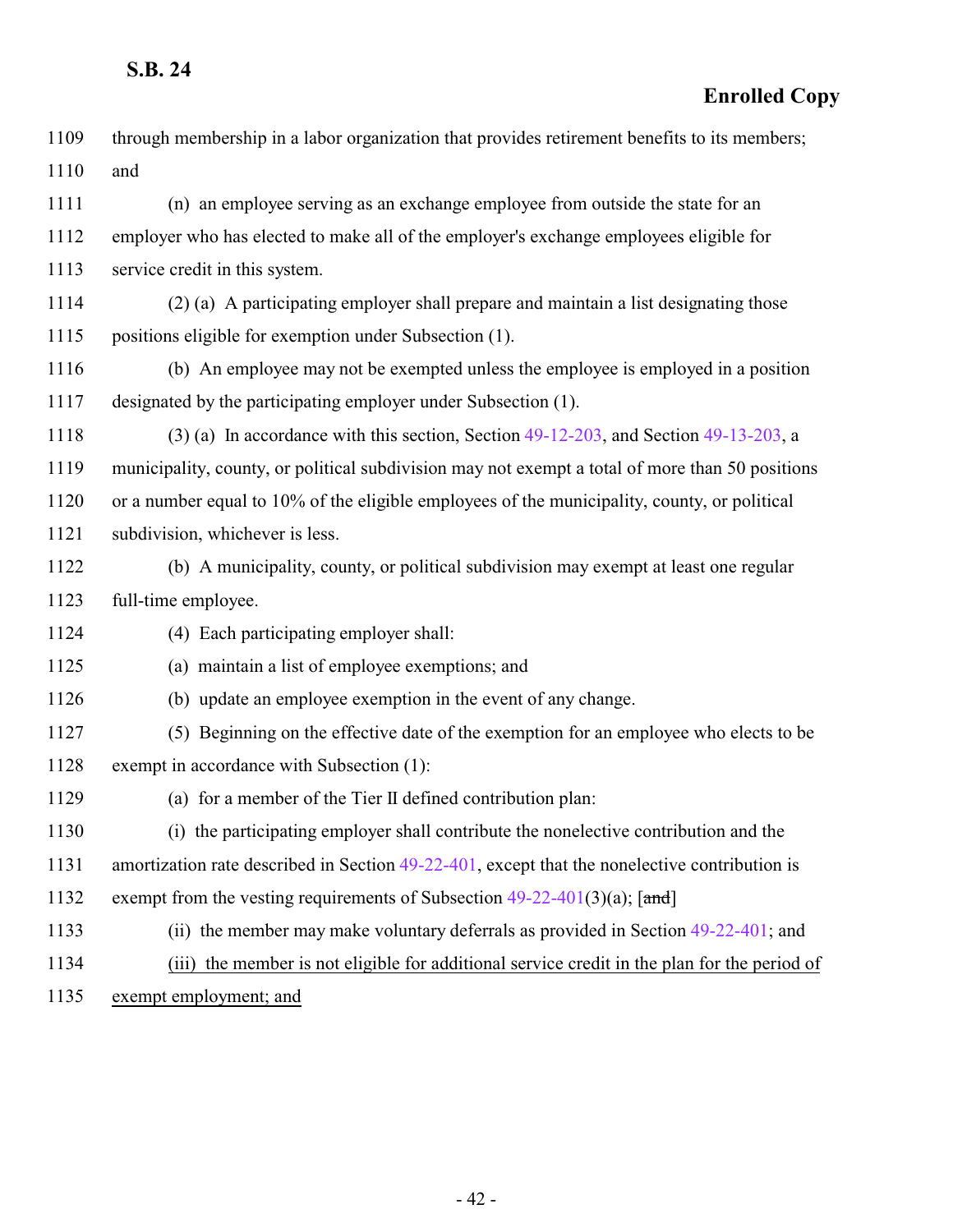| 1136 | (b) for a member of the Tier II hybrid retirement system:                                        |
|------|--------------------------------------------------------------------------------------------------|
| 1137 | (i) the participating employer shall contribute the nonelective contribution and the             |
| 1138 | amortization rate described in Section 49-22-401, except that the contribution is exempt from    |
| 1139 | the vesting requirements of Subsection $49-22-401(3)(a)$ ;                                       |
| 1140 | (ii) the member may make voluntary deferrals as provided in Section $49-22-401$ ; and            |
| 1141 | (iii) the member is not eligible for additional service credit in the system for the period      |
| 1142 | of exempt employment.                                                                            |
| 1143 | (6) If an employee who is a member of the Tier II hybrid retirement system                       |
| 1144 | subsequently revokes the election of exemption made under Subsection (1), the provisions         |
| 1145 | described in Subsection $(5)(b)$ shall no longer be applicable and the coverage for the employee |
| 1146 | shall be effective prospectively as provided in Part 3, Tier II Hybrid Retirement System.        |
| 1147 | (7) (a) All employer contributions made on behalf of an employee shall be invested in            |
| 1148 | accordance with Subsection $49-22-303(3)(a)$ or $49-22-401(4)(a)$ until the one-year election    |
| 1149 | period under Subsection $49-22-201(2)(c)$ is expired if the employee:                            |
| 1150 | (i) elects to be exempt in accordance with Subsection $(1)$ ; and                                |
| 1151 | (ii) continues employment with the participating employer through the one-year                   |
| 1152 | election period under Subsection $49-22-201(2)(c)$ .                                             |
| 1153 | (b) An employee is entitled to receive a distribution of the employer contributions              |
| 1154 | made on behalf of the employee and all associated investment gains and losses if the employee:   |
| 1155 | (i) elects to be exempt in accordance with Subsection $(1)$ ; and                                |
| 1156 | (ii) terminates employment prior to the one-year election period under Subsection                |
| 1157 | 49-22-201 $(2)(c)$ .                                                                             |
| 1158 | $(8)$ (a) The office shall make rules to implement this section.                                 |
| 1159 | (b) The rules made under this Subsection (8) shall include provisions to allow the               |
| 1160 | exemption provided under Subsection (1) to apply to all contributions made beginning on or       |
| 1161 | after July 1, 2011, on behalf of an exempted employee who began the employment before May        |
| 1162 | 8, 2012.                                                                                         |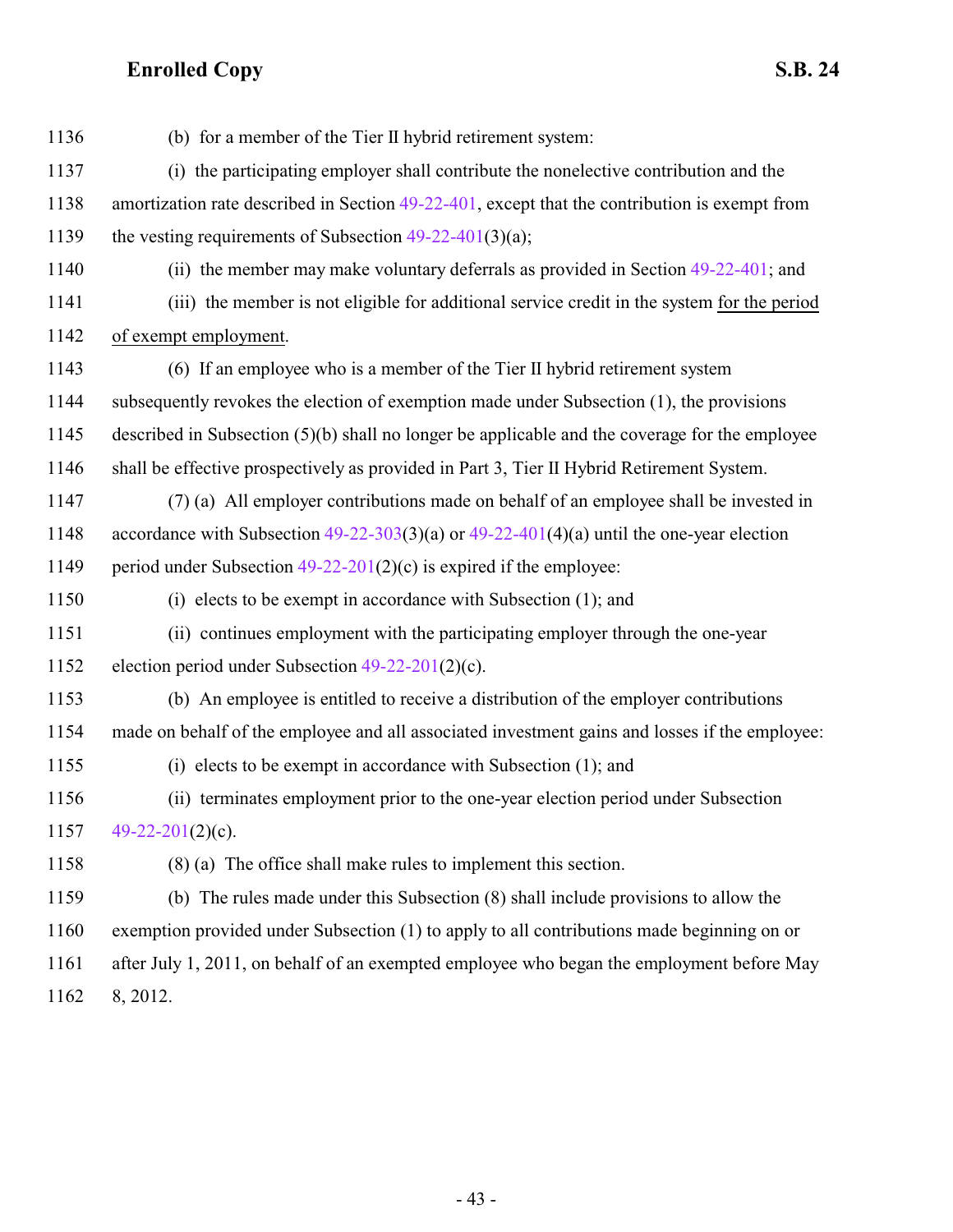<span id="page-43-0"></span>

| 1163 | (9) An employee's exemption, participation, or election described in this section:                   |
|------|------------------------------------------------------------------------------------------------------|
| 1164 | (a) shall be made in accordance with this section; and                                               |
| 1165 | (b) is subject to requirements under federal law and rules made by the board.                        |
| 1166 | Section 14. Section 49-22-401 is amended to read:                                                    |
| 1167 | 49-22-401. Contributions -- Rates.                                                                   |
| 1168 | (1) Up to the amount allowed by federal law, the participating employer shall make a                 |
| 1169 | nonelective contribution of 10% of the participant's compensation to a defined contribution          |
| 1170 | plan.                                                                                                |
| 1171 | $(2)$ (a) The participating employer shall contribute the 10% nonelective contribution               |
| 1172 | described in Subsection $(1)$ to a defined contribution plan qualified under Section $401(k)$ of the |
| 1173 | Internal Revenue Code [which] that:                                                                  |
| 1174 | (i) is sponsored by the board; and                                                                   |
| 1175 | (ii) has been grandfathered under Section 1116 of the Federal Tax Reform Act of 1986.                |
| 1176 | (b) The member may make voluntary deferrals to:                                                      |
| 1177 | (i) the qualified $401(k)$ plan [which] that receives the employer contribution described            |
| 1178 | in this Subsection $(2)$ ; or                                                                        |
| 1179 | (ii) at the member's option, another defined contribution plan established by the                    |
| 1180 | participating employer.                                                                              |
| 1181 | (c) In addition to the percent specified under Subsection $(2)(a)$ , the participating               |
| 1182 | employer shall pay the corresponding Tier I system amortization rate of the employee's               |
| 1183 | compensation to the office to be applied to the employer's corresponding Tier I system liability.    |
| 1184 | $(3)$ (a) Except as provided under Subsection $(3)(c)$ , the total amount contributed by the         |
| 1185 | participating employer under Subsection $(2)(a)$ vests to the member upon accruing four years of     |
| 1186 | employment as a regular full-time employee under this title.                                         |
| 1187 | (b) The total amount contributed by the member under Subsection $(2)(b)$ vests to the                |
| 1188 | member's benefit immediately and is nonforfeitable.                                                  |
| 1189 | (c) (i) Upon filing a written request for exemption with the office, an eligible employee            |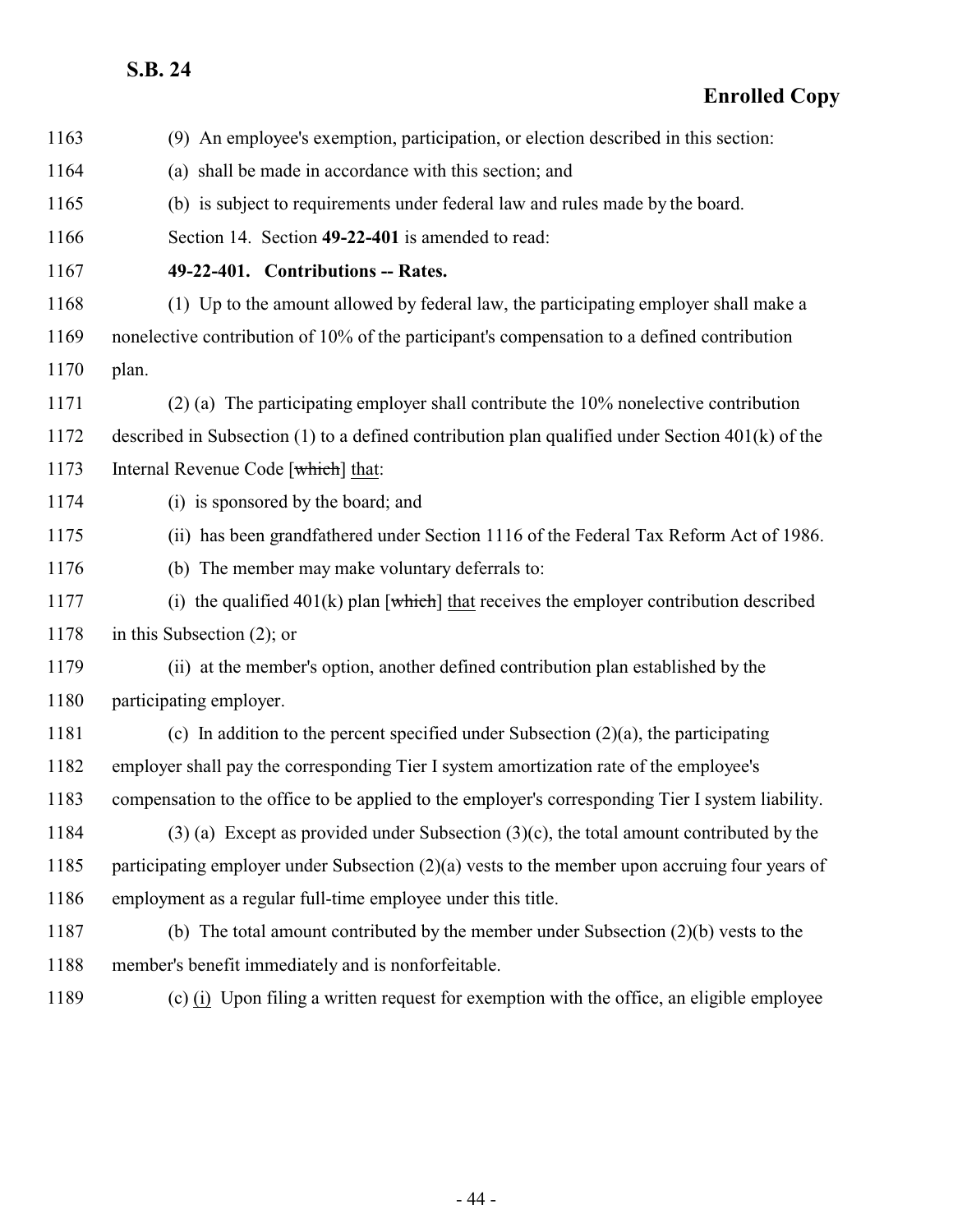is exempt from the vesting requirements of Subsection (3)(a) in accordance with Section [49-22-205](#page-40-0). (ii) An employee who is exempt under this Subsection (3)(c) is not eligible for additional service credit in the plan for the period of exempt employment. (d) (i) Years of employment under Subsection (3)(a) includes any fraction of a year to which the member may be entitled. (ii) At the time of vesting, if a member's years of service credit is within one-tenth of one year of the total years required for vesting, the member shall be considered to have the total years of employment required for vesting. (4) (a) Contributions made by a participating employer under Subsection (2)(a) shall be invested in a default option selected by the board until the member is vested in accordance with 1201 Subsection  $(3)(a)$ . (b) A member may direct the investment of contributions including associated investment gains and losses made by a participating employer under Subsection (2)(a) only 1204 after the contributions have vested in accordance with Subsection  $(3)(a)$ . (c) A member may direct the investment of contributions made by the member under Subsection (3)(b). (5) No loans shall be available from contributions made by a participating employer under Subsection (2)(a). (6) No hardship distributions shall be available from contributions made by a participating employer under Subsection (2)(a). (7) (a) Except as provided in Subsection (7)(b), if a member terminates employment with a participating employer prior to the vesting period described in Subsection (3)(a), all contributions made by a participating employer on behalf of the member including associated investment gains and losses under Subsection (2)(a) are subject to forfeiture. (b) If a member who terminates employment with a participating employer prior to the vesting period described in Subsection (3)(a) subsequently enters employment with the same or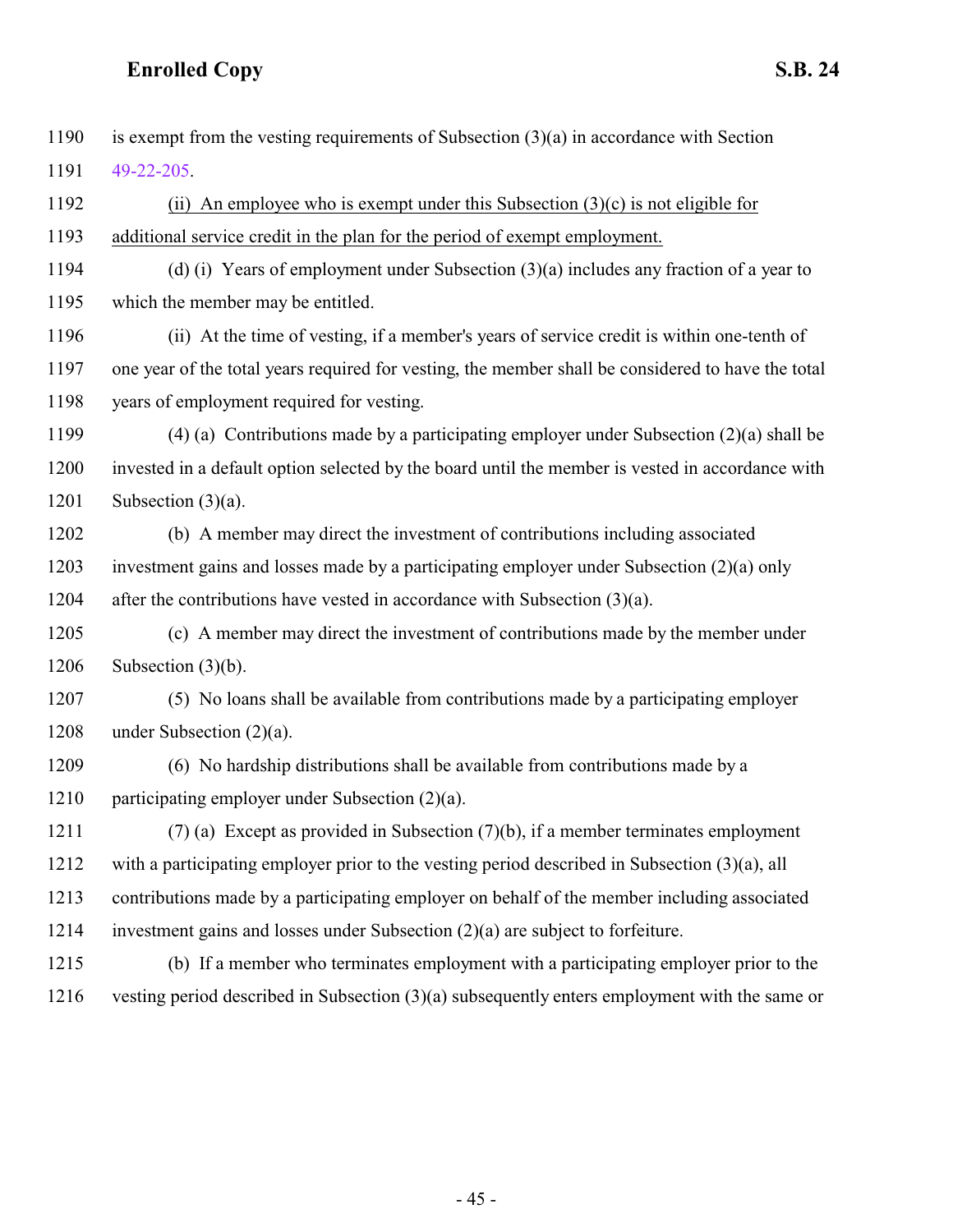#### **Enrolled Copy**

 another participating employer within 10 years of the termination date of the previous employment:

 (i) all contributions made by the previous participating employer on behalf of the member including associated investment gains and losses shall be reinstated upon the member's employment as a regular full-time employee; and

 (ii) the length of time that the member worked with the previous employer shall be included in determining whether the member has completed the vesting period under 1224 Subsection  $(3)(a)$ .

 (c) The office shall establish a forfeiture account and shall specify the uses of the forfeiture account, which may include an offset against administrative costs or employer contributions made under this section.

1228 (8) The office may request from any other  $\left[\frac{\text{qualified }401(k)}{\text{plan under Subsection}}\right]$  (2)(b)(ii) any relevant information pertaining to the maintenance of [its] the plan's tax qualification under the Internal Revenue Code.

1231 (9) The office may take any action  $[\text{which in its}]$  that in the office's judgment is 1232 necessary to maintain the tax-qualified status of  $[its]$  the office's 401(k) defined contribution plan under federal law.

<span id="page-45-0"></span>Section 15. Section **49-23-102** is amended to read:

**49-23-102. Definitions.**

As used in this chapter:

 (1) (a) "Compensation" means the total amount of payments that are includable in gross income received by a public safety service employee or a firefighter service employee as base income for the regularly scheduled work period. The participating employer shall establish the regularly scheduled work period. Base income shall be determined prior to the deduction of any amounts the public safety service employee or firefighter service employee authorizes to be deducted for salary deferral or other benefits authorized by federal law. (b) "Compensation" includes performance-based bonuses and cost-of-living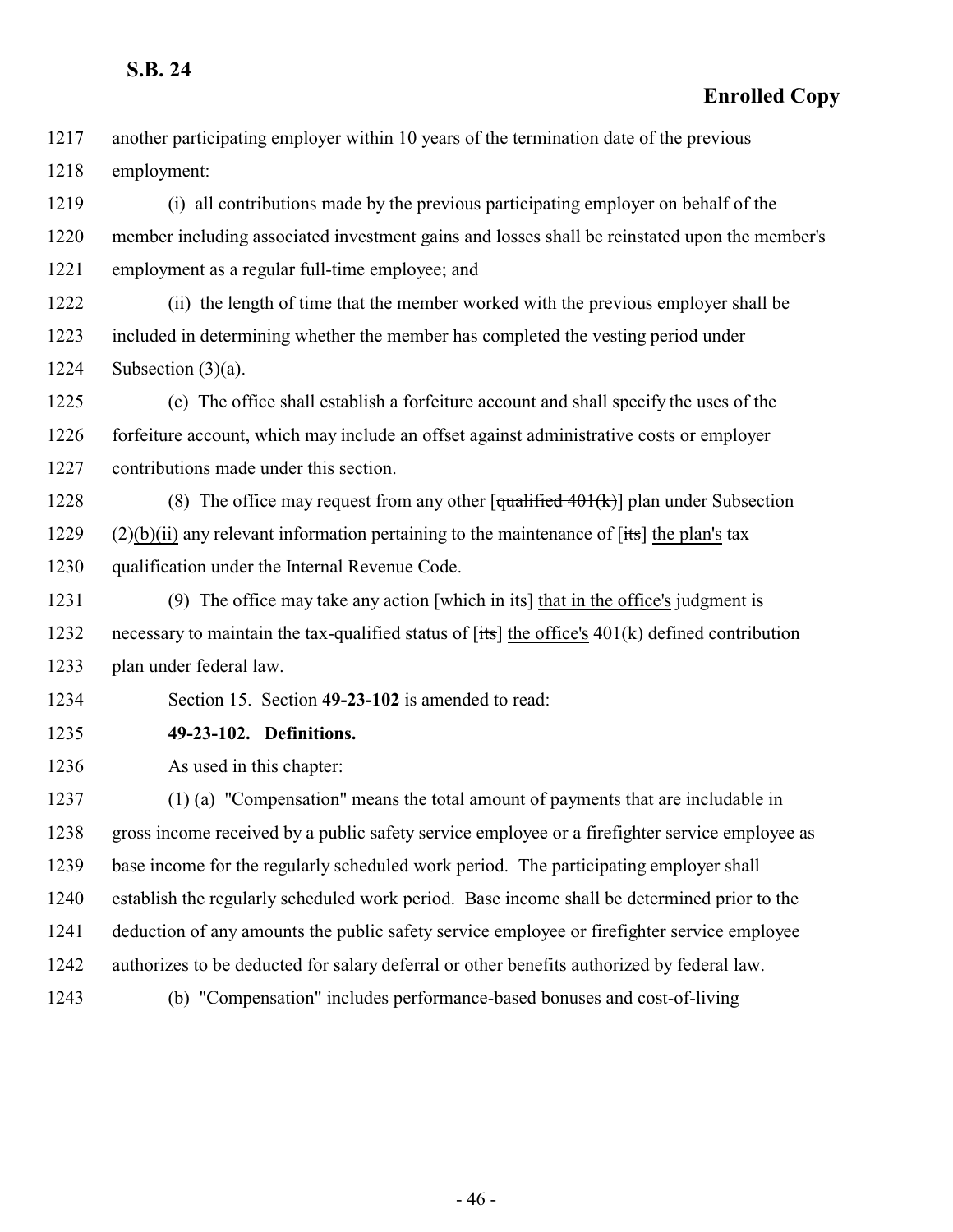| 1244 | adjustments.                                                                                           |
|------|--------------------------------------------------------------------------------------------------------|
| 1245 | (c) "Compensation" does not include:                                                                   |
| 1246 | (i) overtime;                                                                                          |
| 1247 | (ii) sick pay incentives;                                                                              |
| 1248 | (iii) retirement pay incentives;                                                                       |
| 1249 | (iv) the monetary value of remuneration paid in kind, as in a residence, use of                        |
| 1250 | equipment or uniform, travel, or similar payments;                                                     |
| 1251 | (v) a lump-sum payment or special payment covering accumulated leave; and                              |
| 1252 | (vi) all contributions made by a participating employer under this system or under any                 |
| 1253 | other employee benefit system or plan maintained by a participating employer for the benefit of        |
| 1254 | a member or participant.                                                                               |
| 1255 | (d) "Compensation" for purposes of this chapter may not exceed the amount allowed                      |
| 1256 | under Section $401(a)(17)$ , Internal Revenue Code.                                                    |
| 1257 | (2) "Corresponding Tier I system" means the system or plan that would have covered                     |
| 1258 | the member if the member had initially entered employment before July 1, 2011.                         |
| 1259 | (3) "Dispatcher" means the same as that term is defined in Section 53-6-102.                           |
| 1260 | (4) (a) "Final average salary" means the amount calculated by averaging the highest                    |
| 1261 | five years of annual compensation preceding retirement subject to Subsections $[(4)(a), (b), (c)]$     |
| 1262 | (d), and (e)] $(4)(b)$ , (c), (d), (e), and (f).                                                       |
| 1263 | $\lceil$ (a)] (b) Except as provided in Subsection $\lceil$ (4)(b)] (4)(c), the percentage increase in |
| 1264 | annual compensation in any one of the years used may not exceed the previous year's                    |
| 1265 | compensation by more than 10% plus a cost-of-living adjustment equal to the decrease in the            |
| 1266 | purchasing power of the dollar during the previous year, as measured by a United States Bureau         |
| 1267 | of Labor Statistics Consumer Price Index average as determined by the board.                           |
| 1268 | $[\phi]$ (c) In cases where the participating employer provides acceptable documentation               |
| 1269 | to the office, the limitation in Subsection $[(4)(a)] (4)(b)$ may be exceeded if:                      |
| 1270 | (i) the member has transferred from another agency; or                                                 |
|      |                                                                                                        |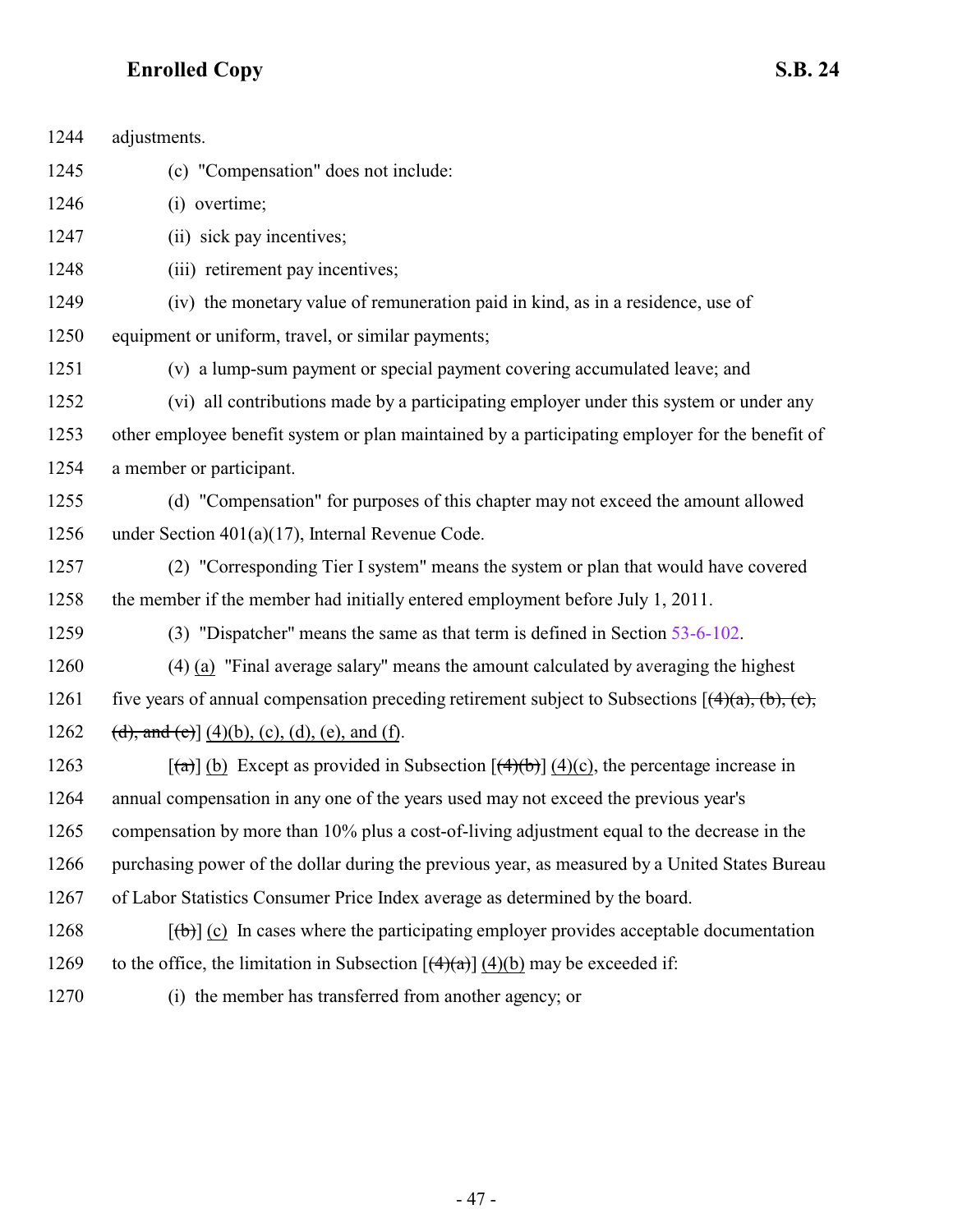| 1271 | (ii) the member has been promoted to a new position.                                                                     |
|------|--------------------------------------------------------------------------------------------------------------------------|
| 1272 | $[\text{e}^{-\lambda}]$ (d) If the member retires more than six months from the date of termination of                   |
| 1273 | employment, the member is considered to have been in service at the member's last rate of pay                            |
| 1274 | from the date of the termination of employment to the effective date of retirement for purposes                          |
| 1275 | of computing the member's final average salary only.                                                                     |
| 1276 | $[\text{td}]$ (e) If the member has less than five years of service credit in this system, final                         |
| 1277 | average salary means the average annual compensation paid to the member during the full                                  |
| 1278 | period of service credit.                                                                                                |
| 1279 | $\left[\left(\mathbf{e}\right)\right]$ (f) The annual compensation used to calculate final average salary shall be based |
| 1280 | on[:] a period, as determined by the board, consistent with the period used to determine years                           |
| 1281 | of service credit in accordance with Subsection (14).                                                                    |
| 1282 | $f(t)$ a calendar year for a member employed by a participating employer that is not an                                  |
| 1283 | educational institution; or                                                                                              |
| 1284 | $\left[\left(\text{ii}\right)$ a contract year for a member employed by an educational institution.                      |
| 1285 | (5) (a) "Firefighter service" means employment normally requiring an average of 2,080                                    |
| 1286 | hours of regularly scheduled employment per year rendered by a member who is:                                            |
| 1287 | (i) a firefighter service employee trained in firefighter techniques and assigned to a                                   |
| 1288 | position of hazardous duty with a regularly constituted fire department;                                                 |
| 1289 | (ii) the state fire marshal appointed under Section 53-7-103 or a deputy state fire                                      |
| 1290 | marshal; or                                                                                                              |
| 1291 | (iii) a firefighter service employee who is:                                                                             |
| 1292 | (A) hired on or after July 1, 2021;                                                                                      |
| 1293 | (B) trained in firefighter techniques;                                                                                   |
| 1294 | (C) assigned to a position of hazardous duty; and                                                                        |
| 1295 | (D) employed by the state as a participating employer.                                                                   |
| 1296 | (b) "Firefighter service" does not include secretarial staff or other similar employees.                                 |
| 1297 | (6) (a) "Firefighter service employee" means an employee of a participating employer                                     |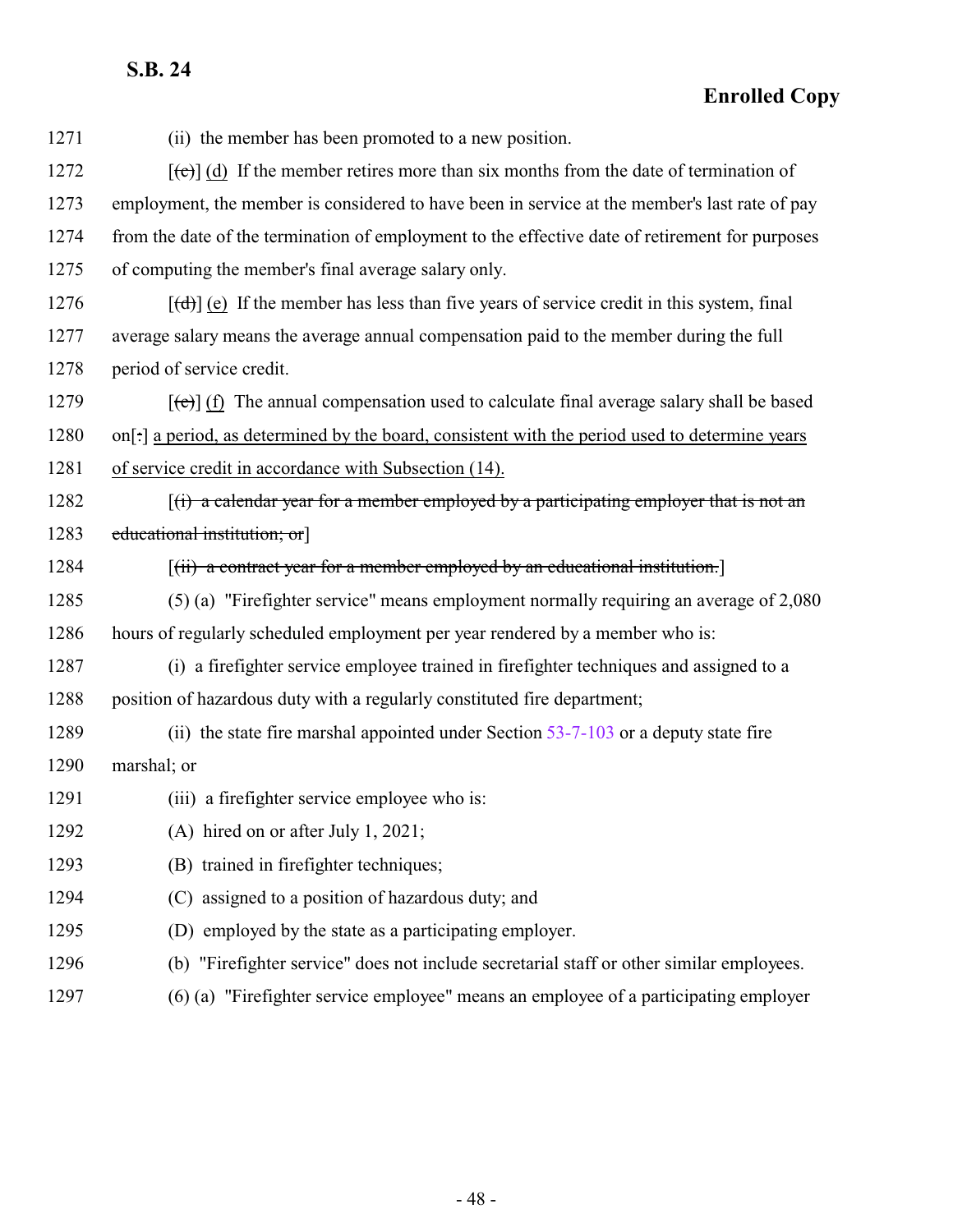| 1298 | who provides firefighter service under this chapter.                                                |
|------|-----------------------------------------------------------------------------------------------------|
| 1299 | (b) "Firefighter service employee" does not include an employee of a regularly                      |
| 1300 | constituted fire department who does not perform firefighter service.                               |
| 1301 | (7) (a) "Line-of-duty death" means a death resulting from:                                          |
| 1302 | (i) external force, violence, or disease occasioned by an act of duty as a public safety            |
| 1303 | service or firefighter service employee; or                                                         |
| 1304 | (ii) strenuous activity, including a heart attack or stroke, that occurs during strenuous           |
| 1305 | training or another strenuous activity required as an act of duty as a public safety service or     |
| 1306 | firefighter service employee.                                                                       |
| 1307 | (b) "Line-of-duty death" does not include a death that:                                             |
| 1308 | (i) occurs during an activity that is required as an act of duty as a public safety service         |
| 1309 | or firefighter service employee if the activity is not a strenuous activity, including an activity  |
| 1310 | that is clerical, administrative, or of a nonmanual nature;                                         |
| 1311 | (ii) occurs during the commission of a crime committed by the employee;                             |
| 1312 | (iii) the employee's intoxication or use of alcohol or drugs, whether prescribed or                 |
| 1313 | nonprescribed, contributes to the employee's death; or                                              |
| 1314 | (iv) occurs in a manner other than as described in Subsection $(7)(a)$ .                            |
| 1315 | (8) "Participating employer" means an employer $\lceil$ which $\rceil$ that meets the participation |
| 1316 | requirements of:                                                                                    |
| 1317 | (a) Sections $49-14-201$ and $49-14-202$ ;                                                          |
| 1318 | (b) Sections 49-15-201 and 49-15-202;                                                               |
| 1319 | (c) Sections $49-16-201$ and $49-16-202$ ; or                                                       |
| 1320 | (d) Sections 49-23-201 and 49-23-202.                                                               |
| 1321 | (9) (a) "Public safety service" means employment normally requiring an average of                   |
| 1322 | 2,080 hours of regularly scheduled employment per year rendered by a member who is $[\pi]$ :        |
| 1323 | (i) a law enforcement officer in accordance with Section $53-13-103$ ;                              |
| 1324 | (ii) a correctional officer in accordance with Section $53-13-104$ ;                                |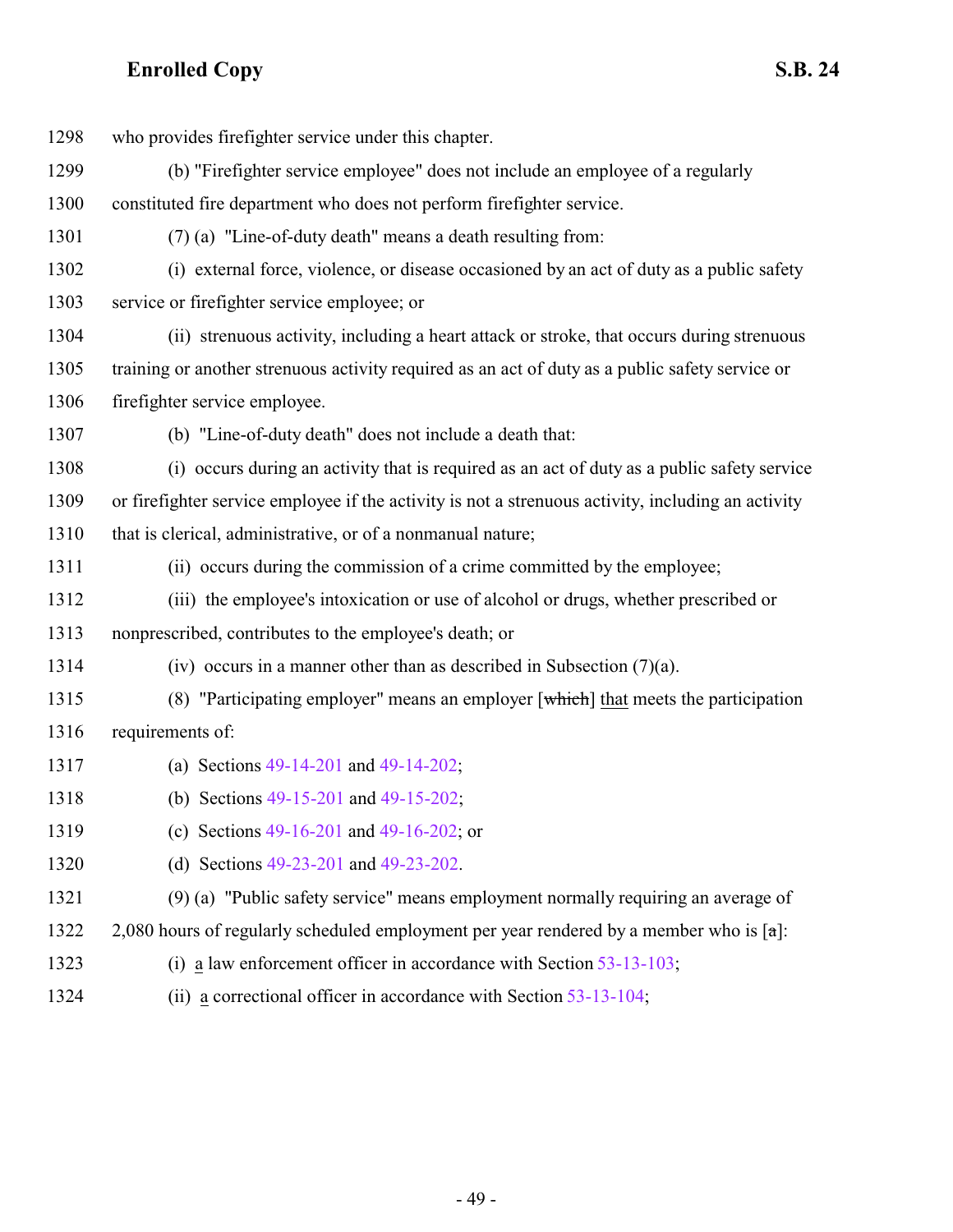| 1325 | (iii) a special function officer approved in accordance with Sections 49-15-201 and                           |
|------|---------------------------------------------------------------------------------------------------------------|
| 1326 | $53 - 13 - 105$ ;                                                                                             |
| 1327 | (iv) a dispatcher who is certified in accordance with Section $53-6-303$ ; [and]                              |
| 1328 | (v) a full-time member of the Board of Pardons and Parole created under Section                               |
| 1329 | $77 - 27 - 2$ [.];                                                                                            |
| 1330 | (vi) the commissioner of the Department of Public Safety; or                                                  |
| 1331 | (vii) the executive director of the Department of Corrections.                                                |
| 1332 | (b) Except [as provided under Subsections $(9)(a)(iv)$ and $(v)$ ] for a position described                   |
| 1333 | in Subsection $(9)(a)(iv)$ , $(v)$ , $(vi)$ , or $(vii)$ , "public safety service" also requires that, in the |
| 1334 | course of employment, the employee's life or personal safety is at risk.                                      |
| 1335 | (10) "Public safety service employee" means an employee of a participating employer                           |
| 1336 | who performs public safety service under this chapter.                                                        |
| 1337 | (11) (a) "Strenuous activity" means engagement involving a difficult, stressful, or                           |
| 1338 | vigorous fire suppression, rescue, hazardous material response, emergency medical service,                    |
| 1339 | physical law enforcement, prison security, disaster relief, or other emergency response activity.             |
| 1340 | (b) "Strenuous activity" includes participating in a participating employer sanctioned                        |
| 1341 | and funded training exercise that involves difficult, stressful, or vigorous physical activity.               |
| 1342 | (12) "System" means the New Public Safety and Firefighter Tier II Contributory                                |
| 1343 | Retirement System created under this chapter.                                                                 |
| 1344 | $(13)$ (a) "Volunteer firefighter" means any individual [that] who is not regularly                           |
| 1345 | employed as a firefighter service employee, but who:                                                          |
| 1346 | (i) has been trained in firefighter techniques and skills;                                                    |
| 1347 | (ii) continues to receive regular firefighter training; and                                                   |
| 1348 | (iii) is on the rolls of a legally organized volunteer fire department $\lceil$ which $\rceil$ that           |
| 1349 | provides ongoing training and serves a political subdivision of the state.                                    |
| 1350 | (b) An individual that volunteers assistance but does not meet the requirements of                            |
| 1351 | Subsection $(13)(a)$ is not a volunteer firefighter for purposes of this chapter.                             |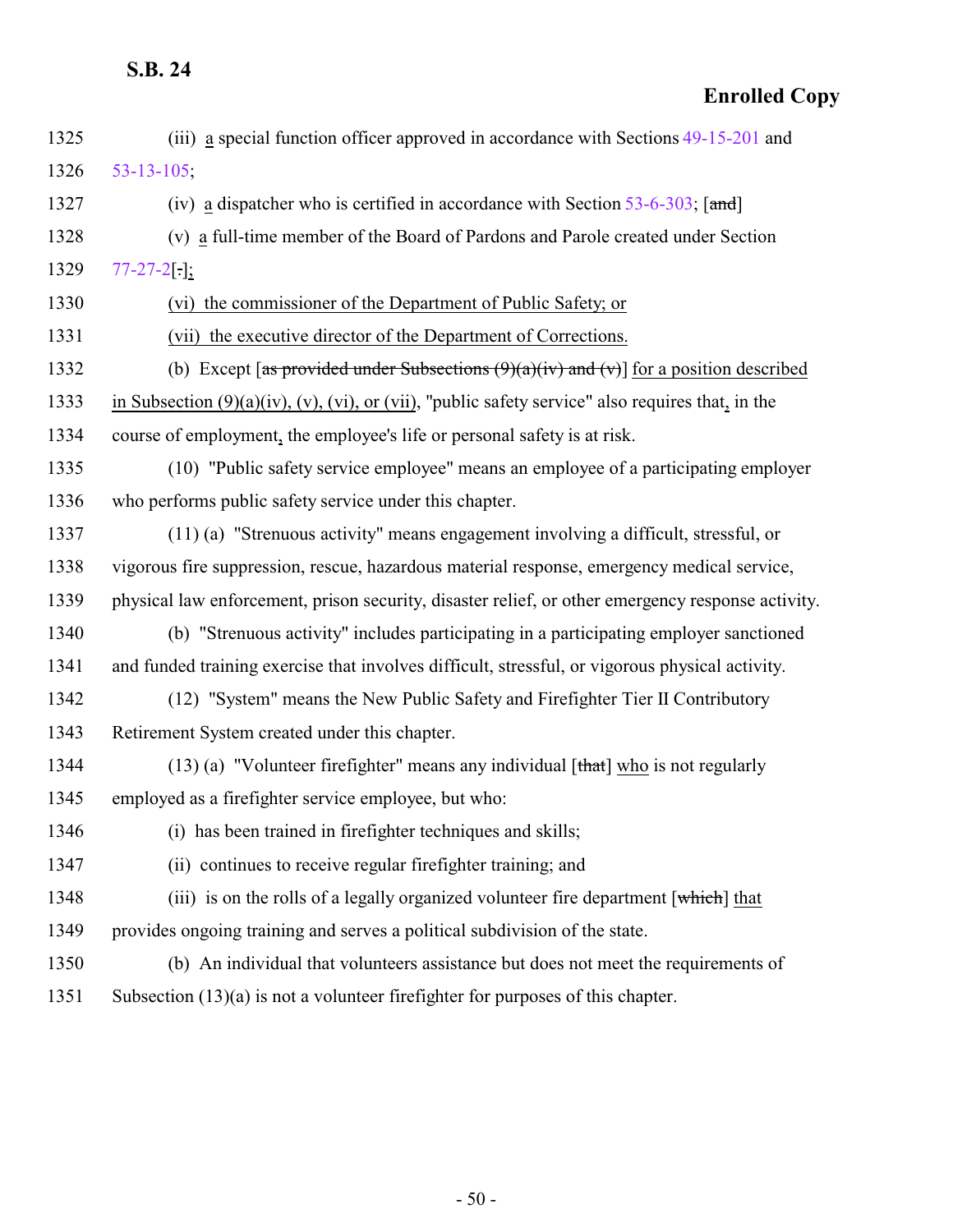<span id="page-50-0"></span> (14) "Years of service credit" means: (a) a period, consisting of 12 full months as determined by the board; or (b) a period determined by the board, whether consecutive or not, during which a regular full-time employee performed services for a participating employer, including any time the regular full-time employee was absent on a paid leave of absence granted by a participating employer or was absent in the service of the United States government on military duty as provided by this chapter. Section 16. Section **49-23-201** is amended to read: **49-23-201. System membership -- Eligibility.** (1) Beginning July 1, 2011, a participating employer that employs public safety service employees or firefighter service employees shall participate in this system. (2) (a) A public safety service employee or a firefighter service employee initially entering employment with a participating employer on or after July 1, 2011, who does not have service credit accrued before July 1, 2011, in a Tier I system or plan administered by the board, is eligible: (i) as a member for service credit and defined contributions under the Tier II hybrid retirement system established by Part 3, Tier II Hybrid Retirement System; or (ii) as a participant for defined contributions under the Tier II defined contributions plan established by Part 4, Tier II Defined Contribution Plan. (b) A public safety service employee or a firefighter service employee initially entering employment with a participating employer on or after July 1, 2011, shall: (i) make an election to participate in the system created under this chapter: (A) as a member for service credit and defined contributions under the Tier II hybrid retirement system established by Part 3, Tier II Hybrid Retirement System; or (B) as a participant for defined contributions under the Tier II defined contribution plan established by Part 4, Tier II Defined Contribution Plan; and (ii) electronically submit to the office notification of the member's election under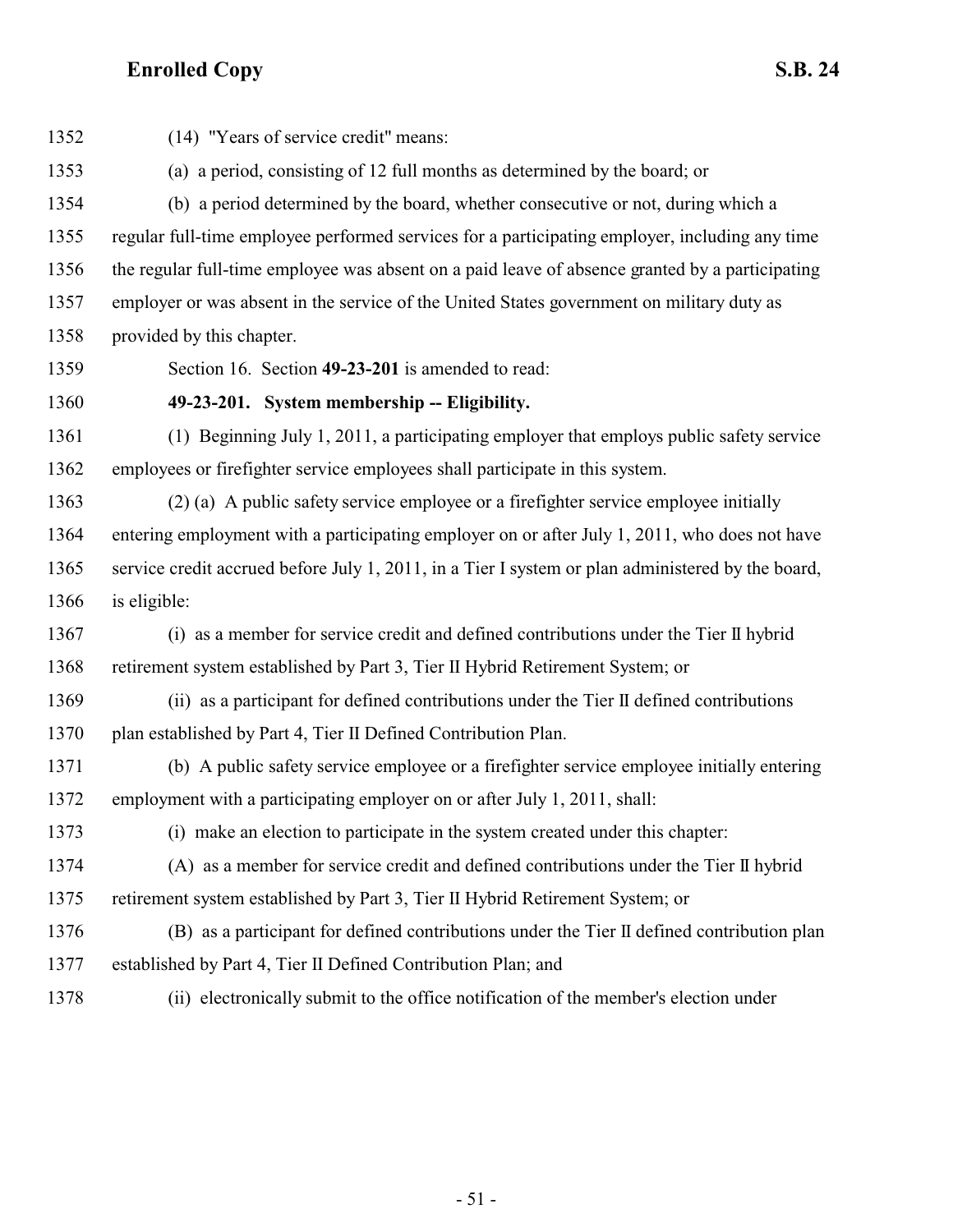**Enrolled Copy**

Subsection (2)(b)(i) in a manner approved by the office.

 (c) An election made by a public safety service employee or firefighter service employee initially entering employment with a participating employer under this Subsection (2) is irrevocable beginning one year from the date of eligibility for accrual of benefits.

 (d) If no election is made under Subsection (2)(b)(i), the public safety service employee or firefighter service employee shall become a member eligible for service credit and defined contributions under the Tier II hybrid retirement system established by Part 3, Tier II Hybrid Retirement System.

 (3) (a) Beginning July 1, 2015, a public safety service employee who is a dispatcher employed by:

(i) the state shall be eligible for service credit in this system; and

 (ii) a participating employer other than the state shall be eligible for service credit in 1391 this system if the dispatcher's participating employer elects to cover [its] the participating employer's dispatchers under this system.

 (b) A participating employer's election to cover [its] the participating employer's dispatchers under this system under Subsection (3)(a)(ii) is irrevocable and shall be documented by a resolution adopted by the governing body of the participating employer in accordance with rules made by the office.

 (c) A dispatcher's service before July 1, 2015, or before a date specified by resolution of a participating employer under Subsection (3)(b), is not eligible for service credit in this system.

(4) A public safety service employee who is transferred or promoted to an

administration position requiring the performance of duties that consist primarily of

management or supervision of public safety service employees shall continue to earn public

safety service credit in this system during the period in which the employee remains employed

in the same department.

<span id="page-51-0"></span>Section 17. Section **49-23-203** is amended to read: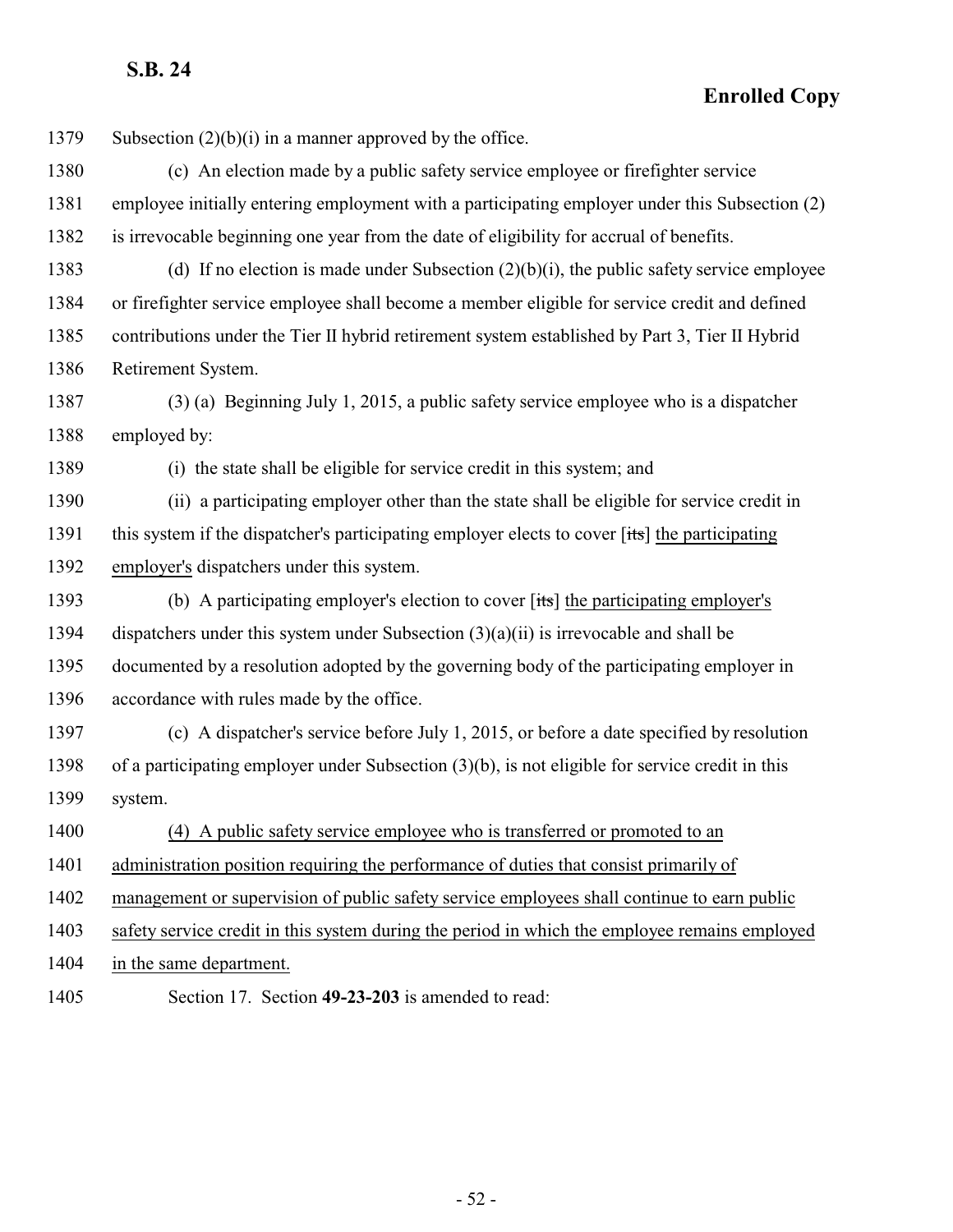| 1406 | 49-23-203. Exemptions from participation in system.                                              |
|------|--------------------------------------------------------------------------------------------------|
| 1407 | (1) Upon filing a written request for exemption with the office, the following                   |
| 1408 | employees are exempt from participation in the system as provided in this section if the         |
| 1409 | employee is a public safety service employee or firefighter service employee and is:             |
| 1410 | (a) an executive department head of the state;                                                   |
| 1411 | (b) an elected or appointed sheriff of a county; $[\sigma r]$                                    |
| 1412 | (c) an elected or appointed chief of police of a municipality[.]; or                             |
| 1413 | (d) the chief of any fire department or district.                                                |
| 1414 | (2) (a) A participating employer shall prepare a list designating those positions eligible       |
| 1415 | for exemption under Subsection (1).                                                              |
| 1416 | (b) An employee may not be exempted unless the employee is employed in a position                |
| 1417 | designated by the participating employer under Subsection (1).                                   |
| 1418 | (3) Each participating employer shall:                                                           |
| 1419 | (a) file each employee exemption annually with the office; and                                   |
| 1420 | (b) update an employee exemption in the event of any change.                                     |
| 1421 | (4) Beginning on the effective date of the exemption for an employee who elects to be            |
| 1422 | exempt in accordance with Subsection (1):                                                        |
| 1423 | (a) for a member of the Tier II defined contribution plan:                                       |
| 1424 | (i) the participating employer shall contribute the nonelective contribution and the             |
| 1425 | amortization rate described in Section $49-23-401$ , except that the contribution is exempt from |
| 1426 | the vesting requirements of Subsection $49-23-401(3)(a)$ ; [and]                                 |
| 1427 | (ii) the member may make voluntary deferrals as provided in Section 49-23-401; and               |
| 1428 | (iii) the member is not eligible for additional service credit in the plan for the period of     |
| 1429 | exempt employment; and                                                                           |
| 1430 | (b) for a member of the Tier II hybrid retirement system:                                        |
| 1431 | (i) the participating employer shall contribute the nonelective contribution and the             |
| 1432 | amortization rate described in Section $49-23-401$ , except that the contribution is exempt from |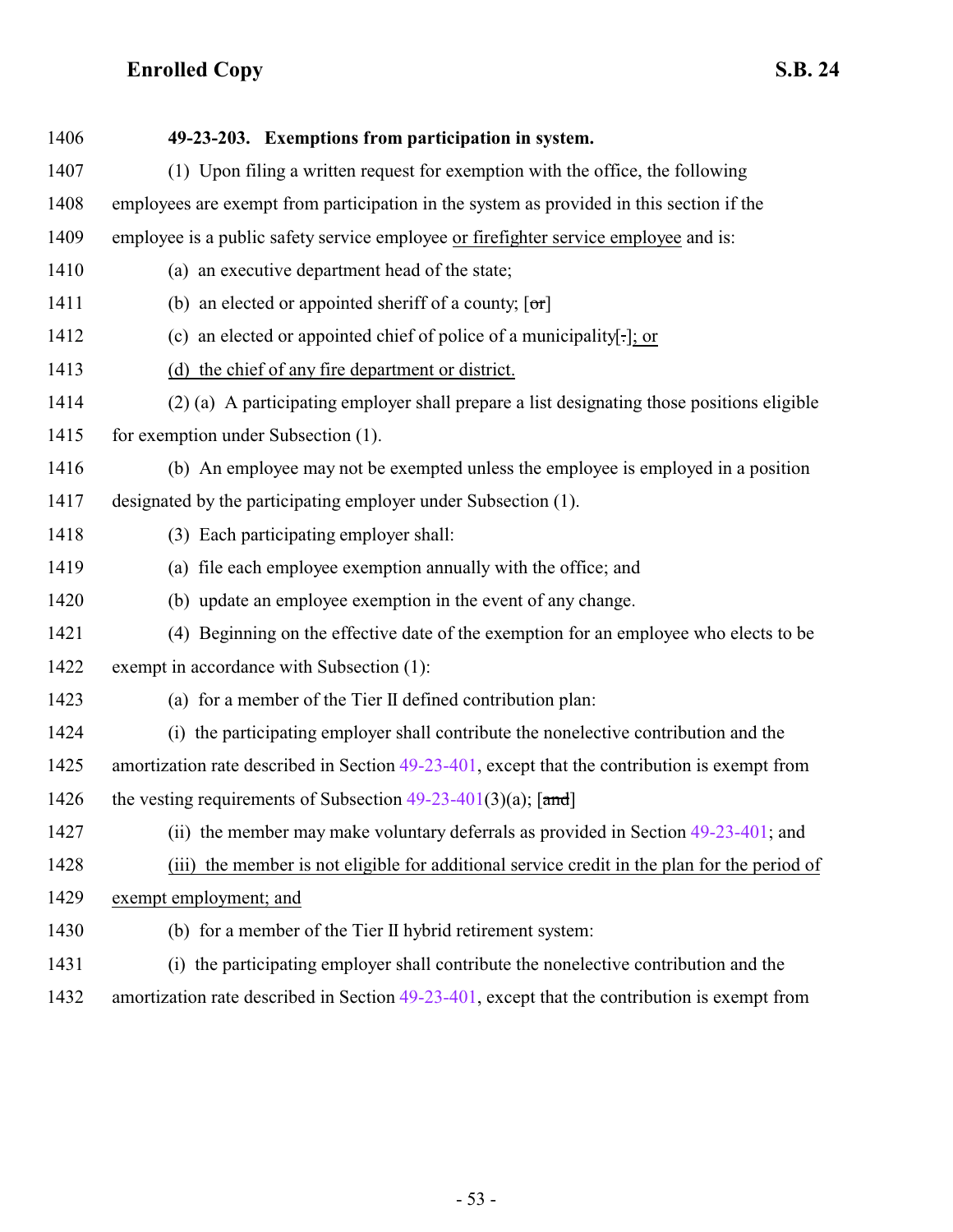**Enrolled Copy**

| 1433 | the vesting requirements of Subsection $49-23-401(3)(a)$ ;                                     |
|------|------------------------------------------------------------------------------------------------|
| 1434 | (ii) the member may make voluntary deferrals as provided in Section $49-23-401$ ; and          |
| 1435 | (iii) the member is not eligible for additional service credit in the system for the period    |
| 1436 | of exempt employment.                                                                          |
| 1437 | (5) If an employee who is a member of the Tier II hybrid retirement system                     |
| 1438 | subsequently revokes the election of exemption made under Subsection (1), the provisions       |
| 1439 | described in Subsection (4)(b) shall no longer be applicable and the coverage for the employee |
| 1440 | shall be effective prospectively as provided in Part 3, Tier II Hybrid Retirement System.      |
| 1441 | (6) (a) All employer contributions made on behalf of an employee shall be invested in          |
| 1442 | accordance with Subsection $49-23-302(3)(a)$ or $49-23-401(4)(a)$ until the one-year election  |
| 1443 | period under Subsection $49-23-201(2)(c)$ is expired if the employee:                          |
| 1444 | $(i)$ elects to be exempt in accordance with Subsection $(1)$ ; and                            |
| 1445 | (ii) continues employment with the participating employer through the one-year                 |
| 1446 | election period under Subsection $49-23-201(2)(c)$ .                                           |
| 1447 | (b) An employee is entitled to receive a distribution of the employer contributions            |
| 1448 | made on behalf of the employee and all associated investment gains and losses if the employee: |
| 1449 | (i) elects to be exempt in accordance with Subsection $(1)$ ; and                              |
| 1450 | (ii) terminates employment prior to the one-year election period under Subsection              |
| 1451 | 49-23-201 $(2)(c)$ .                                                                           |
| 1452 | $(7)$ (a) The office shall make rules to implement this section.                               |
| 1453 | (b) The rules made under this Subsection (7) shall include provisions to allow the             |
| 1454 | exemption provided under Subsection (1) to apply to all contributions made beginning on or     |
| 1455 | after July 1, 2011, on behalf of an exempted employee who began the employment before May      |
| 1456 | 8, 2012.                                                                                       |
| 1457 | (8) An employee's exemption, participation, or election described in this section:             |
| 1458 | (a) shall be made in accordance with this section; and                                         |

(b) is subject to requirements under federal law and rules made by the board.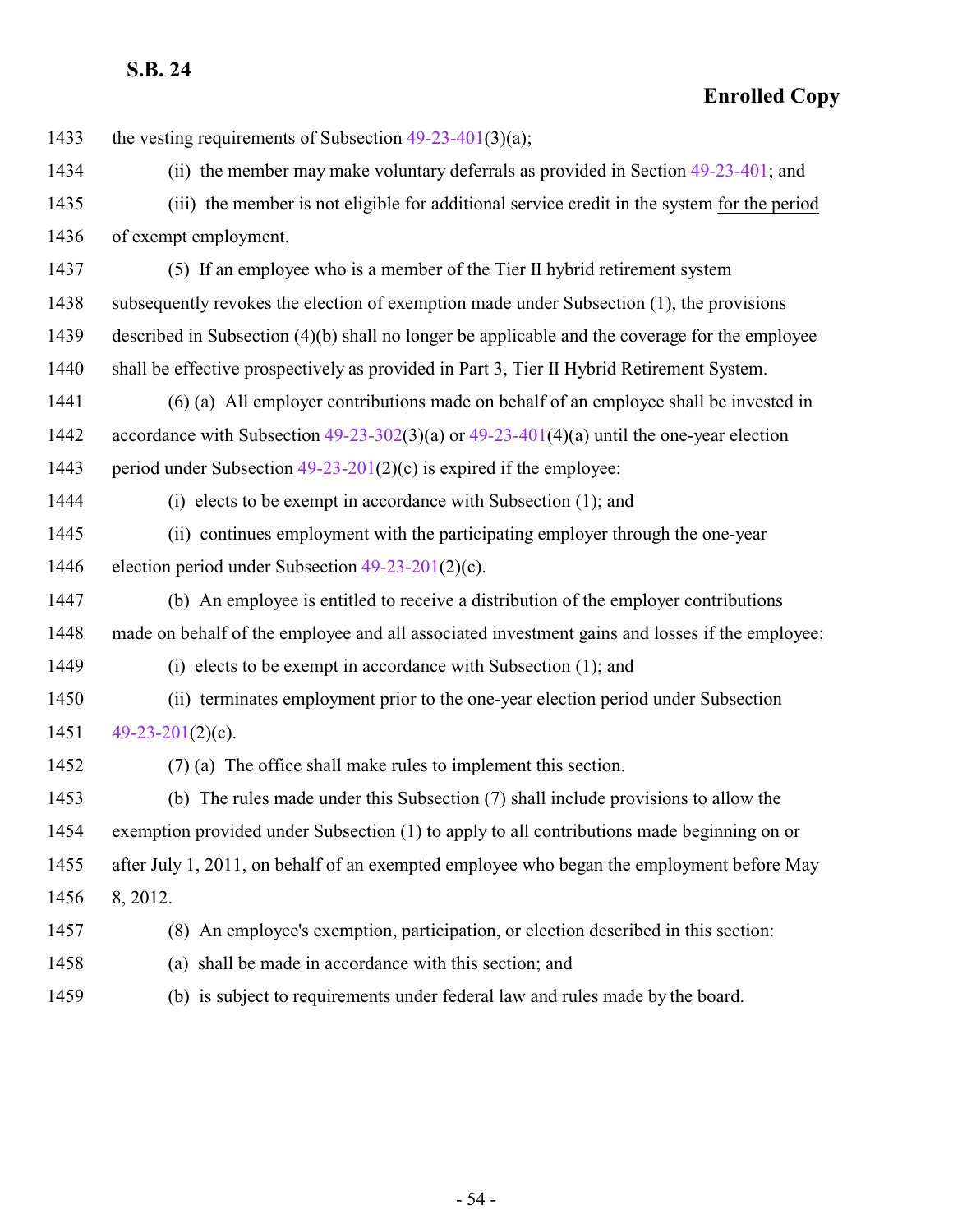<span id="page-54-0"></span>

Section 18. Section **49-23-401** is amended to read:

**49-23-401. Contributions -- Rates.**

 (1) (a) Up to the amount allowed by federal law, the participating employer shall make a nonelective contribution of 14% of the participant's compensation to a defined contribution plan.

 (b) In addition to the nonelective contribution described in Subsection (1)(a), if a 1466 participating employer elects under Subsection  $49-23-301(2)(c)$  to pay all or part of the required member contribution on behalf of the participating employer's employees that are members covered under Part 3, Tier II Hybrid Retirement System, the participating employer shall make an additional nonelective contribution to an employee that is a member covered under this part at the same percentage rate of the participant's compensation as the participating employer's election to pay required member contributions on behalf of the participating employer's employees that are members covered under Part 3, Tier II Hybrid Retirement System.

 (2) (a) The participating employer shall contribute the contributions described in Subsection (1) to a defined contribution plan qualified under Section 401(k) of the Internal 1476 Revenue Code [which] that:

(i) is sponsored by the board; and

(ii) has been grandfathered under Section 1116 of the Federal Tax Reform Act of 1986.

(b) The member may make voluntary deferrals to:

1480 (i) the qualified  $401(k)$  plan [which] that receives the employer contribution described 1481 in this Subsection (2); or

 (ii) at the member's option, another defined contribution plan established by the participating employer.

1484 (c) In addition to the contributions specified under Subsection  $(2)(a)$ , the participating employer shall pay the corresponding Tier I system amortization rate of the employee's compensation to the office to be applied to the employer's corresponding Tier I system liability.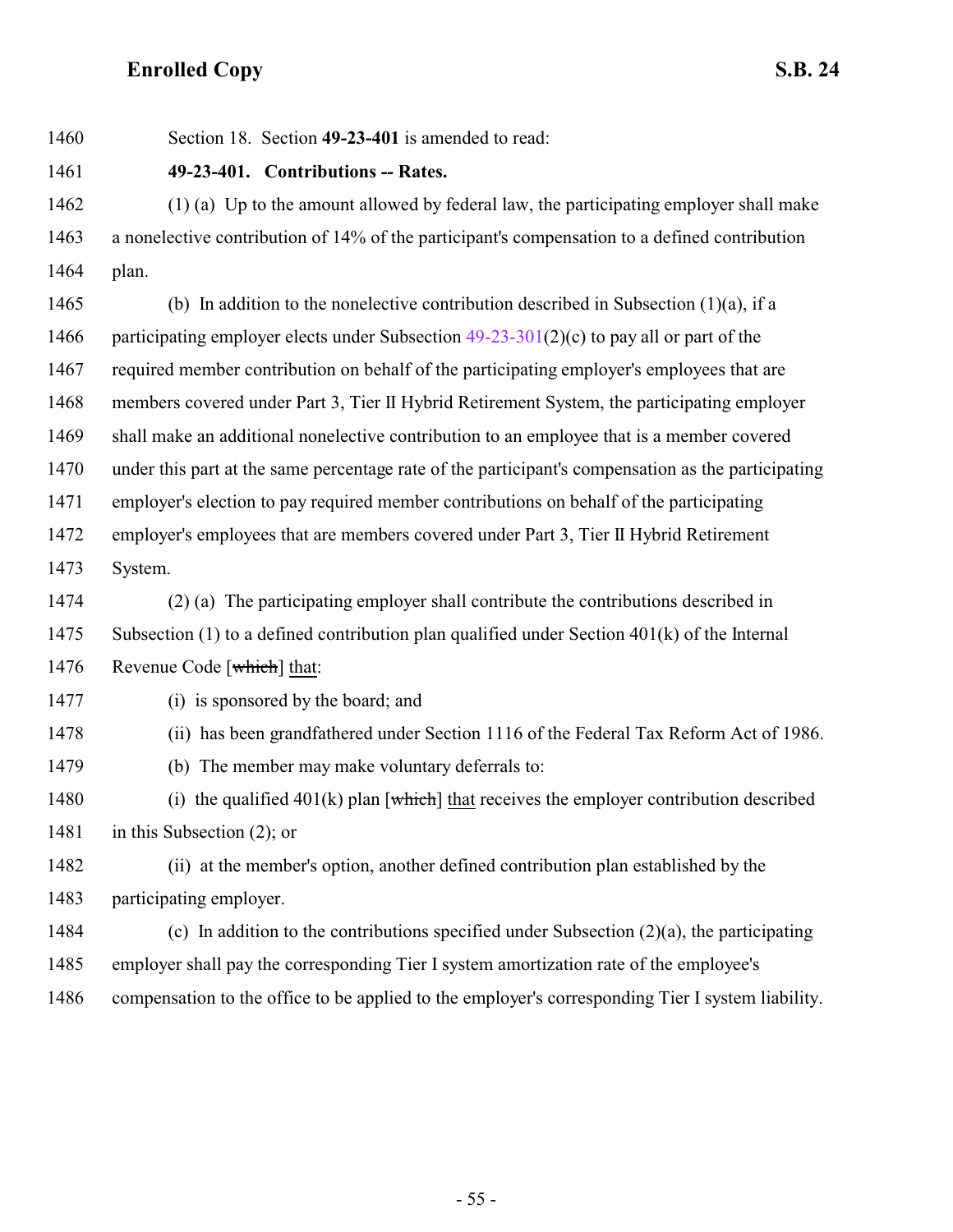| 1487 | $(3)$ (a) Except as provided under Subsection $(3)(c)$ , the total amount contributed by the       |
|------|----------------------------------------------------------------------------------------------------|
| 1488 | participating employer under Subsection $(2)(a)$ vests to the member upon accruing four years of   |
| 1489 | service credit under this title.                                                                   |
| 1490 | (b) The total amount contributed by the member under Subsection $(2)(b)$ vests to the              |
| 1491 | member's benefit immediately and is nonforfeitable.                                                |
| 1492 | (c) (i) Upon filing a written request for exemption with the office, an eligible employee          |
| 1493 | is exempt from the vesting requirements of Subsection $(3)(a)$ in accordance with Section          |
| 1494 | 49-23-203                                                                                          |
| 1495 | (ii) An employee who is exempt under this Subsection $(3)(c)$ is not eligible for                  |
| 1496 | additional service credit in the plan for the period of exempt employment.                         |
| 1497 | (d) (i) Years of service credit under Subsection $(3)(a)$ includes any fraction of a year to       |
| 1498 | which the member may be entitled.                                                                  |
| 1499 | (ii) At the time of vesting, if a member's years of service credit is within one-tenth of          |
| 1500 | one year of the total years required for vesting, the member shall be considered to have the total |
| 1501 | years of service credit required for vesting.                                                      |
| 1502 | $(4)$ (a) Contributions made by a participating employer under Subsection $(2)(a)$ shall be        |
| 1503 | invested in a default option selected by the board until the member is vested in accordance with   |
| 1504 | Subsection $(3)(a)$ .                                                                              |
| 1505 | (b) A member may direct the investment of contributions, including associated                      |
| 1506 | investment gains and losses, made by a participating employer under Subsection (2)(a) only         |
| 1507 | after the contributions have vested in accordance with Subsection $(3)(a)$ .                       |
| 1508 | (c) A member may direct the investment of contributions made by the member under                   |
| 1509 | Subsection $(3)(b)$ .                                                                              |
| 1510 | (5) No loans shall be available from contributions made by a participating employer                |
| 1511 | under Subsection $(2)(a)$ .                                                                        |
| 1512 | (6) No hardship distributions shall be available from contributions made by a                      |
| 1513 | participating employer under Subsection (2)(a).                                                    |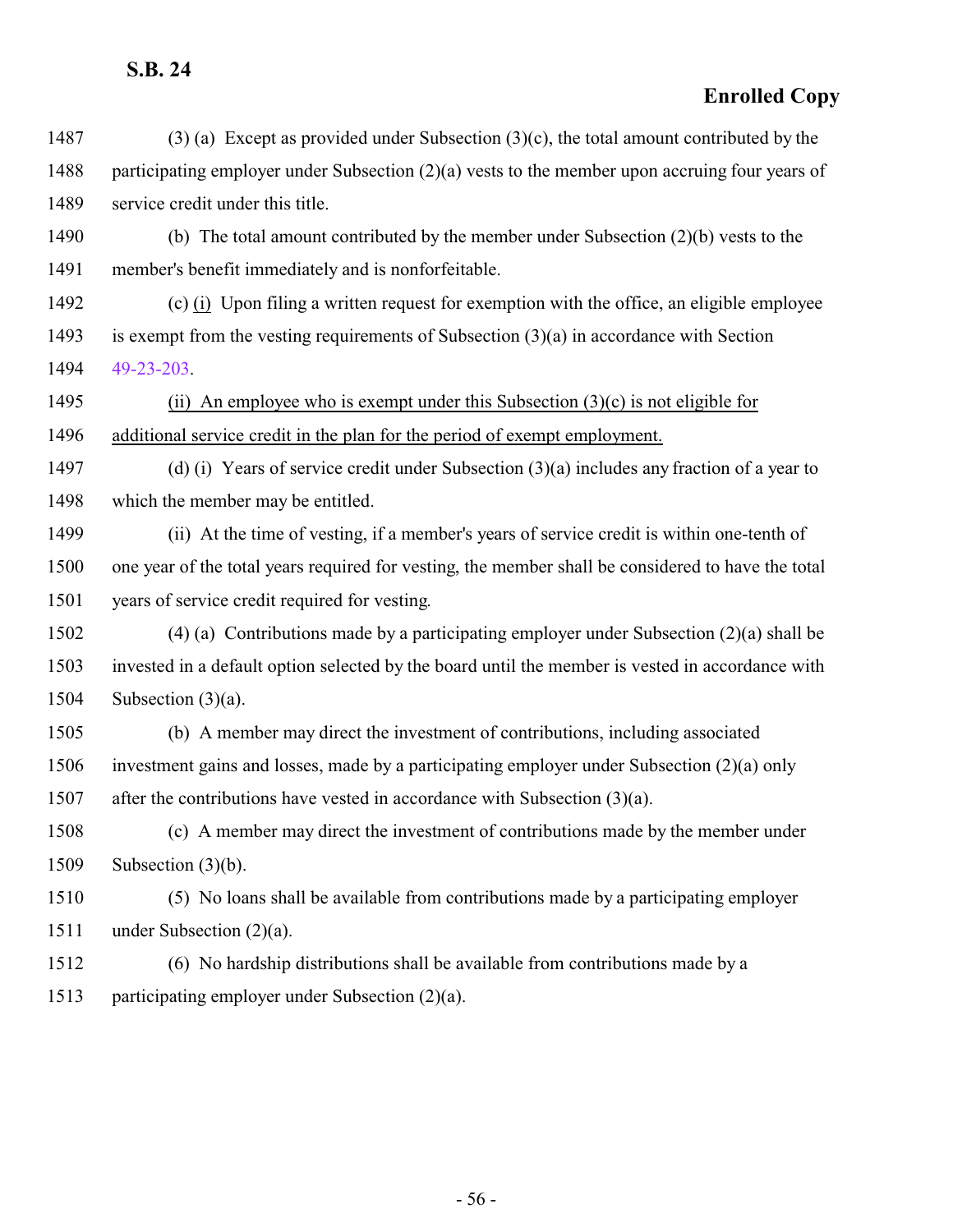(7) (a) Except as provided in Subsection (7)(b), if a member terminates employment with a participating employer prior to the vesting period described in Subsection (3)(a), all contributions made by a participating employer on behalf of the member under Subsection (2)(a), including associated investment gains and losses are subject to forfeiture.

 (b) If a member who terminates employment with a participating employer prior to the vesting period described in Subsection (3)(a) subsequently enters employment with the same or another participating employer within 10 years of the termination date of the previous employment:

 (i) all contributions made by the previous participating employer on behalf of the member, including associated investment gains and losses, shall be reinstated upon the member's employment as a regular full-time employee; and

 (ii) the length of time that the member worked with the previous employer shall be included in determining whether the member has completed the vesting period under Subsection (3)(a).

 (c) The office shall establish a forfeiture account and shall specify the uses of the forfeiture account, which may include an offset against administrative costs of employer contributions made under this section.

1531 (8) The office may request from any other  $\left[\frac{\text{qualified }401(k)}{\text{d}}\right]$  plan under Subsection (2)(b)(ii) any relevant information pertaining to the maintenance of [its] the plan's tax qualification under the Internal Revenue Code.

1534 (9) The office may take any action  $[$ which in its<sup>†</sup> that in the office's judgment is necessary to maintain the tax-qualified status of [its] the office's 401(k) defined contribution plan under federal law.

Section 19. **Repealer.**

This bill repeals:

- Section **[49-11-904](http://le.utah.gov/UtahCode/SectionLookup.jsp?section=49-11-904&session=2022GS), New Public Safety and Firefighter Tier II Retirement Benefits**
- **Restricted Account -- Insurance premium tax revenues -- Distribution.**